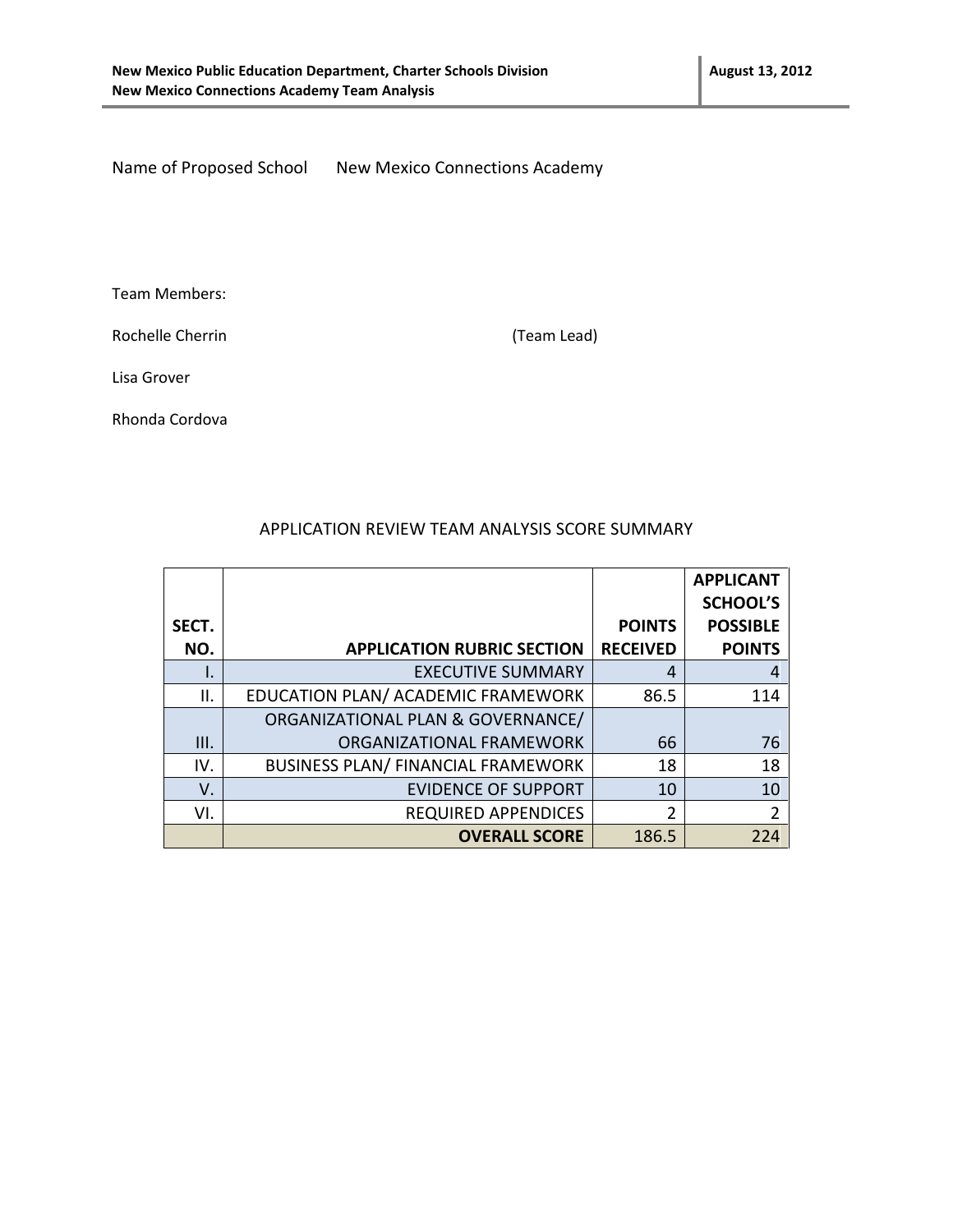#### **CHARTER APPLICATION EVALUATION RUBRIC 2012: TEAM ANALYSIS**

The Charter Application Evaluation Rubric ("Rubric") will be used to determine whether the Application meets, partially meets, or does not meet the application requirements of law and the authorizer. It can also be used by the applicant to guide the writing of the Application. The reviewers must objectively review each indicator in order to provide an overall assessment of the Application components.

The Rubric will be used to determine whether the Application may be approved, approved with conditions, or denied. A chartering authority may deny an application if:

- The application is deemed incomplete or inadequate.
- The application does not propose to offer an educational program consistent with the requirements and purposes of the Charter Schools Act (NMSA 1978 §22-8B-6(K)(2011).
- The proposed head administrator or other administrative or fiscal staff was involved with another charter school whose charter was denied or revoked for fiscal mismanagement or the proposed head administrator or other administrative or fiscal staff was discharged from a public school for fiscal mismanagement.
- For a proposed state-chartered charter school, it does not request to have the governing body of the charter school designated as a board of finance or the governing body does not qualify as a board of finance.
- The application is otherwise contrary to the best interests of the charter school's projected students, the local community or the school district in whose geographic boundaries the charter school applies to operate.

#### *Please note the following definitions:*

#### **Incomplete:**

- No information is provided in response to some or all of the prompts
- Prompts are met, but overall the responses lack meaningful detail or would require additional information to demonstrate an understanding of the key issue or concept to be addressed.
- Section not thoroughly explained and demonstrates lack of preparation.
- Information is inaccurate that reflects a fundamental misunderstanding of the key concept to be addressed by the section.

#### **Inadequate:**

- The response raises concerns about whether the applicant understands the request and the basic issue raised by the request.
- Responses raise substantial concerns about the applicant's ability to meet the requirement in practice.
- The founder's overall plan for the school is difficult to comprehend and/or presents an unrealistic plan for the operation of a school or any aspect of the school.
- The response is difficult to comprehend.
- The section does not align, or the reviewer cannot ascertain whether the response aligns with the overall plan articulated.

Please Note: If an applicant school's response to one of the questions is labeled "incomplete" or "inadequate" it should receive a score of zero for that section.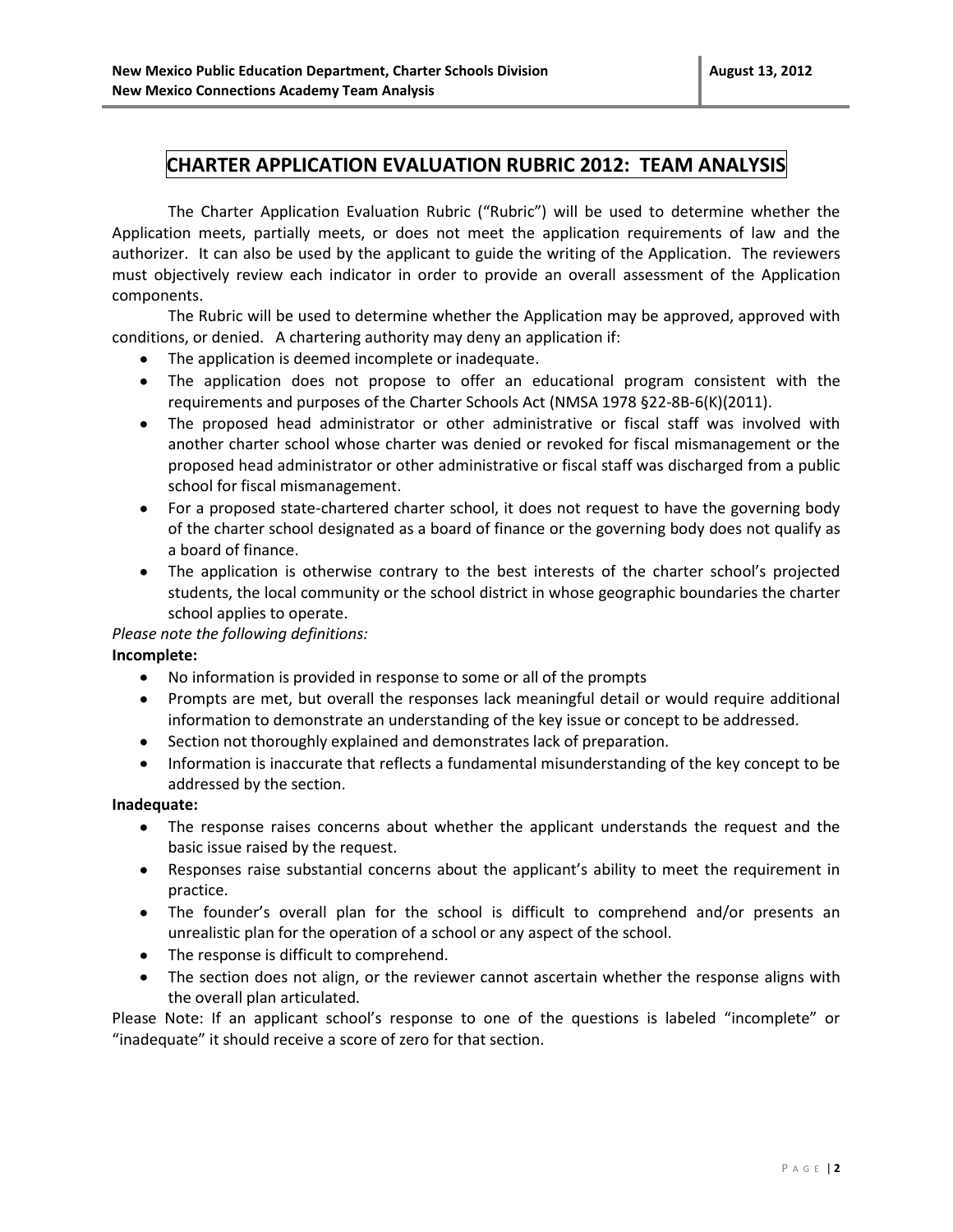|  |  | <b>I. EXECUTIVE SUMMARY</b> |
|--|--|-----------------------------|
|--|--|-----------------------------|

| Topic             |                                                                                                                                                                                           | Ranking                                                                    |                     | <b>Comments &amp; References</b> |
|-------------------|-------------------------------------------------------------------------------------------------------------------------------------------------------------------------------------------|----------------------------------------------------------------------------|---------------------|----------------------------------|
|                   | Meets-2 $\square$                                                                                                                                                                         | Partially meets- $1 \Box$                                                  | Does not meet-0 □   | <b>TEAM SCORE: 2</b>             |
|                   | The summary                                                                                                                                                                               | The summary                                                                | The summary is      | No concerns were noted.          |
|                   | demonstrates a                                                                                                                                                                            | articulates a plan, but                                                    | confusing,          |                                  |
|                   | cohesive and                                                                                                                                                                              | leaves out                                                                 | incomplete and does | p. 4                             |
|                   | comprehensive plan                                                                                                                                                                        | information that                                                           | not address most of |                                  |
|                   | for the contemplated                                                                                                                                                                      | would explain some                                                         | the required        |                                  |
|                   | school and addresses                                                                                                                                                                      | of the required                                                            | elements for the    |                                  |
|                   | all of the elements                                                                                                                                                                       | elements for the                                                           | executive summary.  |                                  |
|                   | requested in the                                                                                                                                                                          | executive summary.                                                         |                     |                                  |
| Executive Summary | application.                                                                                                                                                                              |                                                                            |                     |                                  |
|                   | Meets-2 $\square$                                                                                                                                                                         | Partially meets-1□                                                         | Does not meet-0 □   | <b>TEAM SCORE: 2</b>             |
|                   | The model or focus of                                                                                                                                                                     | The model or focus of                                                      | A model or focus of | No concerns were noted.          |
|                   | the proposed school is                                                                                                                                                                    | the proposed school                                                        | the school is not   |                                  |
|                   | clearly stated.                                                                                                                                                                           | is not clearly stated.                                                     | provided.           |                                  |
|                   |                                                                                                                                                                                           |                                                                            |                     |                                  |
|                   |                                                                                                                                                                                           | <b>Evaluator Comments and Questions</b>                                    |                     |                                  |
|                   |                                                                                                                                                                                           | The application reviewer has opportunity to take notes on the application. |                     |                                  |
|                   | Summary/Comments                                                                                                                                                                          |                                                                            |                     |                                  |
|                   | Evaluation<br>This section is complete and adequate. The mission and vision statements clearly and concisely present an<br>overall picture of the school and what it plans to accomplish. |                                                                            |                     |                                  |
|                   |                                                                                                                                                                                           |                                                                            |                     |                                  |
|                   |                                                                                                                                                                                           |                                                                            |                     |                                  |
|                   |                                                                                                                                                                                           |                                                                            |                     |                                  |
|                   |                                                                                                                                                                                           |                                                                            |                     |                                  |
|                   |                                                                                                                                                                                           |                                                                            |                     |                                  |
|                   |                                                                                                                                                                                           |                                                                            |                     |                                  |

# Score: 4 out of 4 possible points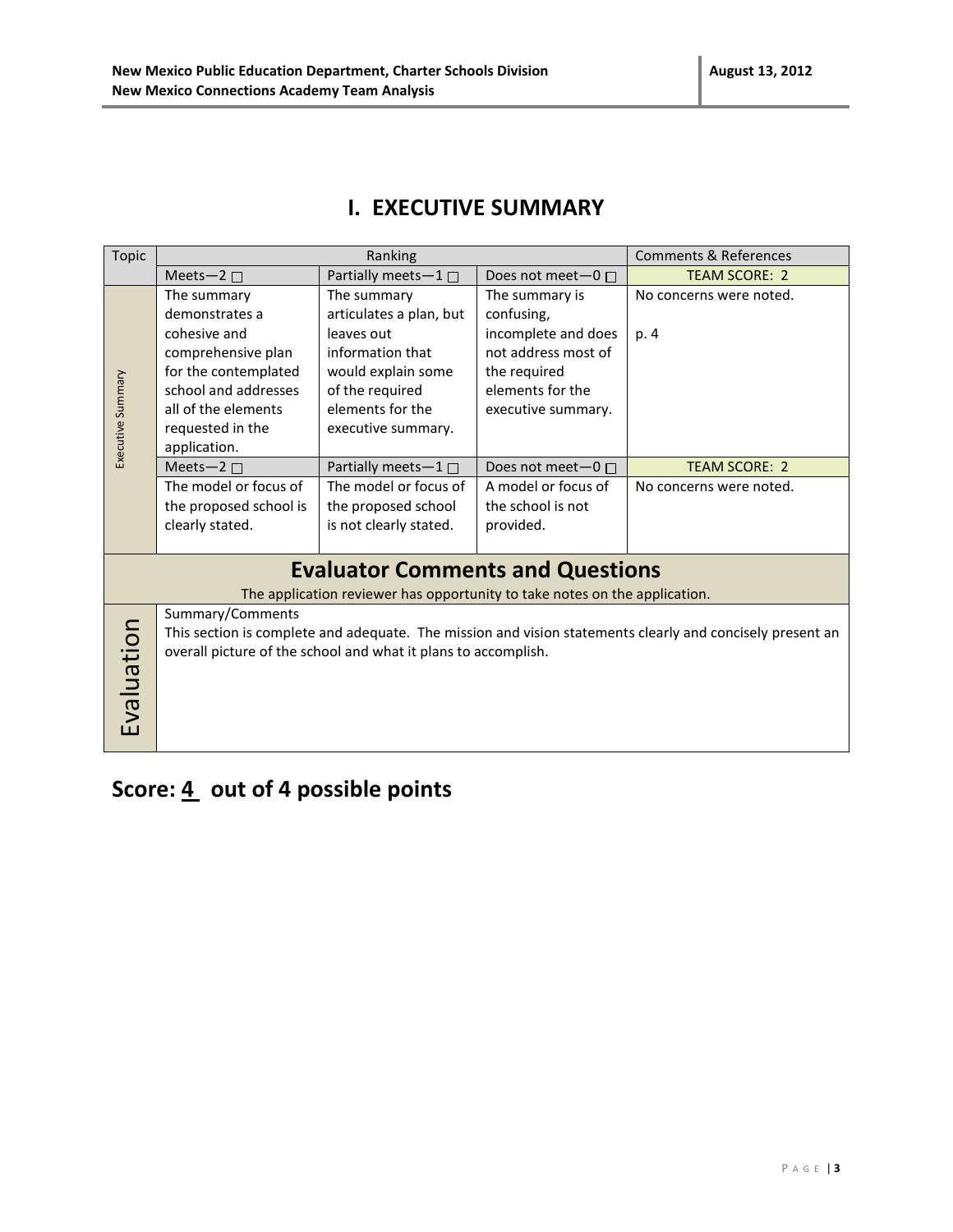### **II. EDUCATION PLAN**

- A. SCHOOL SIZE
- B. VISION
- C. MISSION

Evaluation Criteria. The vision and mission statements describe the purpose for the school and express the ideal, long-term impact, focus, scope and scale of the school.

| <b>Topic</b>                    | Ranking                                   |                     |                                                                                                                       | <b>Comments &amp; References</b>                                                                         |
|---------------------------------|-------------------------------------------|---------------------|-----------------------------------------------------------------------------------------------------------------------|----------------------------------------------------------------------------------------------------------|
|                                 | Meets-2 $\square$                         | Partially meets-1□  | Does not meet-0 □                                                                                                     | <b>TEAM SCORE: 2</b>                                                                                     |
|                                 | The applicant                             |                     | The applicant does                                                                                                    | No concerns were noted.                                                                                  |
|                                 | provides all of the                       |                     | not provide all of the                                                                                                |                                                                                                          |
| II.A. School<br>Size            | required information.                     |                     | required information.                                                                                                 | p. 7                                                                                                     |
|                                 |                                           |                     |                                                                                                                       |                                                                                                          |
|                                 |                                           |                     |                                                                                                                       |                                                                                                          |
|                                 | Meets-2 $\square$                         | Partially meets-1□  | Does not meet $-0$ $\Box$                                                                                             | <b>TEAM SCORE: 0</b>                                                                                     |
|                                 | The mission                               |                     | A mission statement                                                                                                   | No measurable school goals are                                                                           |
|                                 | statement clearly                         |                     | is stated but does not                                                                                                | included, so it will be difficult to                                                                     |
|                                 | states the purpose                        |                     | clearly translate into                                                                                                | measure the full implementation                                                                          |
|                                 | for and goal of the                       |                     | measurable and                                                                                                        | and achievement of the mission.                                                                          |
|                                 | school, and explains                      |                     | achievable goals, the                                                                                                 |                                                                                                          |
|                                 | how the school will                       |                     | selected curriculum,                                                                                                  |                                                                                                          |
|                                 | reach that goal. The                      |                     | operations and all                                                                                                    |                                                                                                          |
|                                 | mission statement                         |                     | aspects of the school.                                                                                                |                                                                                                          |
|                                 | clearly translates into                   |                     |                                                                                                                       |                                                                                                          |
|                                 | measurable and                            |                     |                                                                                                                       |                                                                                                          |
|                                 | achievable goals, the                     |                     |                                                                                                                       |                                                                                                          |
|                                 | selected curriculum,                      |                     |                                                                                                                       |                                                                                                          |
|                                 | operations, and all                       |                     |                                                                                                                       |                                                                                                          |
| II. A and B. Vision and Mission | aspects of the school.                    |                     |                                                                                                                       | <b>TEAM SCORE: 2</b>                                                                                     |
|                                 | Meets-2 $\square$<br>A coherent vision of | Partially meets-1 □ | Does not meet-0                                                                                                       |                                                                                                          |
|                                 | what the school                           |                     | The vision is stated,<br>but does not provide                                                                         | No concerns were noted.                                                                                  |
|                                 | hopes to look like in                     |                     | a clear picture of                                                                                                    |                                                                                                          |
|                                 | the future is evident                     |                     | what the school will                                                                                                  |                                                                                                          |
|                                 | (long-term goals) and                     |                     | look like if it is                                                                                                    |                                                                                                          |
|                                 | sustainable.                              |                     | achieving its goals.                                                                                                  |                                                                                                          |
|                                 |                                           |                     |                                                                                                                       |                                                                                                          |
|                                 |                                           |                     | <b>Evaluator Comments and Questions</b><br>The application reviewer has opportunity to take notes on the application. |                                                                                                          |
|                                 | Summary/Comments:                         |                     |                                                                                                                       |                                                                                                          |
|                                 |                                           |                     |                                                                                                                       | While this section gives a comprehensive picture of what the school will look like, measureable goals in |
|                                 |                                           |                     |                                                                                                                       | the mission would have best completed this section. Likewise, the prompt for the mission is met, but the |
|                                 | response lacks meaningful detail.         |                     |                                                                                                                       |                                                                                                          |
|                                 |                                           |                     |                                                                                                                       |                                                                                                          |
|                                 |                                           |                     |                                                                                                                       |                                                                                                          |
| Evaluation                      |                                           |                     |                                                                                                                       |                                                                                                          |
|                                 |                                           |                     |                                                                                                                       |                                                                                                          |

**Score: 4 out of 6 possible points**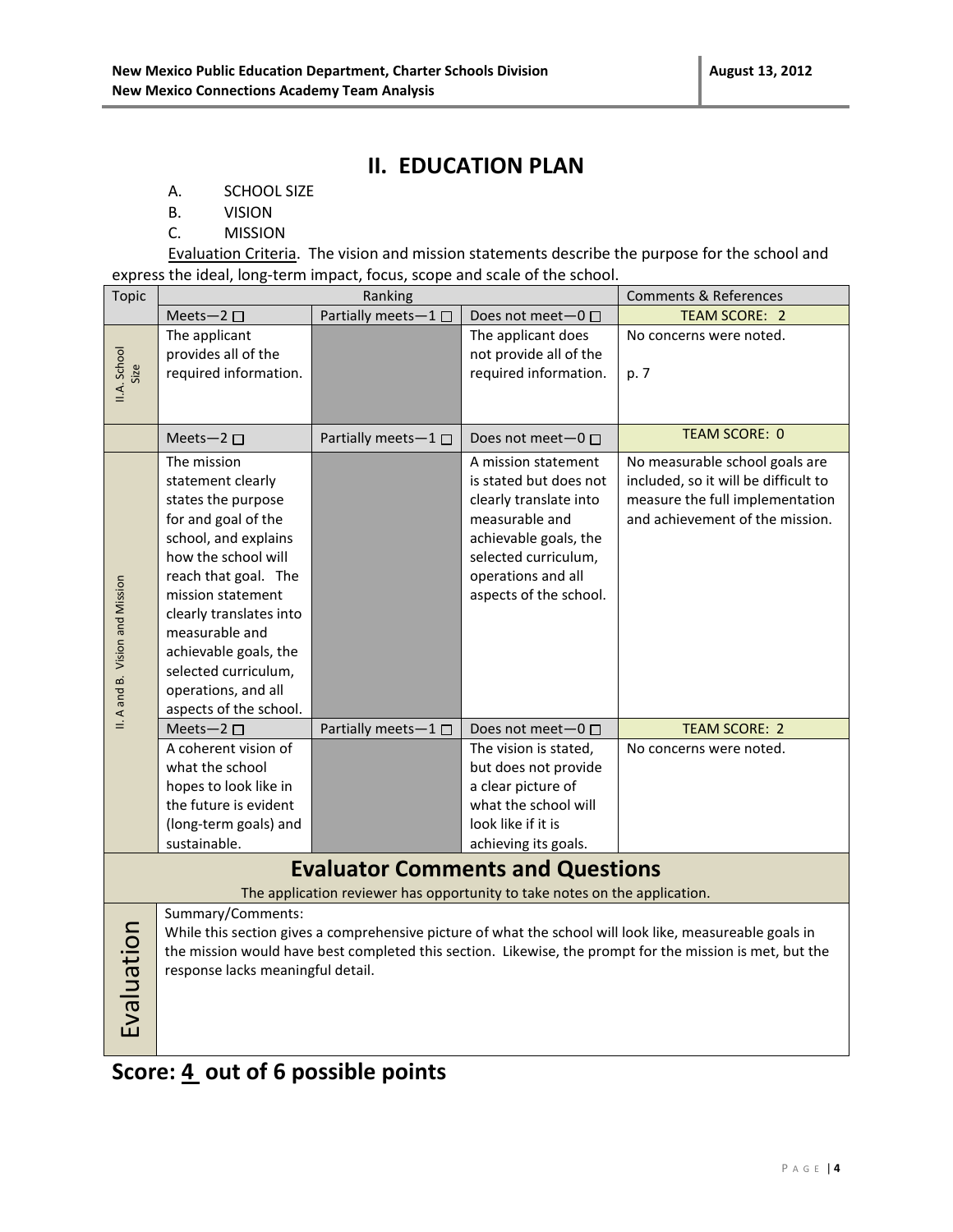#### D. GOALS

Evaluation Criteria. The school has clearly stated ambitious, but attainable educational goals that are aligned with the school's mission. The goals are specific, measurable (based on identified indicators and expected performance levels that can be measured by a reliable instrument).

| <b>Topic</b>                          |                                                                                                                                                                                                     | Ranking                                                                                                                                                                                                                                   |                                                                                                                                            | <b>Comments &amp; References</b>                                                                                                                                                                                                                                                                              |
|---------------------------------------|-----------------------------------------------------------------------------------------------------------------------------------------------------------------------------------------------------|-------------------------------------------------------------------------------------------------------------------------------------------------------------------------------------------------------------------------------------------|--------------------------------------------------------------------------------------------------------------------------------------------|---------------------------------------------------------------------------------------------------------------------------------------------------------------------------------------------------------------------------------------------------------------------------------------------------------------|
|                                       | Meets-2 $\square$                                                                                                                                                                                   | Partially meets-1                                                                                                                                                                                                                         | Does not meet $-0$ $\Box$                                                                                                                  | <b>TEAM SCORE: 1</b>                                                                                                                                                                                                                                                                                          |
| II.D.(1) Student Academic Performance | The school has<br>appropriate and<br>manageable student<br>academic<br>performance goals<br>that are rigorous and<br>reflect high<br>expectations. Goals<br>meet the stated<br>Evaluation Criteria. | The school has goals<br>that are measureable,<br>but there may be too<br>few or too many goals<br>for the school to<br>manage successfully or<br>are insufficiently<br>rigorous. Goals meet<br>most of the stated<br>Evaluation Criteria. | The school does not<br>have measurable<br>academic<br>performance goals;<br>or the goals do not<br>meet the stated<br>Evaluation Criteria. | The goals do not appear<br>rigorous enough after the initial<br>start-up years 1 and 2 (they<br>either will "meet or exceed."),<br>Given the highly personalized<br>nature of this program, at the<br>end of year five, students<br>should be exceeding state<br>averages in academic<br>achievement.<br>p. 6 |
|                                       | Meets-2 $\square$                                                                                                                                                                                   | Partially meets- $1 \Box$                                                                                                                                                                                                                 | Does not meet $-0$ $\Box$                                                                                                                  | <b>TEAM SCORE: 1</b>                                                                                                                                                                                                                                                                                          |
|                                       | The stated goals are                                                                                                                                                                                | The goals do not                                                                                                                                                                                                                          | The goals do not tie                                                                                                                       | As this is a program that plans                                                                                                                                                                                                                                                                               |
|                                       | clearly aligned to the<br>vision and mission of                                                                                                                                                     | clearly tie to the<br>school's mission or                                                                                                                                                                                                 | to the school's<br>mission or vision.                                                                                                      | to implement and emphasizes a                                                                                                                                                                                                                                                                                 |
|                                       | the school.                                                                                                                                                                                         | vision.                                                                                                                                                                                                                                   |                                                                                                                                            | STEM curriculum, goals<br>including growth in Science<br>should be included.                                                                                                                                                                                                                                  |
|                                       | Meets-2 $\square$                                                                                                                                                                                   | Partially meets-1                                                                                                                                                                                                                         | Does not meet-0 □                                                                                                                          | <b>TEAM SCORE: 2</b>                                                                                                                                                                                                                                                                                          |
|                                       | The goals are specific<br>and measurable,<br>attainable and time-<br>bound.                                                                                                                         | The goals will not lead<br>to a sufficient plan to<br>monitor progress<br>toward meeting them.                                                                                                                                            | The goals are too<br>broad or vague and<br>do not lend<br>themselves to<br>monitoring progress.                                            | No concerns were noted.                                                                                                                                                                                                                                                                                       |
|                                       | Meets-2 $\Box$                                                                                                                                                                                      | Partially meets $-1$ $\Box$                                                                                                                                                                                                               | Does not meet $-0$ $\Box$                                                                                                                  | <b>TEAM SCORE: 1</b>                                                                                                                                                                                                                                                                                          |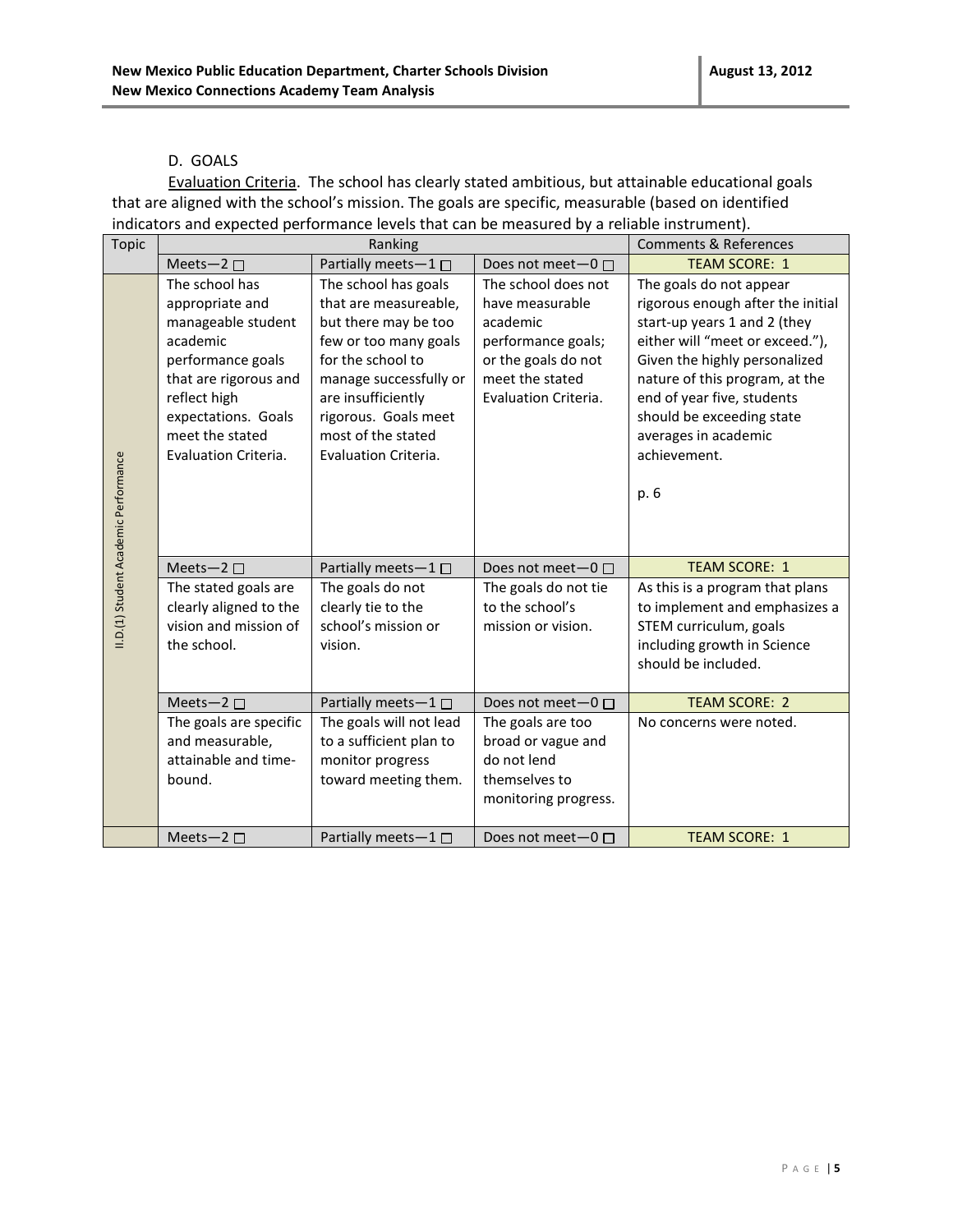| II.D.(2) Student Academic Growth         | The school has<br>appropriate and<br>manageable student<br>academic growth<br>goals that are<br>rigorous and reflect<br>high expectations.<br>Goals meet the<br>stated Evaluation<br>Criteria.                                                          | The school has goals<br>that are measureable,<br>but there may be too<br>few or too many goals<br>for the school to<br>manage successfully or<br>are insufficiently<br>rigorous and do not<br>reflect high<br>expectations. Goals<br>meet most of the<br>stated Evaluation<br>Criteria.   | The school does not<br>have measurable<br>academic growth<br>goals; or the goals do<br>not meet the stated<br>Evaluation Criteria.                                                                                             | There is one general goal that<br>addresses a "score." It is<br>unclear whether this goal<br>pertains to the overall school<br>performance or individual<br>students.<br>Science goals are not<br>addressed.<br>p. 7 |
|------------------------------------------|---------------------------------------------------------------------------------------------------------------------------------------------------------------------------------------------------------------------------------------------------------|-------------------------------------------------------------------------------------------------------------------------------------------------------------------------------------------------------------------------------------------------------------------------------------------|--------------------------------------------------------------------------------------------------------------------------------------------------------------------------------------------------------------------------------|----------------------------------------------------------------------------------------------------------------------------------------------------------------------------------------------------------------------|
|                                          | Meets-2 $\square$                                                                                                                                                                                                                                       | Partially meets-1 $\square$                                                                                                                                                                                                                                                               | Does not meet $-0$ $\Box$                                                                                                                                                                                                      | <b>TEAM SCORE: 1</b>                                                                                                                                                                                                 |
|                                          | The stated goals are<br>clearly aligned to the<br>vision and mission of<br>the school.                                                                                                                                                                  | The goals do not<br>clearly tie to the<br>school's mission or<br>vision.                                                                                                                                                                                                                  | The goals do not tie<br>to the school's<br>mission or vision.                                                                                                                                                                  | The goal, as written, does not<br>address individual students.<br>Science is not addressed.                                                                                                                          |
|                                          | Meets-2 $\square$                                                                                                                                                                                                                                       | Partially meets-1                                                                                                                                                                                                                                                                         | Does not meet-0 □                                                                                                                                                                                                              | <b>TEAM SCORE: 2</b>                                                                                                                                                                                                 |
|                                          | The goals are specific<br>and measurable,<br>attainable and time-<br>bound.                                                                                                                                                                             | The goals will not lead<br>to a sufficient plan to<br>monitor progress<br>toward meeting them.                                                                                                                                                                                            | The goals are too<br>broad or vague and<br>do not lend<br>themselves to<br>monitoring progress.                                                                                                                                | No concerns were noted.                                                                                                                                                                                              |
|                                          | Meets-2 $\square$                                                                                                                                                                                                                                       | Partially meets-1                                                                                                                                                                                                                                                                         | Does not meet $-0$ $\Box$                                                                                                                                                                                                      | <b>TEAM SCORE: 1</b>                                                                                                                                                                                                 |
| chievement Gaps<br>II.D.(3) Addressing A | The school has<br>appropriate and<br>manageable goals<br>that address how the<br>school will address<br>achievement gaps in<br>both proficiency and<br>growth between<br>student subgroups;<br>and the goals meet<br>the stated Evaluation<br>Criteria. | The school has stated<br>goals, that only<br>partially describe how<br>the school will address<br>achievement gaps in<br>both proficiency and<br>growth between<br>student subgroups, or<br>that are insufficiently<br>rigorous. Goals meet<br>most of the stated<br>Evaluation Criteria. | The school does not<br>have measurable<br>goals to address<br>student achievement<br>gaps in both<br>proficiency and<br>growth between<br>student subgroups;<br>or the goals do not<br>meet the stated<br>Evaluation Criteria. | The goal is very general and<br>does not specifically address<br>academic areas.<br>p. 8                                                                                                                             |
|                                          | Meets-2 □                                                                                                                                                                                                                                               | Partially meets-1□                                                                                                                                                                                                                                                                        | Does not meet-0 □                                                                                                                                                                                                              | <b>TEAM SCORE: 1</b>                                                                                                                                                                                                 |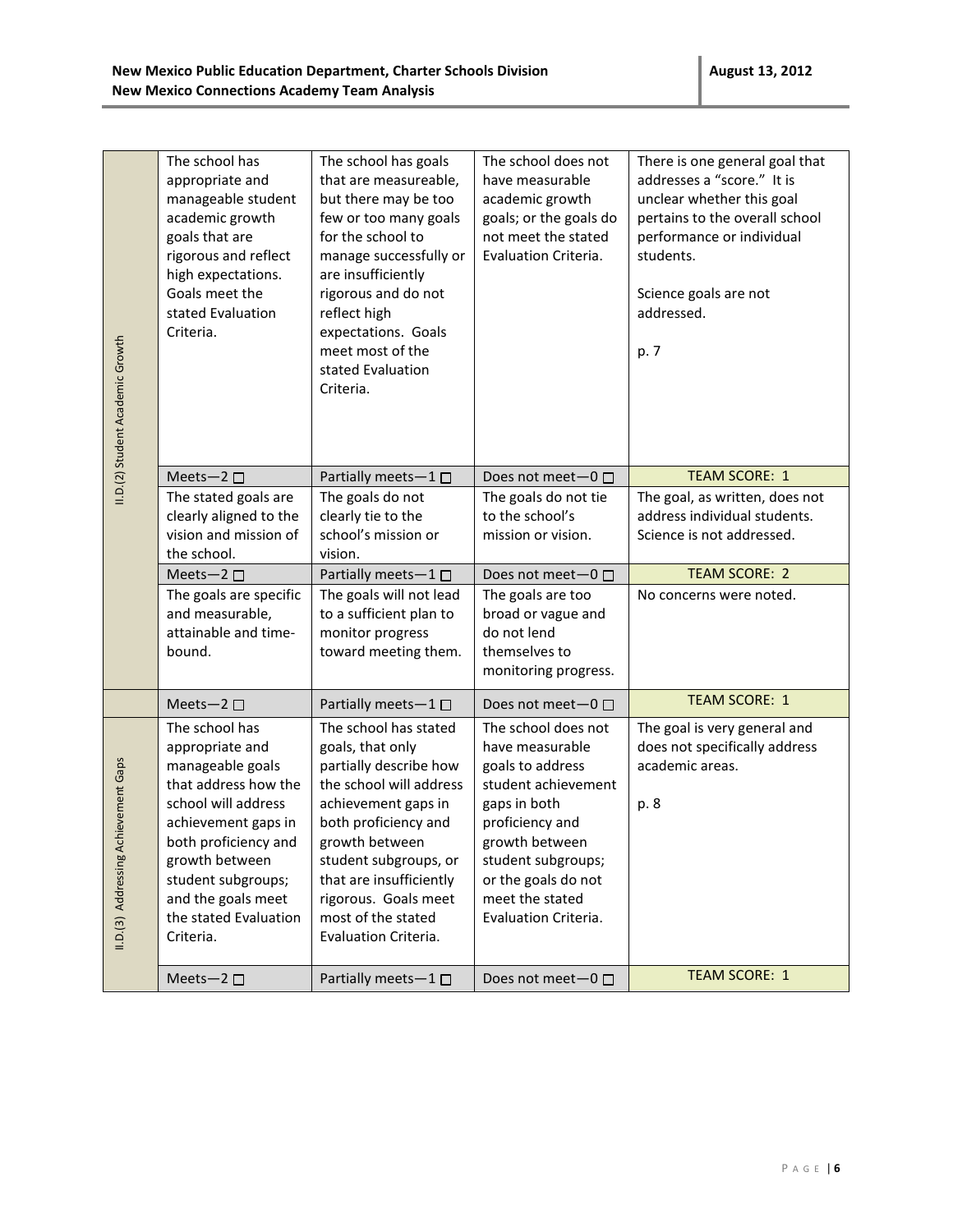|                     | The stated goals are<br>clearly aligned to the<br>vision and mission of<br>the school.                                             | The goals do not<br>clearly tie to the<br>school's mission or<br>vision.                                                                                                                            | The goals do not tie<br>to the school's<br>mission or vision.                                                                                      | How the goals clearly tie to the<br>school's mission and vision is<br>not fully clear, as they closely<br>tie to statewide averages that<br>will fluctuate from year to year.<br>p. 7-8 |
|---------------------|------------------------------------------------------------------------------------------------------------------------------------|-----------------------------------------------------------------------------------------------------------------------------------------------------------------------------------------------------|----------------------------------------------------------------------------------------------------------------------------------------------------|-----------------------------------------------------------------------------------------------------------------------------------------------------------------------------------------|
|                     | Meets-2 $\square$                                                                                                                  | Partially meets-1□                                                                                                                                                                                  | Does not meet $-0$ $\Box$                                                                                                                          | <b>TEAM SCORE: 2</b>                                                                                                                                                                    |
|                     | The goals are specific<br>and measurable,<br>attainable and time-<br>bound.                                                        | The goals will not lead<br>to a sufficient plan to<br>monitor progress<br>toward meeting them.                                                                                                      | The goals are too<br>broad or vague and<br>do not lend<br>themselves to<br>monitoring progress.                                                    | No concerns were noted.                                                                                                                                                                 |
|                     | Meets-2 $\square$                                                                                                                  | Partially meets-1 □                                                                                                                                                                                 | Does not meet-0 □                                                                                                                                  | <b>TEAM SCORE: 2</b>                                                                                                                                                                    |
|                     | The school has<br>appropriate and<br>manageable goals<br>that address<br>attendance and meet<br>the stated Evaluation<br>Criteria. | The school has goals<br>that are measureable,<br>but only partially<br>address student<br>attendance or are<br>insufficiently rigorous.<br>Goals meet most of<br>the stated Evaluation<br>Criteria. | The school does not<br>have measurable<br>goals to address<br>student attendance<br>or the goals do not<br>meet the stated<br>Evaluation Criteria. | No concerns were noted.<br>p. 8                                                                                                                                                         |
|                     | Meets-2 $\square$                                                                                                                  | Partially meets-1                                                                                                                                                                                   | Does not meet $-0$ $\Box$                                                                                                                          | <b>TEAM SCORE: 2</b>                                                                                                                                                                    |
|                     |                                                                                                                                    |                                                                                                                                                                                                     |                                                                                                                                                    |                                                                                                                                                                                         |
| II.D.(4) Attendance | The stated goals are<br>clearly aligned to the<br>vision and mission of<br>the school.                                             | The goals do not<br>clearly tie to the<br>school's mission or<br>vision.                                                                                                                            | The goals do not tie<br>to the school's<br>mission or vision.                                                                                      | No concerns were noted.                                                                                                                                                                 |
|                     | Meets-2 $\square$                                                                                                                  | Partially meets-1□                                                                                                                                                                                  | Does not meet-0 □                                                                                                                                  | <b>TEAM SCORE: 2</b>                                                                                                                                                                    |
|                     | The goals are specific<br>and measurable,<br>attainable and time-<br>bound.                                                        | The goals will not lead<br>to a sufficient plan to<br>monitor progress<br>toward meeting them.                                                                                                      | The goals are too<br>broad or vague and<br>do not lend<br>themselves to<br>monitoring progress.                                                    | No concerns were noted.                                                                                                                                                                 |
|                     | Meets-2 $\square$<br>The school has                                                                                                | Partially meets-1 □<br>The school has goals                                                                                                                                                         | Does not meet-0 □<br>The school does not                                                                                                           | <b>TEAM SCORE: 2</b>                                                                                                                                                                    |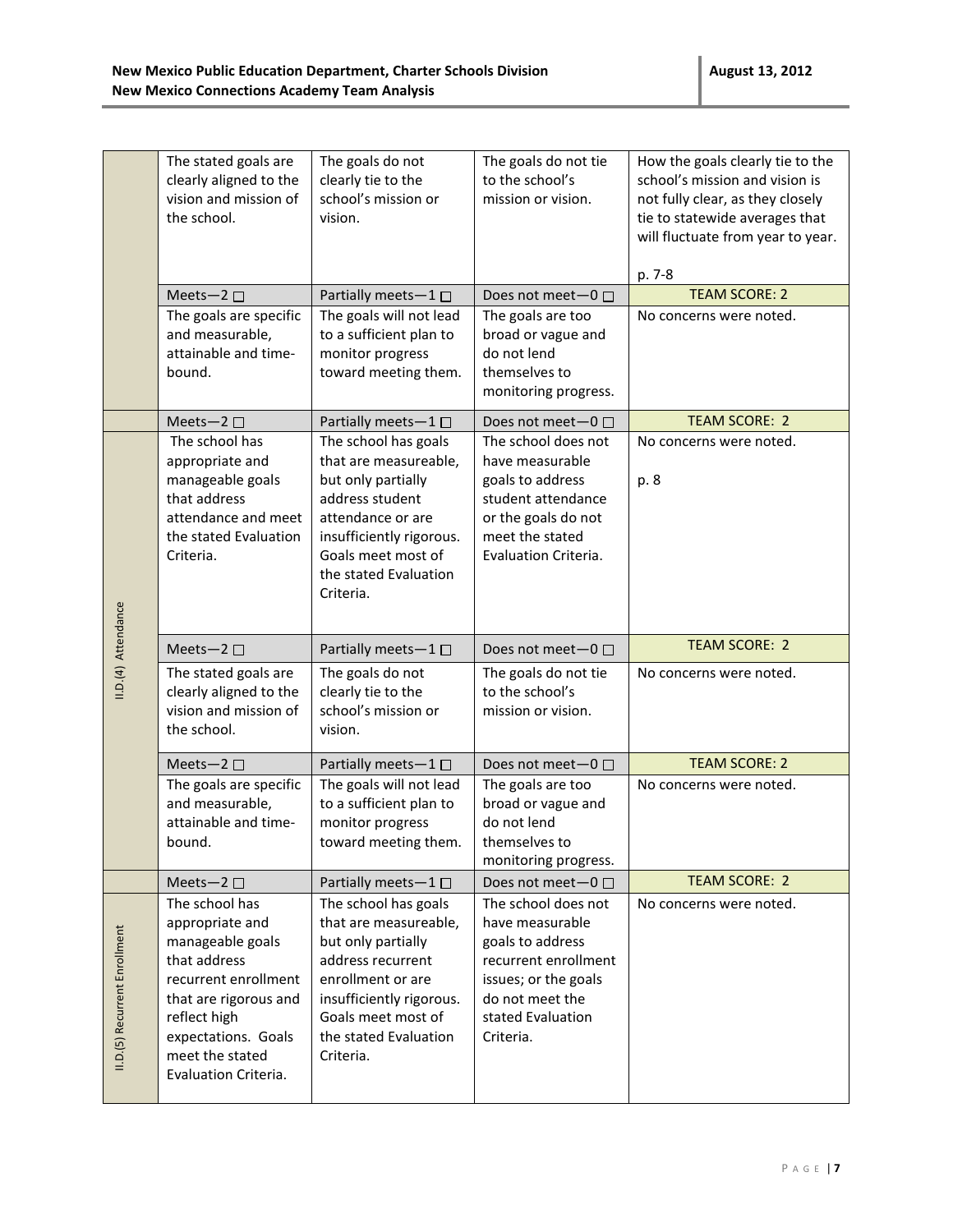| Meets-2 $\Box$         | Partially meets $-1 \Box$ | Does not meet $-0$ $\Box$ | <b>TEAM SCORE: 2</b>    |
|------------------------|---------------------------|---------------------------|-------------------------|
| The stated goals are   | The goals do not          | The goals do not tie      | No concerns were noted. |
| clearly aligned to the | clearly tie to the        | to the mission or         |                         |
| vision and mission of  | mission or vision of      | vision of the school.     |                         |
| the school.            | the school.               |                           |                         |
| Meets-2 $\Box$         | Partially meets $-1 \Box$ | Does not meet $-0 \Box$   | <b>TEAM SCORE: 2</b>    |
| The goals are specific | The goals will not lead   | The goals are too         | No concerns were noted. |
| and measurable,        | to a sufficient plan to   | broad or vague and        |                         |
| attainable and time-   | monitor progress          | do not lend               |                         |
| bound.                 | toward meeting them.      | themselves to             |                         |
|                        |                           | monitoring progress.      |                         |
|                        |                           |                           |                         |
|                        |                           |                           |                         |
|                        |                           |                           |                         |
|                        |                           |                           |                         |
|                        |                           |                           |                         |
|                        |                           |                           |                         |
|                        |                           |                           |                         |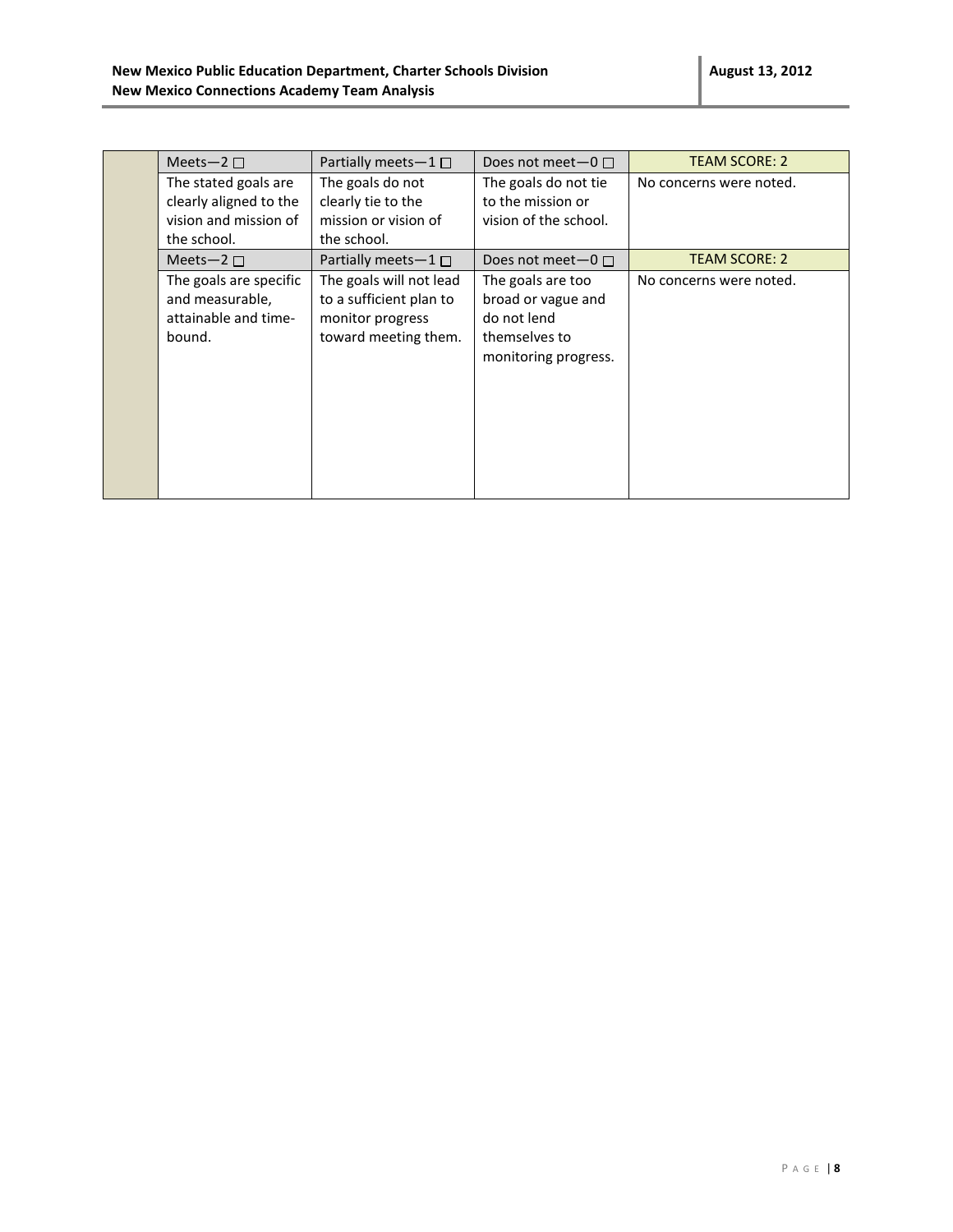|                            | Meets-2 $\square$                                                                                                                                                                                     | Partially meets-1 $\square$                                                                                                                                                                                                                   | Does not meet- $0 \Box$                                                                                                                            | <b>TEAM SCORE: 1</b>                                                                                                                                                                                                                                                                                                                                                                                                                                                                                                                                                                                                      |
|----------------------------|-------------------------------------------------------------------------------------------------------------------------------------------------------------------------------------------------------|-----------------------------------------------------------------------------------------------------------------------------------------------------------------------------------------------------------------------------------------------|----------------------------------------------------------------------------------------------------------------------------------------------------|---------------------------------------------------------------------------------------------------------------------------------------------------------------------------------------------------------------------------------------------------------------------------------------------------------------------------------------------------------------------------------------------------------------------------------------------------------------------------------------------------------------------------------------------------------------------------------------------------------------------------|
| II.D.(6) College Readiness | The school has<br>appropriate and<br>manageable goals<br>that address college<br>readiness that are<br>rigorous and reflect<br>high expectations.<br>Goals meet the<br>stated Evaluation<br>Criteria. | The school has goals<br>that are measureable,<br>but only partially<br>address college<br>readiness or are<br>insufficiently rigorous<br>and do not reflect high<br>expectations. Goals<br>meet most of the<br>stated Evaluation<br>Criteria. | The school does not<br>have measurable<br>goals to address<br>college readiness; or<br>the goals do not<br>meet the stated<br>Evaluation Criteria. | The school has one goal that<br>caps at 45%, the number of<br>12 <sup>th</sup> graders who will take SAT,<br>ACT or AP exam. Percentages<br>of students that will pass each<br>exam are not included. This<br>number appears low given the<br>goal that over 90% of students<br>will graduate and the rigor of<br>the online programs offered.<br>This goal also fails to address<br>the AP or ACT scores the school<br>wants the students to receive.<br>A goal measuring the number<br>of AP classes, or students who<br>enter college who will not be in<br>need of remedial classes could<br>have been added.<br>p. 8 |
|                            | Meets-2 $\square$                                                                                                                                                                                     | Partially meets-1 $\square$                                                                                                                                                                                                                   | Does not meet-0 □                                                                                                                                  | <b>TEAM SCORE: 1</b>                                                                                                                                                                                                                                                                                                                                                                                                                                                                                                                                                                                                      |
|                            | The stated goals are<br>clearly aligned to the<br>vision and mission of<br>the school.                                                                                                                | The goals do not<br>clearly tie to the<br>mission or vision of<br>the school.                                                                                                                                                                 | The goals do not tie<br>to the mission or<br>vision of the school.                                                                                 | Given the demonstrated<br>successes of this program in<br>other states, additional<br>organizational goals would have<br>strengthened this section. The<br>one goal offered also could be<br>more rigorous.                                                                                                                                                                                                                                                                                                                                                                                                               |
|                            | Meets-2 $\square$                                                                                                                                                                                     | Partially meets-1□                                                                                                                                                                                                                            | Does not meet-0 □                                                                                                                                  | <b>TEAM SCORE: 2</b>                                                                                                                                                                                                                                                                                                                                                                                                                                                                                                                                                                                                      |
|                            | The goals are specific<br>and measurable,<br>attainable and time-<br>bound.                                                                                                                           | The goals will not lead<br>to a sufficient plan to<br>monitor progress<br>toward meeting them.                                                                                                                                                | The goals are too<br>broad or vague and<br>do not lend<br>themselves to<br>monitoring progress.                                                    | No concerns were noted.                                                                                                                                                                                                                                                                                                                                                                                                                                                                                                                                                                                                   |
|                            | Meets-2 $\square$                                                                                                                                                                                     | Partially meets-1 $\square$                                                                                                                                                                                                                   | Does not meet $-0$ $\Box$                                                                                                                          | <b>TEAM SCORE: 1</b>                                                                                                                                                                                                                                                                                                                                                                                                                                                                                                                                                                                                      |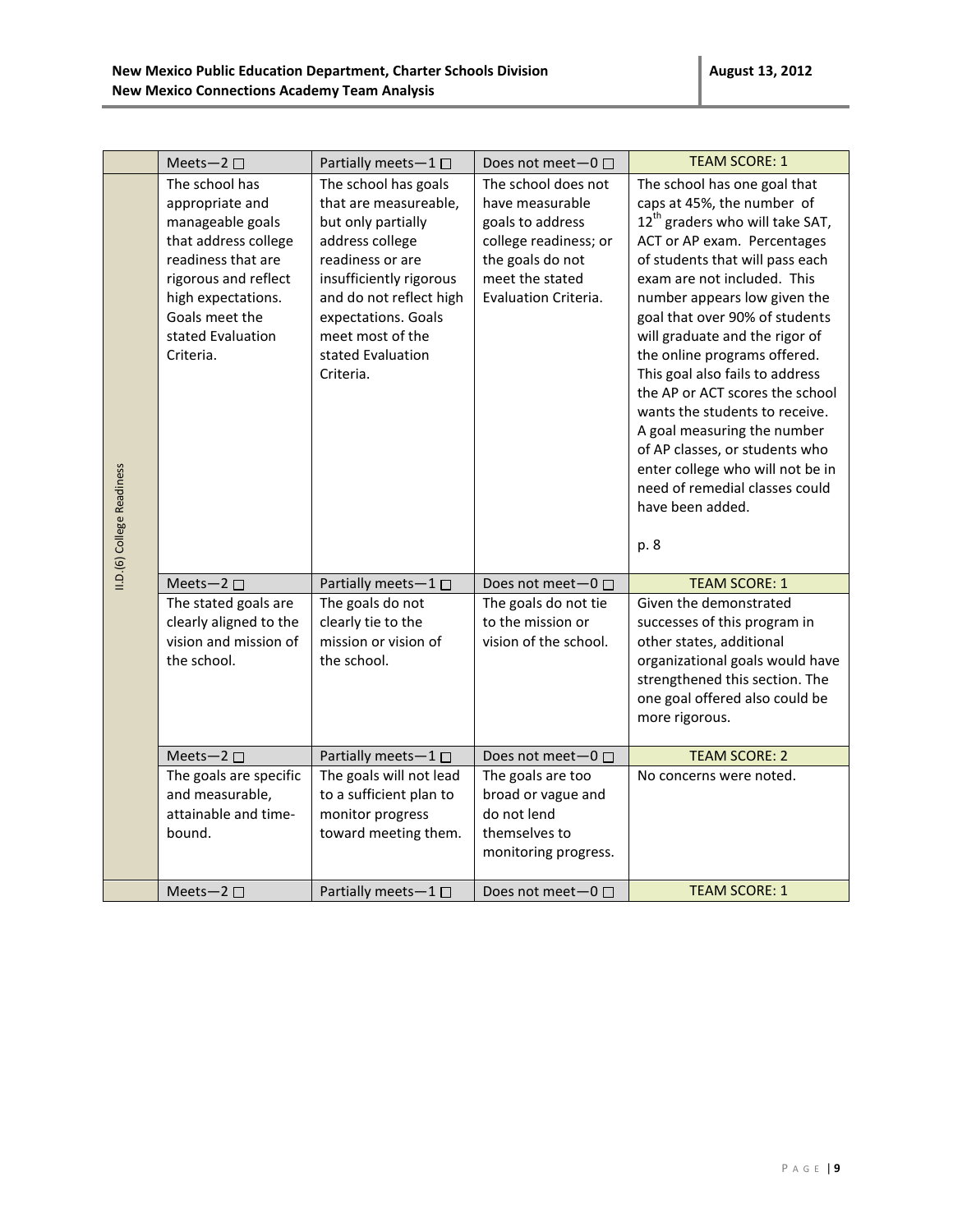|                                | The school has<br>appropriate and<br>manageable goals<br>that address<br>graduation rates that<br>are rigorous and<br>reflect high<br>expectations.                                                                                                    | The school has goals<br>that are measureable,<br>but only partially<br>address graduation<br>rates or are<br>insufficiently rigorous<br>and do not reflect high<br>expectations. Goals<br>meet most of the<br>stated Evaluation<br>Criteria.                                                    | The school does not<br>have measurable<br>goals to address<br>graduation rates; or<br>the goals do not<br>meet the stated<br>Evaluation Criteria.                                                        | The goal as written is vague,<br>confusing, and does not offer a<br>4-year target. The rate of<br>"meeting or exceeding the<br>state average when it can be<br>calculated" is unclear. In<br>addition, simply meeting the<br>state average is not rigorous<br>enough.<br>p. 8                                                                                                                     |
|--------------------------------|--------------------------------------------------------------------------------------------------------------------------------------------------------------------------------------------------------------------------------------------------------|-------------------------------------------------------------------------------------------------------------------------------------------------------------------------------------------------------------------------------------------------------------------------------------------------|----------------------------------------------------------------------------------------------------------------------------------------------------------------------------------------------------------|---------------------------------------------------------------------------------------------------------------------------------------------------------------------------------------------------------------------------------------------------------------------------------------------------------------------------------------------------------------------------------------------------|
|                                | Meets-2 $\square$                                                                                                                                                                                                                                      | Partially meets-1 $\square$                                                                                                                                                                                                                                                                     | Does not meet $-0$ $\Box$                                                                                                                                                                                | <b>TEAM SCORE: 1</b>                                                                                                                                                                                                                                                                                                                                                                              |
| II.D. (7) Graduation Rate      | The stated goals are<br>clearly aligned to the<br>vision and mission of<br>the school.                                                                                                                                                                 | The goals do not<br>clearly tie to the<br>mission or vision of<br>the school.                                                                                                                                                                                                                   | The goals do not tie<br>to the mission or<br>vision of the school.                                                                                                                                       | The language is vague and<br>simply meeting the state<br>average is less than rigorous.                                                                                                                                                                                                                                                                                                           |
|                                | Meets-2 $\square$                                                                                                                                                                                                                                      | Partially meets-1 $\square$                                                                                                                                                                                                                                                                     | Does not meet $-0$ $\Box$                                                                                                                                                                                | <b>TEAM SCORE: 2</b>                                                                                                                                                                                                                                                                                                                                                                              |
|                                | The goals are specific<br>and measurable,<br>attainable and time-<br>bound.                                                                                                                                                                            | The goals will not lead<br>to a sufficient plan to<br>monitor progress<br>toward meeting them.                                                                                                                                                                                                  | The goals are too<br>broad or vague and<br>do not lend<br>themselves to<br>monitoring progress.                                                                                                          | No concerns were noted.                                                                                                                                                                                                                                                                                                                                                                           |
|                                | Meets-2 □                                                                                                                                                                                                                                              | Partially meets-1□                                                                                                                                                                                                                                                                              | Does not meet-0 □                                                                                                                                                                                        | <b>TEAM SCORE: 1</b>                                                                                                                                                                                                                                                                                                                                                                              |
| II.D.(8) Growth for Lowest 25% | The school has<br>appropriate and<br>manageable goals<br>that address the<br>growth of the lowest<br>25% of students in<br>reading and math<br>that are rigorous and<br>reflect high<br>expectations. Goals<br>meet the stated<br>Evaluation Criteria. | The school has goals<br>that are measureable,<br>but only partially<br>address the growth of<br>the lowest 25% of<br>students in reading<br>and math, or are<br>insufficiently rigorous<br>and do not reflect high<br>expectations. Goals<br>meet most of the<br>stated Evaluation<br>Criteria. | The school does not<br>have measurable<br>goals that address<br>the growth of the<br>lowest 25% of<br>students in reading<br>and math; or the<br>goals do not meet<br>the stated Evaluation<br>Criteria. | The goal, as written, is vague as<br>it refers to a "state average"<br>without offering a specific<br>baseline or target. As the state<br>average can fluctuate, using<br>this as the indicator against<br>which to measure growth does<br>not reflect rigor. Furthermore,<br>as written, this goal is unclear<br>as to whether it will increase<br>the performance of this group<br>of students. |
|                                | Meets-2 $\square$                                                                                                                                                                                                                                      | Partially meets $-1$ $\Box$                                                                                                                                                                                                                                                                     | Does not meet-0 □                                                                                                                                                                                        | <b>TEAM SCORE: 1</b>                                                                                                                                                                                                                                                                                                                                                                              |
|                                | The stated goals are<br>clearly aligned to the<br>vision and mission of<br>the school.                                                                                                                                                                 | The goals do not<br>clearly tie to the<br>mission or vision of<br>the school.                                                                                                                                                                                                                   | The goals do not tie<br>to the mission or<br>vision of the school.                                                                                                                                       | The alignment to the mission or<br>vision of the school is not clear.<br>p. 8                                                                                                                                                                                                                                                                                                                     |
|                                | Meets-2 $\square$                                                                                                                                                                                                                                      | Partially meets-1□                                                                                                                                                                                                                                                                              | Does not meet-0 □                                                                                                                                                                                        | <b>TEAM SCORE: 2</b>                                                                                                                                                                                                                                                                                                                                                                              |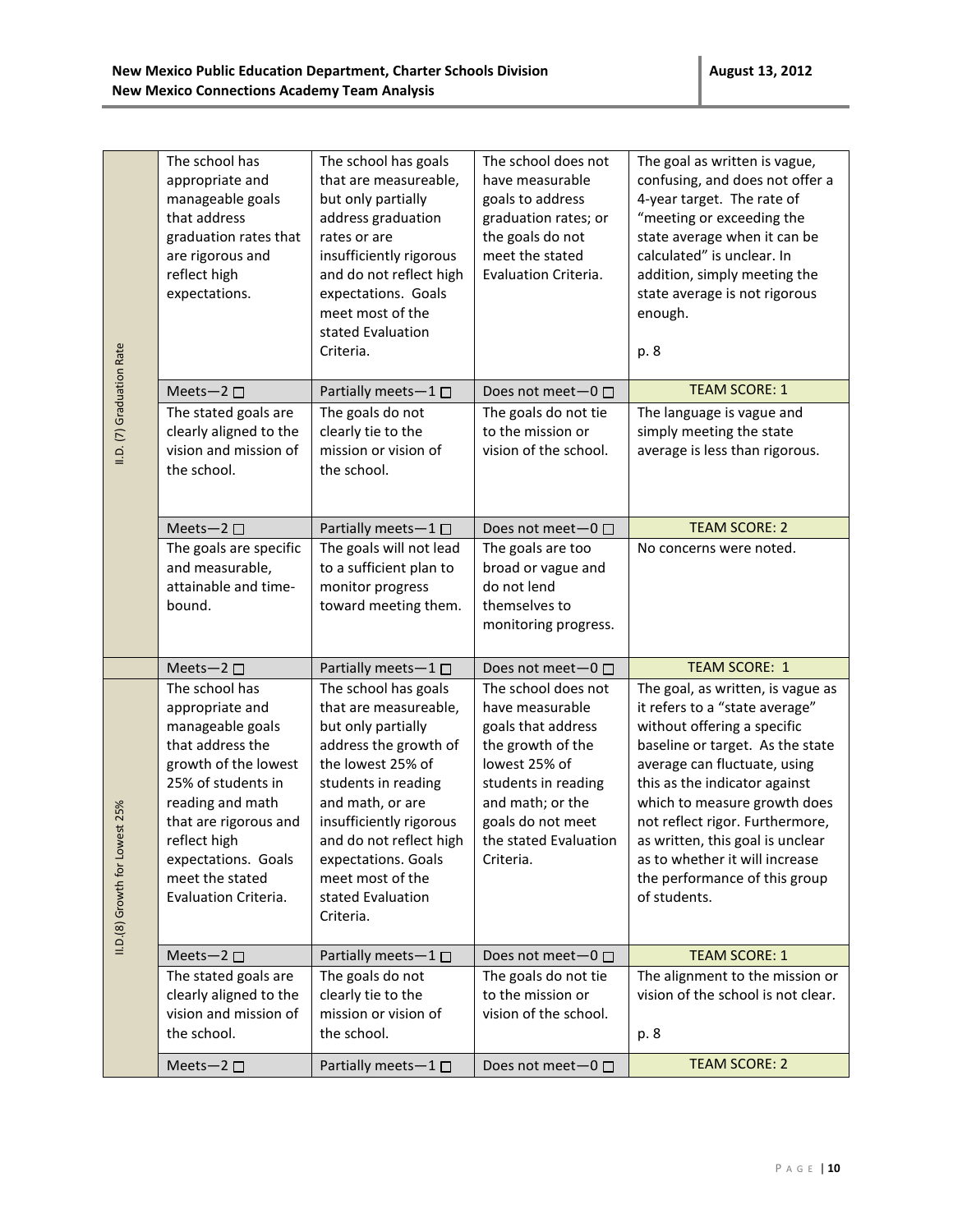|            | The goals are specific<br>and measurable,<br>attainable and time-<br>bound.                                                                                                                                                                                                                                                                                                                                                                                                                                                                                                                                                                                                                                       | The goals will not lead<br>to a sufficient plan to<br>monitor progress<br>toward meeting them. | The goals are too<br>broad or vague and<br>do not lend<br>themselves to<br>monitoring progress. | No concerns were noted. |  |
|------------|-------------------------------------------------------------------------------------------------------------------------------------------------------------------------------------------------------------------------------------------------------------------------------------------------------------------------------------------------------------------------------------------------------------------------------------------------------------------------------------------------------------------------------------------------------------------------------------------------------------------------------------------------------------------------------------------------------------------|------------------------------------------------------------------------------------------------|-------------------------------------------------------------------------------------------------|-------------------------|--|
|            | <b>Evaluator Comments and Questions</b><br>The application reviewer has opportunity to take notes on the application.                                                                                                                                                                                                                                                                                                                                                                                                                                                                                                                                                                                             |                                                                                                |                                                                                                 |                         |  |
| Evaluation | Summary/Comments:<br>Each of the goals are not as rigorous as they could be, nor do they fully align with the school's stated<br>mission of having all students meet the highest performance standards and maximizing his/her potential<br>(the goals simply stat "meet or exceed."). The lack of mention of the state average in each performance<br>goal makes it difficult to know what the school's performance targets are (ie., "meets or exceeds" state<br>averages against a fluctuating target does not demonstrate specific student performance. This section<br>partially meets the application's intent to establish, measure and sustain high student performance over<br>the length of the charter. |                                                                                                |                                                                                                 |                         |  |

# **Score: 36 out of 48 possible points**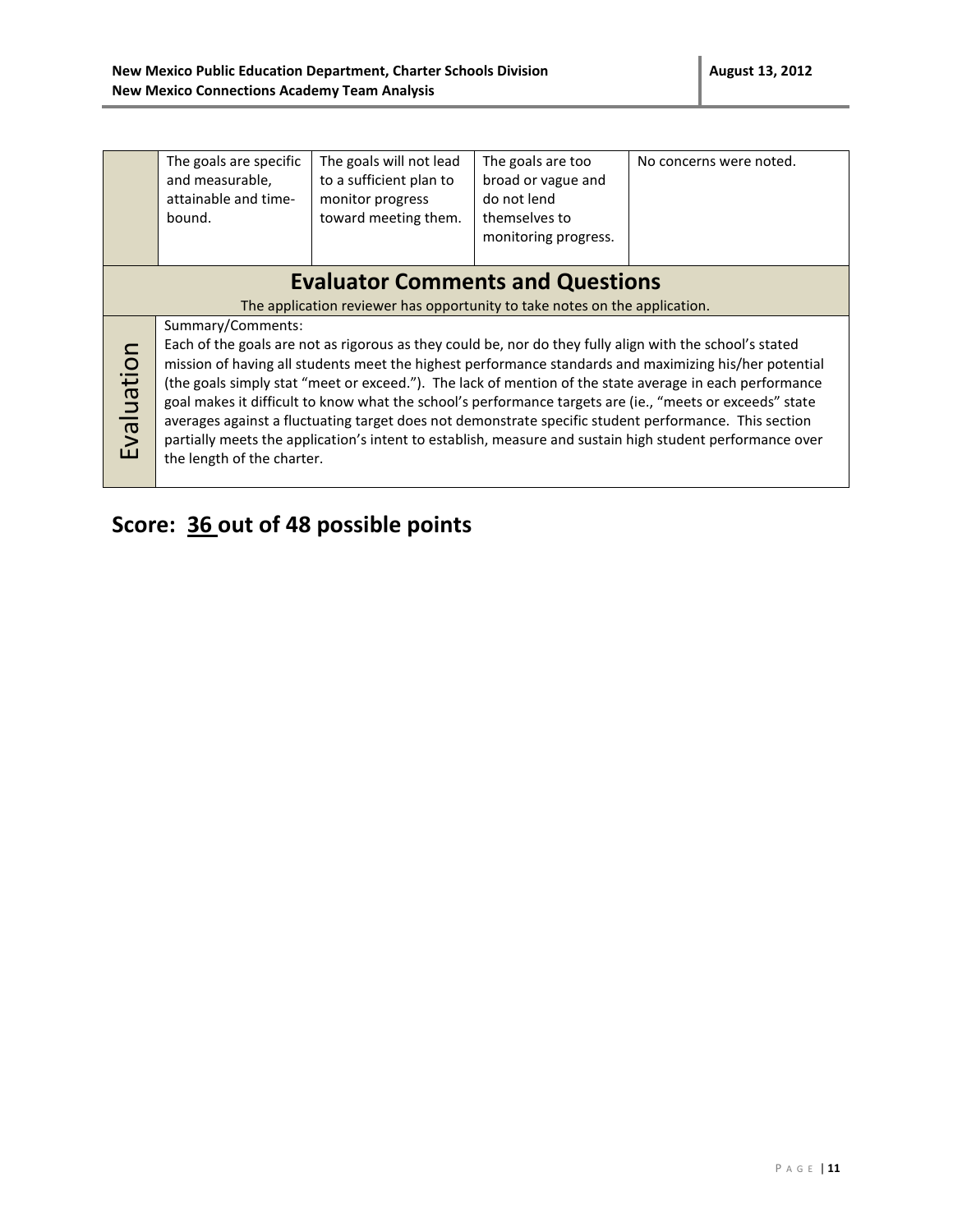#### E. ORGANIZATIONAL GOALS

Evaluation Criteria. The school has clearly stated ambitious, but attainable organizational goals that are aligned with the school's mission. The goals are specific, measurable (based on identified indicators and expected performance levels that can be measured by a reliable instrument).

| <b>Topic</b>              |                                                | Ranking                                                                                              |                                                | <b>Comments &amp; References</b>                                                                           |
|---------------------------|------------------------------------------------|------------------------------------------------------------------------------------------------------|------------------------------------------------|------------------------------------------------------------------------------------------------------------|
|                           | Meets-2 $\square$                              | Partially meets-1                                                                                    | Does not meet- $0 \Box$                        | <b>TEAM SCORE: 1</b>                                                                                       |
|                           | The school has                                 | The school has                                                                                       | The school's                                   | Since STEM is a differentiating                                                                            |
|                           | appropriate and                                | organizational goals                                                                                 | organizational goals                           | focus of the school, the goal of                                                                           |
|                           | manageable                                     | that are measureable,                                                                                | are not measurable;                            | having just 8% of students                                                                                 |
|                           | organizational goals                           | but there may be too                                                                                 | or the goals do not                            | enrolled in advanced STEM                                                                                  |
|                           | that are rigorous and                          | few or too many goals                                                                                | meet the stated                                | courses does not appear to                                                                                 |
|                           | reflect high                                   | for the school to                                                                                    | Evaluation Criteria.                           | reflect rigorous expectations                                                                              |
|                           | expectations.                                  | manage successfully or                                                                               |                                                | and standards of performance.                                                                              |
|                           |                                                | are insufficiently                                                                                   |                                                |                                                                                                            |
| II.E Organizational Goals |                                                | rigorous.                                                                                            |                                                | p. 8                                                                                                       |
|                           |                                                |                                                                                                      |                                                |                                                                                                            |
|                           | Meets-2 $\square$<br>The school's stated       | Partially meets-1 □<br>The school's stated                                                           | Does not meet- $0 \Box$<br>The school's stated | <b>TEAM SCORE: 2</b><br>No concerns were noted.                                                            |
|                           |                                                |                                                                                                      |                                                |                                                                                                            |
|                           | organizational goals<br>are clearly aligned to | organizational goals do<br>not clearly tie to the                                                    | organizational goals<br>do not tie to the      |                                                                                                            |
|                           | the vision and                                 | school's mission or                                                                                  | school's mission or                            |                                                                                                            |
|                           | mission of the school.                         | vision.                                                                                              | vision.                                        |                                                                                                            |
|                           | Meets-2 $\square$                              | Partially meets-1 $\square$                                                                          | Does not meet-0 □                              | <b>TEAM SCORE: 2</b>                                                                                       |
|                           | The goals are specific                         | The goals will not lead                                                                              | The goals do not lend                          | No concerns were noted.                                                                                    |
|                           | and measurable,                                | to a sufficient plan to                                                                              | themselves to                                  |                                                                                                            |
|                           | attainable and time-                           | monitor progress                                                                                     | monitoring progress.                           |                                                                                                            |
|                           | bound.                                         | toward meeting them.                                                                                 |                                                |                                                                                                            |
|                           |                                                | <b>Evaluator Comments and Questions</b>                                                              |                                                |                                                                                                            |
|                           |                                                | The application reviewer has opportunity to take notes on the application.                           |                                                |                                                                                                            |
|                           | Summary/Comments:                              |                                                                                                      |                                                |                                                                                                            |
|                           |                                                |                                                                                                      |                                                | The goals tightly align with parental involvement as stated in the Vision/Mission. A goal relating to STEM |
|                           |                                                | appears less than rigorous given the STEM focus of the school which sets it apart from other virtual |                                                |                                                                                                            |
|                           | programs.                                      |                                                                                                      |                                                |                                                                                                            |
|                           |                                                |                                                                                                      |                                                |                                                                                                            |
| Evaluation                |                                                |                                                                                                      |                                                |                                                                                                            |
|                           |                                                |                                                                                                      |                                                |                                                                                                            |

**Score: 5 out of 6 possible points**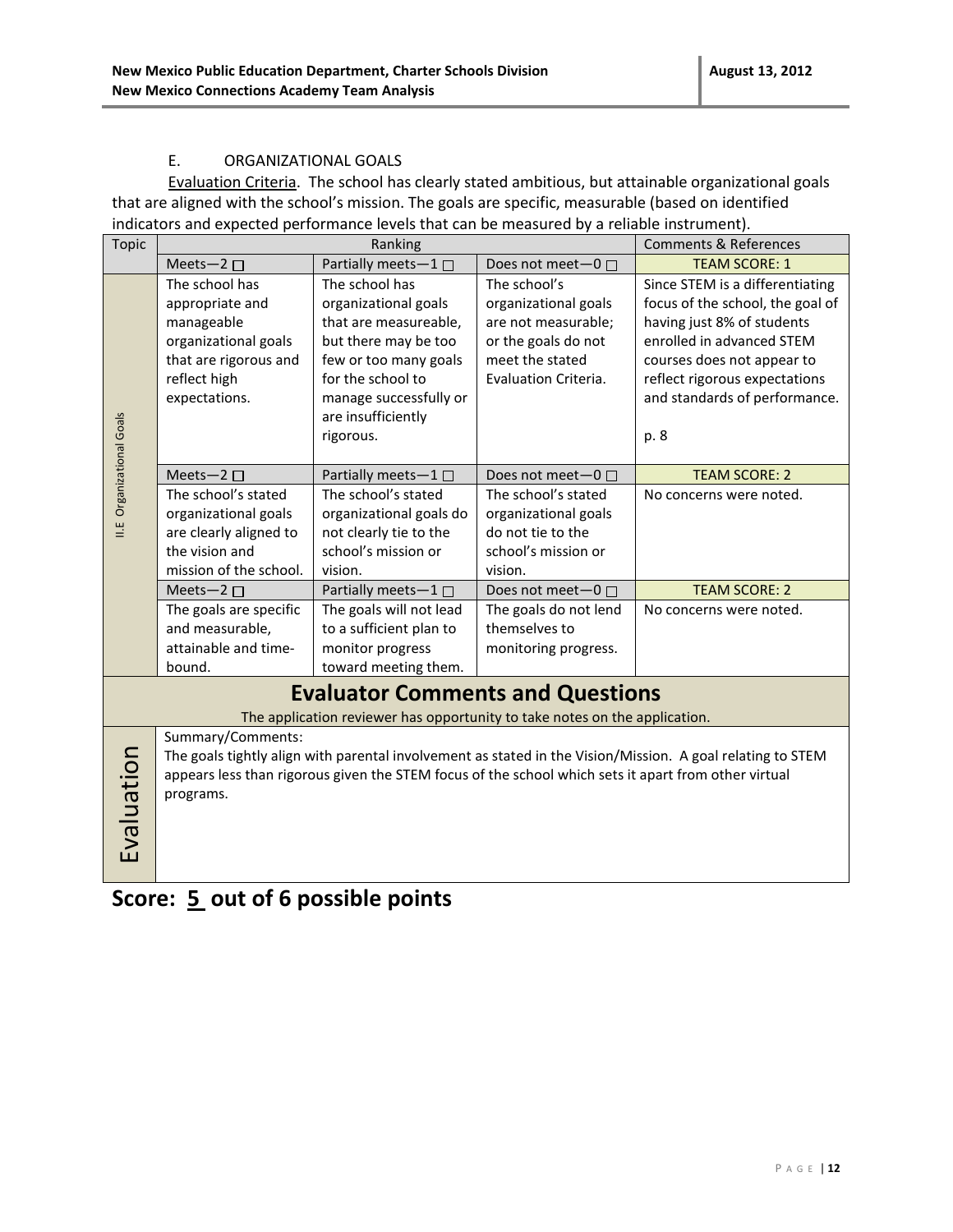#### F. CURRICULUM

#### G. GRADUATION REQUIREMENTS (If Applicable)

Evaluation Criteria: The school uses a clearly defined, research-based curriculum with the potential to raise the achievement of the intended student population and that is aligned with NM State Standards.

| <b>Topic</b>                    | Ranking                             |                             | <b>Comments &amp; References</b> |                         |
|---------------------------------|-------------------------------------|-----------------------------|----------------------------------|-------------------------|
|                                 | Meets-2 $\square$                   | Partially meets-1           | Does not meet $-0$ $\Box$        | <b>TEAM SCORE: 2</b>    |
|                                 | The philosophical                   | The philosophical           | The philosophical                | No concerns were noted. |
|                                 | approach and                        | approach and                | approach and                     |                         |
|                                 | curriculum                          | curriculum framework        | curriculum                       | p. 8                    |
|                                 | framework are clearly               | are partially defined       | framework are not                |                         |
| II.F.(1) Philosophy             | presented and clearly               | and/or the alignment        | clearly presented and            |                         |
|                                 | aligns with the                     | with the school's           | do not align with the            |                         |
|                                 | school's stated                     | stated mission and          | school's stated                  |                         |
|                                 | mission and goals.                  | goals is unclear.           | mission and goals.               |                         |
|                                 | Meets-2 $\square$                   | Partially meets-1□          | Does not meet-0 □                | <b>TEAM SCORE:</b>      |
|                                 | Research provided on                | Research provided on        | Research on the                  | No concerns were noted. |
|                                 | the proposed                        | the proposed                | proposed                         |                         |
| II.F. (2) Research/Data         | instructional                       | instructional practices     | instructional practices          | P. 12                   |
|                                 | practices supports                  | is partially relevant,      | is not provided.                 |                         |
|                                 | the use of this                     | limited, unreliable or      |                                  |                         |
|                                 | philosophy or                       | not valid.                  |                                  |                         |
|                                 | approach to achieve                 |                             |                                  |                         |
|                                 | high student                        |                             |                                  |                         |
|                                 | outcomes.                           |                             |                                  |                         |
|                                 |                                     |                             |                                  |                         |
|                                 | Meets-2 $\square$                   | Partially meets-1 □         | Does not meet $-0$ $\Box$        | <b>TEAM SCORE: 2</b>    |
|                                 | A description of the                | A description of the        | The description of the           | No concerns were noted. |
|                                 | curriculum is                       | curriculum is               | curriculum does not              |                         |
|                                 | provided and reflects               | provided, but only          | align with the school's          |                         |
|                                 | an organized,                       | partially aligns with       | mission and                      |                         |
|                                 | cohesive curriculum                 | the school's mission        | educational                      |                         |
|                                 | for all grade levels,               | and educational             | philosophy; or a                 |                         |
|                                 | and aligns with the                 | philosophy.                 | description of the               |                         |
| II.F.(3) Curriculum Description | school's mission and<br>educational |                             | curriculum is not<br>provided.   |                         |
|                                 | philosophy.                         |                             |                                  |                         |
|                                 |                                     |                             |                                  |                         |
|                                 | Meets-2 $\square$                   | Partially meets $-1$ $\Box$ | Does not meet-0 □                | <b>TEAM SCORE: 2</b>    |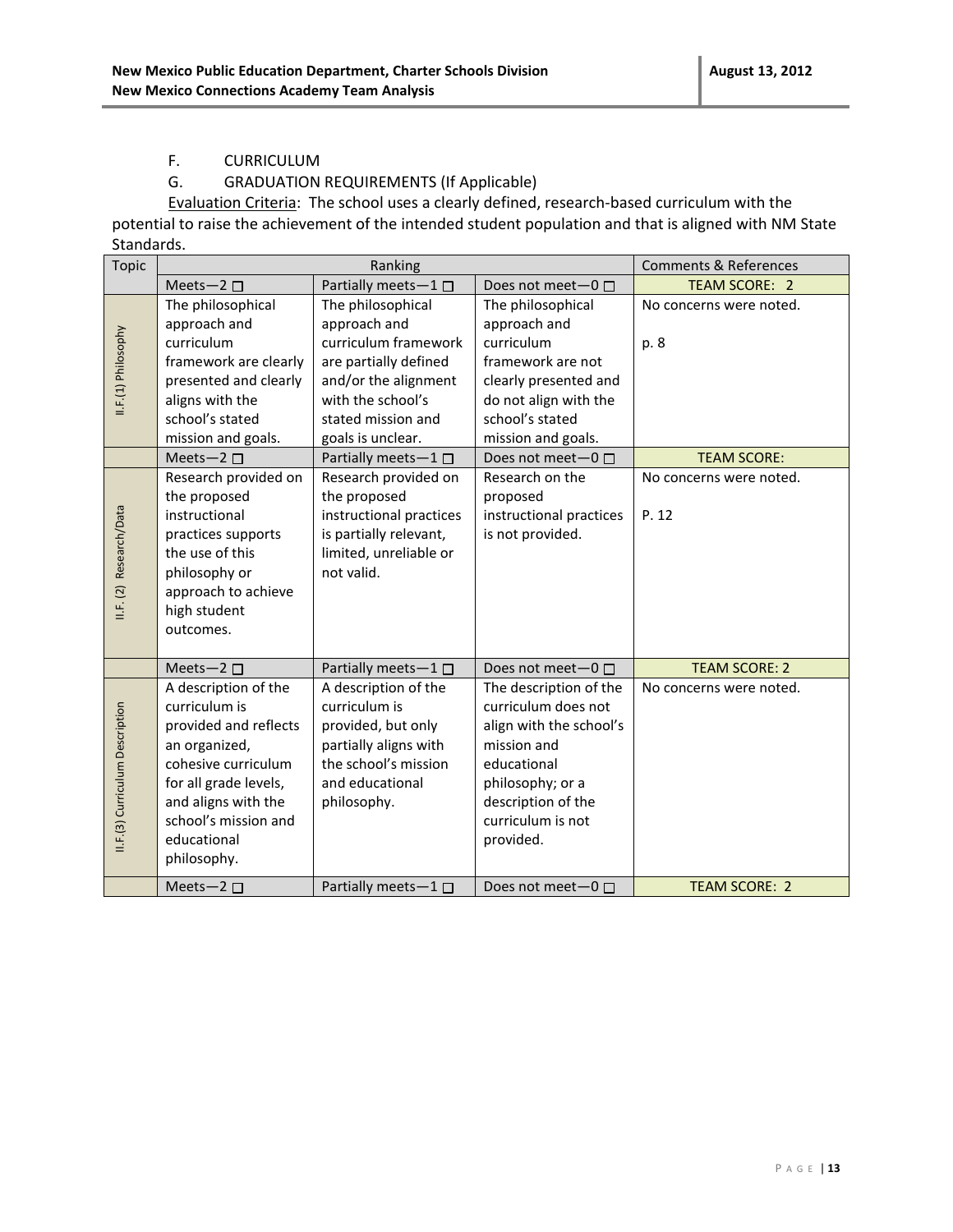| II.F.(4) Curriculum Research                        | Clear research-based<br>evidence of the<br>success of the chosen<br>curriculum when<br>used with the target<br>population is<br>included.                                            | Research-based<br>evidence provided on<br>the chosen curriculum<br>is partially relevant,<br>limited, unreliable, or<br>not valid.                                                                                                                                        | Research to support<br>the chosen<br>curriculum is not<br>provided.                                                                                                                         | No concerns were noted.                         |
|-----------------------------------------------------|--------------------------------------------------------------------------------------------------------------------------------------------------------------------------------------|---------------------------------------------------------------------------------------------------------------------------------------------------------------------------------------------------------------------------------------------------------------------------|---------------------------------------------------------------------------------------------------------------------------------------------------------------------------------------------|-------------------------------------------------|
|                                                     | Meets-2 $\square$                                                                                                                                                                    | Partially meets-1                                                                                                                                                                                                                                                         | Does not meet $-0$ $\Box$                                                                                                                                                                   | <b>TEAM SCORE: 2</b>                            |
| II.F.(5) Curriculum Overview                        | A Scope and<br>Sequence and course<br>offerings are<br>provided. A timeline<br>detailing curriculum<br>development,<br>including who will do<br>that work, is<br>provided.           | Course offerings or<br>Scope and Sequence<br>are provided but do<br>not sufficiently align<br>with the school's<br>mission and<br>educational<br>philosophy. A timeline<br>describing curriculum<br>development is<br>provided but may<br>provide insufficient<br>detail. | The Scope and<br>Sequence or course<br>offerings are not<br>provided; and/or a<br>timeline outlining the<br>curriculum<br>development is not<br>provided.                                   | No concerns were noted.<br>p. 19                |
|                                                     | Meets-2 $\square$                                                                                                                                                                    | Partially meets-1□                                                                                                                                                                                                                                                        | Does not meet $-0$ $\Box$                                                                                                                                                                   | <b>TEAM SCORE: 2</b>                            |
| II.F.(6)(7) Development<br>Timeline / Instructional | A clear plan is in<br>place to develop the<br>school's instructional<br>program; responsible<br>staff and deadlines<br>are identified.                                               | A limited plan is in<br>place to develop the<br>school's instructional<br>program; responsible<br>staff may be<br>identified.                                                                                                                                             | No plan is in place to<br>develop the school<br>instructional<br>program; no<br>responsible staff is<br>indentified.                                                                        | No concerns were noted.<br>p. 21 and Appendix A |
|                                                     | Meets-2 $\square$                                                                                                                                                                    | Partially meets $-1$ $\Box$                                                                                                                                                                                                                                               | Does not meet $-0$ $\Box$                                                                                                                                                                   | TEAM SCORE: 2                                   |
| II.F.(8) Alignment Timeline                         | There is sufficient<br>evidence that the<br>chosen curriculum is<br>aligned with NM<br>State Standards, or<br>an adequate timeline<br>for aligning the<br>curriculum is<br>provided. |                                                                                                                                                                                                                                                                           | There is no evidence<br>that the chosen<br>curriculum is aligned<br>with NM State<br>Standards, nor is a<br>timeline for aligning<br>the curriculum with<br>NM State Standards<br>provided. | No concerns were noted.<br>p. 22                |
|                                                     | Meets-2 $\square$                                                                                                                                                                    | Partially meets-1 □                                                                                                                                                                                                                                                       | Does not meet-0 □                                                                                                                                                                           | <b>TEAM SCORE: 2</b>                            |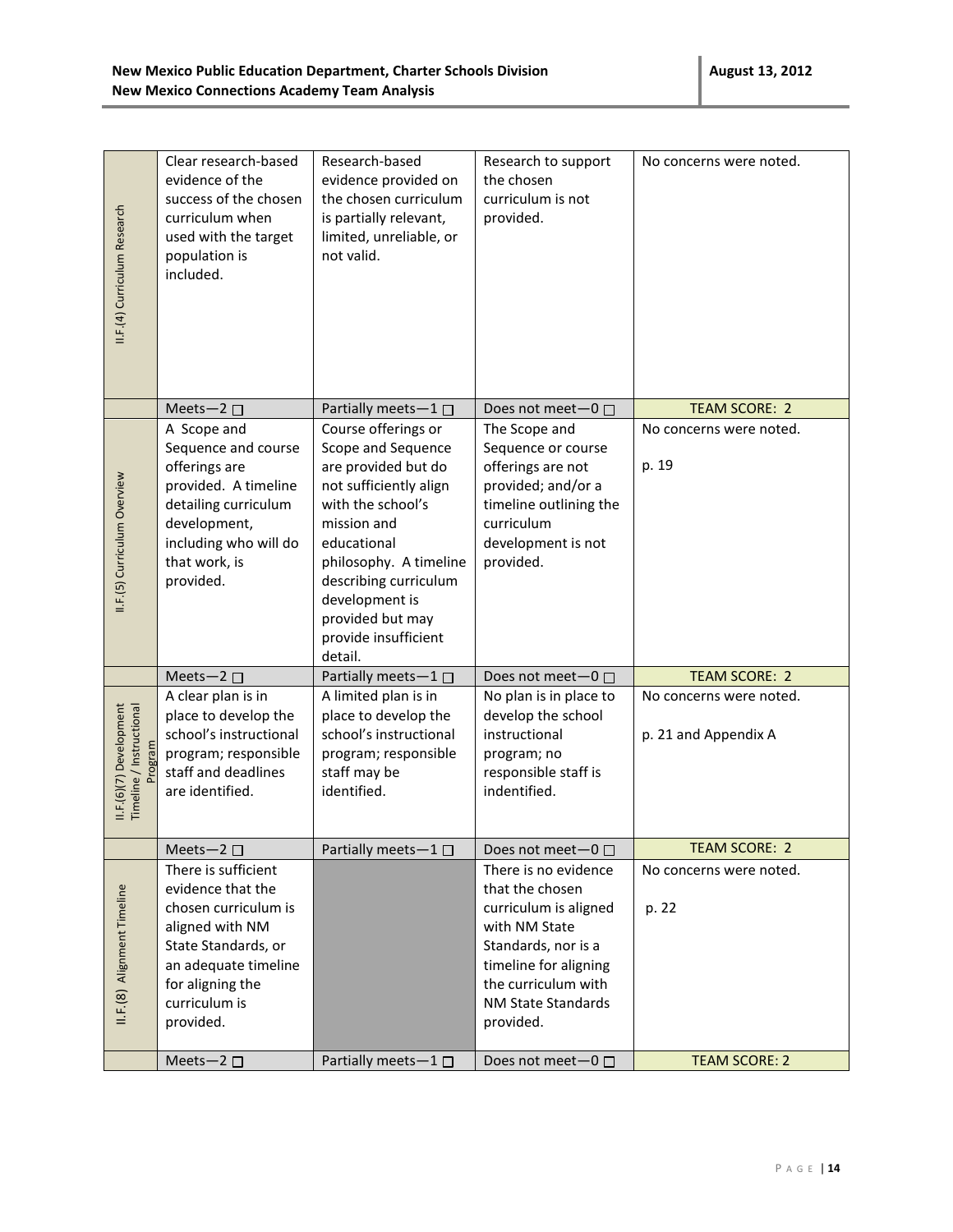| High school<br>High school<br>High school<br>No concerns were noted.<br>II.G.(1) (2) Graduation Requirements /Graduation Waiver<br>graduation<br>graduation<br>graduation<br>requirements, if<br>requirements are<br>requirements are not<br>applicable, are clearly<br>insufficiently<br>provided; or they are<br>articulated, meet<br>described, or do not<br>provided but do not<br>support the mission of<br>state requirements,<br>meet state<br>support the mission<br>the school, or are not<br>requirements.<br>of the school, and are<br>rigorous and do not<br>rigorous and reflect<br>reflect high<br>high expectations.<br>expectations.<br><b>TEAM SCORE: 2</b><br>Partially meets-1 $\square$<br>Meets-2 $\square$<br>Does not meet $-0$ $\Box$<br>Waivers, if applicable,<br>Waivers, if applicable,<br>No concerns were noted.<br>state what the waiver<br>are included but<br>The school will seek a waiver<br>without explanation.<br>for Driver's Education.<br>is and why school is |  |  |  |  |  |
|---------------------------------------------------------------------------------------------------------------------------------------------------------------------------------------------------------------------------------------------------------------------------------------------------------------------------------------------------------------------------------------------------------------------------------------------------------------------------------------------------------------------------------------------------------------------------------------------------------------------------------------------------------------------------------------------------------------------------------------------------------------------------------------------------------------------------------------------------------------------------------------------------------------------------------------------------------------------------------------------------------|--|--|--|--|--|
|                                                                                                                                                                                                                                                                                                                                                                                                                                                                                                                                                                                                                                                                                                                                                                                                                                                                                                                                                                                                         |  |  |  |  |  |
|                                                                                                                                                                                                                                                                                                                                                                                                                                                                                                                                                                                                                                                                                                                                                                                                                                                                                                                                                                                                         |  |  |  |  |  |
|                                                                                                                                                                                                                                                                                                                                                                                                                                                                                                                                                                                                                                                                                                                                                                                                                                                                                                                                                                                                         |  |  |  |  |  |
|                                                                                                                                                                                                                                                                                                                                                                                                                                                                                                                                                                                                                                                                                                                                                                                                                                                                                                                                                                                                         |  |  |  |  |  |
|                                                                                                                                                                                                                                                                                                                                                                                                                                                                                                                                                                                                                                                                                                                                                                                                                                                                                                                                                                                                         |  |  |  |  |  |
|                                                                                                                                                                                                                                                                                                                                                                                                                                                                                                                                                                                                                                                                                                                                                                                                                                                                                                                                                                                                         |  |  |  |  |  |
|                                                                                                                                                                                                                                                                                                                                                                                                                                                                                                                                                                                                                                                                                                                                                                                                                                                                                                                                                                                                         |  |  |  |  |  |
|                                                                                                                                                                                                                                                                                                                                                                                                                                                                                                                                                                                                                                                                                                                                                                                                                                                                                                                                                                                                         |  |  |  |  |  |
|                                                                                                                                                                                                                                                                                                                                                                                                                                                                                                                                                                                                                                                                                                                                                                                                                                                                                                                                                                                                         |  |  |  |  |  |
|                                                                                                                                                                                                                                                                                                                                                                                                                                                                                                                                                                                                                                                                                                                                                                                                                                                                                                                                                                                                         |  |  |  |  |  |
|                                                                                                                                                                                                                                                                                                                                                                                                                                                                                                                                                                                                                                                                                                                                                                                                                                                                                                                                                                                                         |  |  |  |  |  |
|                                                                                                                                                                                                                                                                                                                                                                                                                                                                                                                                                                                                                                                                                                                                                                                                                                                                                                                                                                                                         |  |  |  |  |  |
|                                                                                                                                                                                                                                                                                                                                                                                                                                                                                                                                                                                                                                                                                                                                                                                                                                                                                                                                                                                                         |  |  |  |  |  |
|                                                                                                                                                                                                                                                                                                                                                                                                                                                                                                                                                                                                                                                                                                                                                                                                                                                                                                                                                                                                         |  |  |  |  |  |
|                                                                                                                                                                                                                                                                                                                                                                                                                                                                                                                                                                                                                                                                                                                                                                                                                                                                                                                                                                                                         |  |  |  |  |  |
| seeking it.                                                                                                                                                                                                                                                                                                                                                                                                                                                                                                                                                                                                                                                                                                                                                                                                                                                                                                                                                                                             |  |  |  |  |  |
| P. 23                                                                                                                                                                                                                                                                                                                                                                                                                                                                                                                                                                                                                                                                                                                                                                                                                                                                                                                                                                                                   |  |  |  |  |  |
| <b>Evaluator Comments and Questions</b>                                                                                                                                                                                                                                                                                                                                                                                                                                                                                                                                                                                                                                                                                                                                                                                                                                                                                                                                                                 |  |  |  |  |  |
| The application reviewer has opportunity to take notes on the application.                                                                                                                                                                                                                                                                                                                                                                                                                                                                                                                                                                                                                                                                                                                                                                                                                                                                                                                              |  |  |  |  |  |
| Summary/Comments:                                                                                                                                                                                                                                                                                                                                                                                                                                                                                                                                                                                                                                                                                                                                                                                                                                                                                                                                                                                       |  |  |  |  |  |
| This section meets all standards and presents a well-defined philosophy and curriculum that is research-                                                                                                                                                                                                                                                                                                                                                                                                                                                                                                                                                                                                                                                                                                                                                                                                                                                                                                |  |  |  |  |  |
| based and designed to meet the needs of all students. The section is very detailed and demonstrates the                                                                                                                                                                                                                                                                                                                                                                                                                                                                                                                                                                                                                                                                                                                                                                                                                                                                                                 |  |  |  |  |  |
| quality and thoroughness of the curriculum, especially in regards to alignment with the Common Core                                                                                                                                                                                                                                                                                                                                                                                                                                                                                                                                                                                                                                                                                                                                                                                                                                                                                                     |  |  |  |  |  |
| Evaluation<br>standards, ability for differentiation continuous improvement. This section is adequate and complete.                                                                                                                                                                                                                                                                                                                                                                                                                                                                                                                                                                                                                                                                                                                                                                                                                                                                                     |  |  |  |  |  |
|                                                                                                                                                                                                                                                                                                                                                                                                                                                                                                                                                                                                                                                                                                                                                                                                                                                                                                                                                                                                         |  |  |  |  |  |
|                                                                                                                                                                                                                                                                                                                                                                                                                                                                                                                                                                                                                                                                                                                                                                                                                                                                                                                                                                                                         |  |  |  |  |  |
|                                                                                                                                                                                                                                                                                                                                                                                                                                                                                                                                                                                                                                                                                                                                                                                                                                                                                                                                                                                                         |  |  |  |  |  |
|                                                                                                                                                                                                                                                                                                                                                                                                                                                                                                                                                                                                                                                                                                                                                                                                                                                                                                                                                                                                         |  |  |  |  |  |
|                                                                                                                                                                                                                                                                                                                                                                                                                                                                                                                                                                                                                                                                                                                                                                                                                                                                                                                                                                                                         |  |  |  |  |  |

# **Score: 18 out of 18 possible points**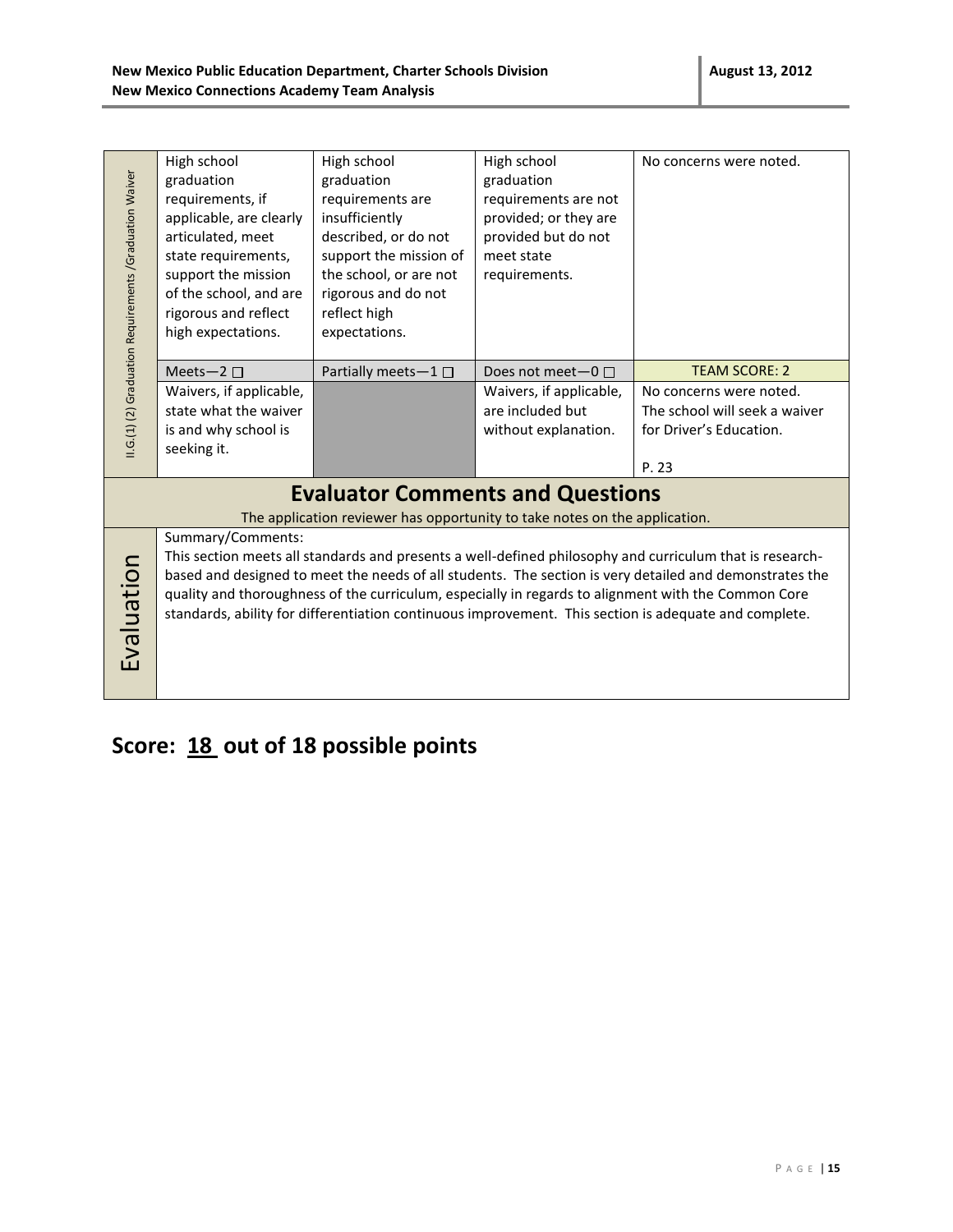#### H. INSTRUCTION

Evaluation Criteria: The school identifies quality methods and strategies that have been demonstrated to be effective in meeting the needs of the targeted student population. For unique or innovative practices, the charter school applicant presents a compelling rationale for their effectiveness.

| <b>Topic</b>                                                                                                                                                                                                                                                                                                                                                                                                                                                                                          | <b>Comments &amp; References</b><br>Ranking                                                                                                                                                                                                                                                                            |                                                                                                                                                                                                                                                                                                                  |                                                                                                                                                                                                                                                                                                                                                             |                                                                                                                                                                                                                                                                                                                                                                                                                                                                                                                        |  |  |
|-------------------------------------------------------------------------------------------------------------------------------------------------------------------------------------------------------------------------------------------------------------------------------------------------------------------------------------------------------------------------------------------------------------------------------------------------------------------------------------------------------|------------------------------------------------------------------------------------------------------------------------------------------------------------------------------------------------------------------------------------------------------------------------------------------------------------------------|------------------------------------------------------------------------------------------------------------------------------------------------------------------------------------------------------------------------------------------------------------------------------------------------------------------|-------------------------------------------------------------------------------------------------------------------------------------------------------------------------------------------------------------------------------------------------------------------------------------------------------------------------------------------------------------|------------------------------------------------------------------------------------------------------------------------------------------------------------------------------------------------------------------------------------------------------------------------------------------------------------------------------------------------------------------------------------------------------------------------------------------------------------------------------------------------------------------------|--|--|
|                                                                                                                                                                                                                                                                                                                                                                                                                                                                                                       | Meets-2 $\square$                                                                                                                                                                                                                                                                                                      | Partially meets-1                                                                                                                                                                                                                                                                                                | Does not meet-0 □                                                                                                                                                                                                                                                                                                                                           | <b>TEAM SCORE: 2</b>                                                                                                                                                                                                                                                                                                                                                                                                                                                                                                   |  |  |
| II.H.(1) Instructional<br>Strategies<br>II.H.(2) Effectiveness                                                                                                                                                                                                                                                                                                                                                                                                                                        | The school's<br>proposed<br>instructional<br>practices support and<br>are aligned with the<br>school's mission,<br>vision and<br>educational<br>philosophy<br>Meets-2 $\square$<br>Evidence of the<br>effectiveness of the<br>proposed methods/<br>strategies with the<br>target student<br>population is<br>included. | The school's proposed<br>instructional practices<br>partially align with the<br>school's mission,<br>vision, and educational<br>philosophy<br>Partially meets-1<br>Evidence of the<br>effectiveness of the<br>proposed methods/<br>strategies with the<br>target student<br>population is not<br>clearly stated. | The connection<br>between the school's<br>proposed<br>instructional practices<br>and the school's<br>mission, vision, and<br>educational<br>philosophy has not<br>been established.<br>Does not meet $-0$ $\Box$<br>Evidence of the<br>effectiveness of the<br>proposed methods/<br>strategies with the<br>target student<br>population is not<br>provided. | No concerns were noted.<br>p. 23<br><b>TEAM SCORE: 1</b><br>The applicant identifies PLP's<br>(Personalized Learning Plans),<br>Multi-Tiered Interventions,<br>"real connections" in terms of<br>face-to-face activities,<br>collaboration between<br>teachers and working closely<br>with students as strategies.<br>This prompt does not mention<br>multi-tiered interventions,<br>activities, or why these<br>instructional methods and<br>strategies are effective for the<br>varied targeted population.<br>p. 24 |  |  |
|                                                                                                                                                                                                                                                                                                                                                                                                                                                                                                       | Meets-2 □                                                                                                                                                                                                                                                                                                              | Partially meets-1□                                                                                                                                                                                                                                                                                               | Does not meet-0 □                                                                                                                                                                                                                                                                                                                                           | <b>TEAM SCORE: 2</b>                                                                                                                                                                                                                                                                                                                                                                                                                                                                                                   |  |  |
| The school describes<br>The school describes<br>The school does not<br>No concerns were noted.<br>II.H.(3) Differentiated<br>how instruction will<br>how instruction will be<br>sufficiently describe<br>be differentiated<br>how instruction will<br>differentiated to meet<br>Instruction<br>based on identified<br>student needs, but<br>be differentiated to<br>student needs, and<br>there are no examples.<br>meet student needs,<br>examples are<br>and there are no<br>provided.<br>examples. |                                                                                                                                                                                                                                                                                                                        |                                                                                                                                                                                                                                                                                                                  |                                                                                                                                                                                                                                                                                                                                                             |                                                                                                                                                                                                                                                                                                                                                                                                                                                                                                                        |  |  |
|                                                                                                                                                                                                                                                                                                                                                                                                                                                                                                       |                                                                                                                                                                                                                                                                                                                        | <b>Evaluator Comments and Questions</b><br>The application reviewer has opportunity to take notes on the application.                                                                                                                                                                                            |                                                                                                                                                                                                                                                                                                                                                             |                                                                                                                                                                                                                                                                                                                                                                                                                                                                                                                        |  |  |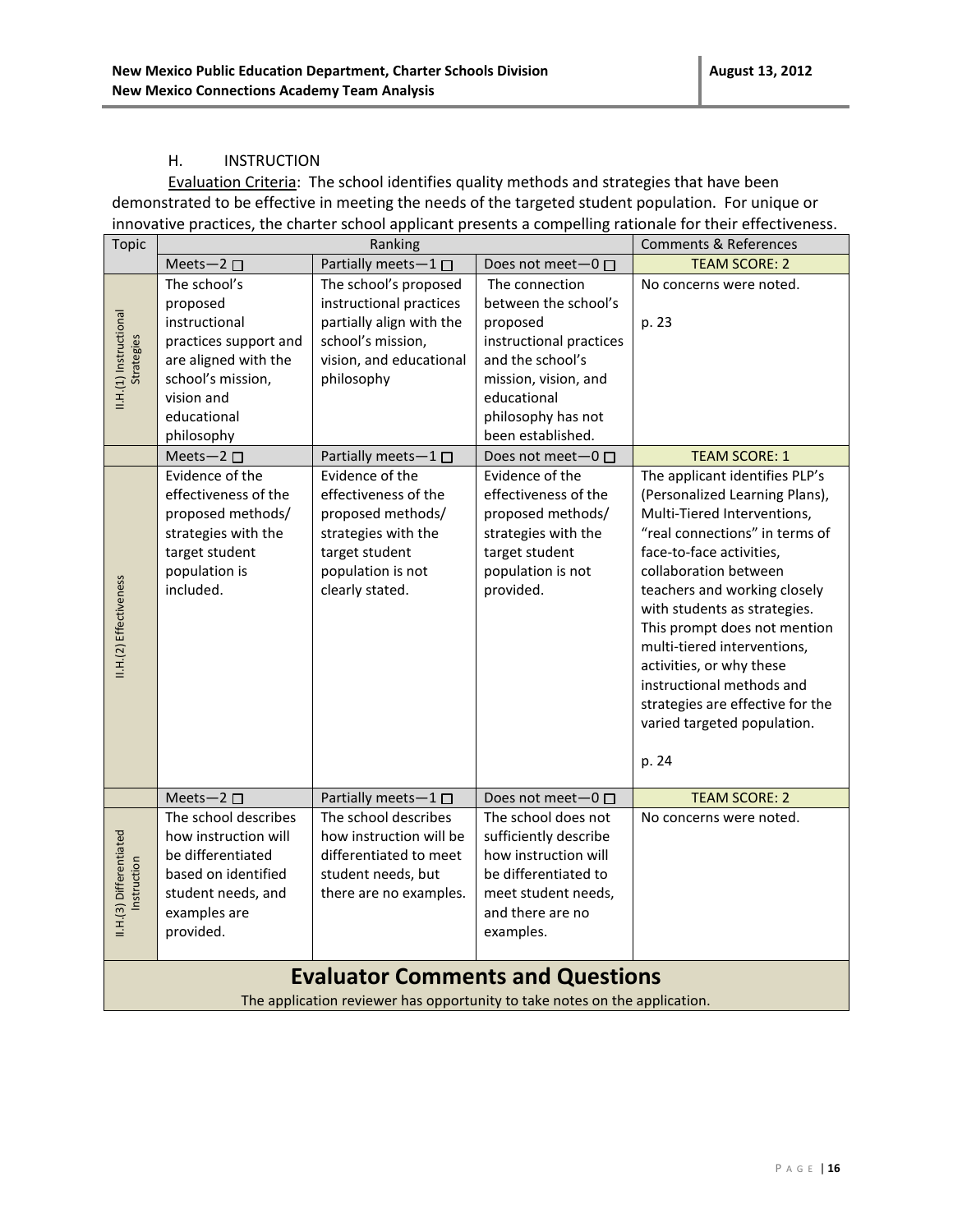Summary/Comments:

| The application demonstrates a high level of instructional methods and strategies, and differentiation to  |
|------------------------------------------------------------------------------------------------------------|
| meet the needs of all students. Instructional methods promise to deliver the quality curriculum the school |
| will offer. However, a few of the stated methods and strategies and their effectiveness need more detail   |
| and depth.                                                                                                 |
|                                                                                                            |

Evaluation

# **Score: 5 out of 6 possible points**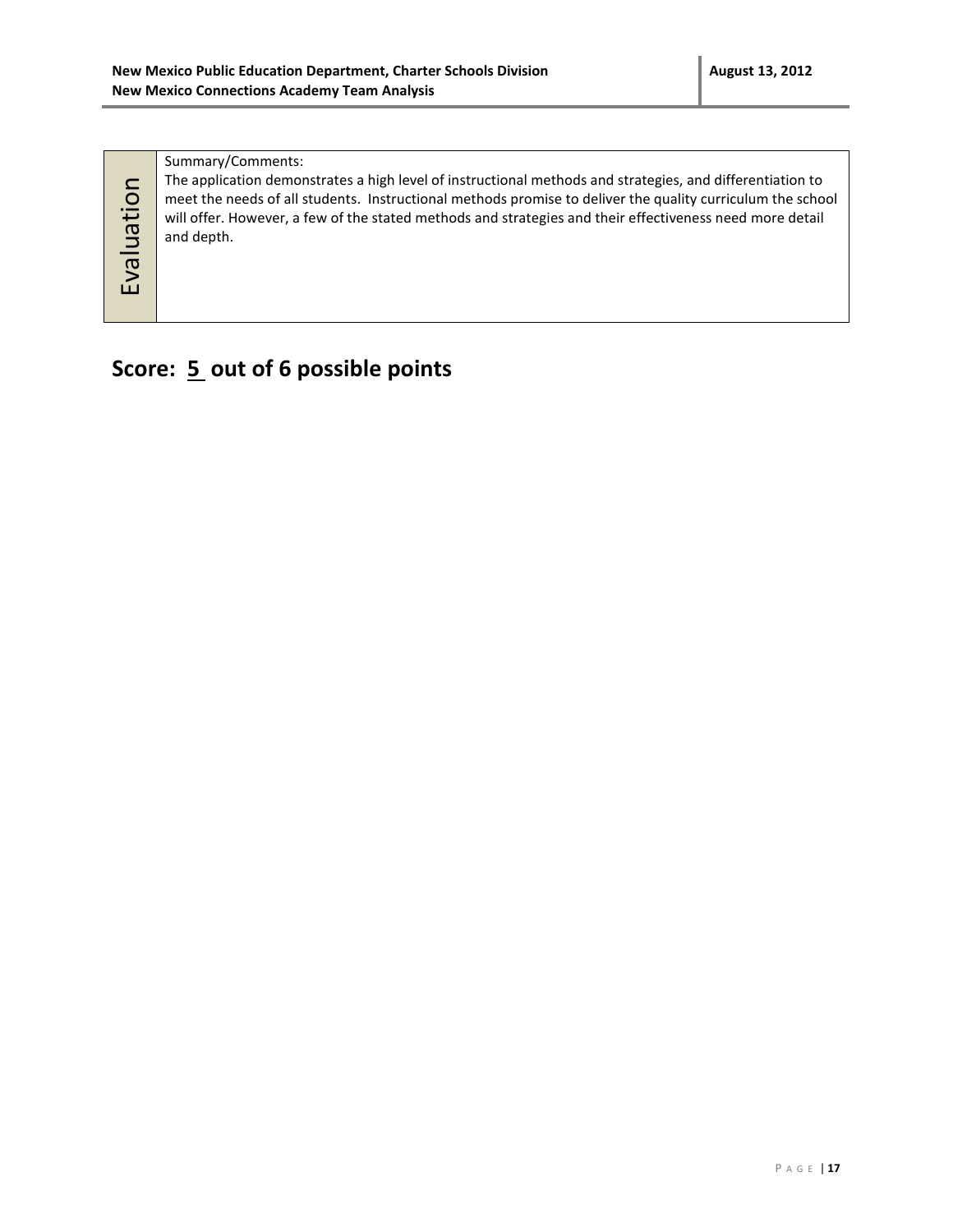#### I. SPECIAL POPULATIONS

Evaluation Criteria: The school has plans in place to meet the legal requirements and individual needs of those determined to be special needs students (including gifted students), English Language Learners, at-risk students, or those students performing below grade level.

| <b>Topic</b>                            |                                                                                                                                                                                                                                                                                                                            | Ranking                                                                                                                                                                                                                          |                                                                                                                                                                                                                                     | <b>Comments &amp; References</b>                                                                                                                                                                                                                                                                                                                                                                                                                                                                                                                                                             |
|-----------------------------------------|----------------------------------------------------------------------------------------------------------------------------------------------------------------------------------------------------------------------------------------------------------------------------------------------------------------------------|----------------------------------------------------------------------------------------------------------------------------------------------------------------------------------------------------------------------------------|-------------------------------------------------------------------------------------------------------------------------------------------------------------------------------------------------------------------------------------|----------------------------------------------------------------------------------------------------------------------------------------------------------------------------------------------------------------------------------------------------------------------------------------------------------------------------------------------------------------------------------------------------------------------------------------------------------------------------------------------------------------------------------------------------------------------------------------------|
|                                         | Meets-2 $\square$                                                                                                                                                                                                                                                                                                          | Partially meets-1 $\square$                                                                                                                                                                                                      | Does not meet-0 □                                                                                                                                                                                                                   | <b>TEAM SCORE: 1</b>                                                                                                                                                                                                                                                                                                                                                                                                                                                                                                                                                                         |
|                                         | The school<br>demonstrates a clear<br>understanding of and<br>capacity to meet all<br>legal requirements<br>regarding identifying,<br>providing an<br>appropriate<br>continuum of<br>services, and<br>monitoring students<br>that are receiving<br>special education<br>services, including<br>students who are<br>gifted. | The school<br>demonstrates a partial<br>understanding of and<br>capacity to meet state<br>and federal<br>requirements<br>regarding students<br>receiving special<br>education services,<br>including students who<br>are gifted. | The response does<br>not demonstrate an<br>understanding of and<br>capacity to meet state<br>and federal<br>requirements<br>regarding students<br>receiving special<br>education services,<br>including students<br>who are gifted. | The school appears to have a<br>general understanding of<br>Federal/State laws, but a<br>limited understanding of<br>school-based procedures and<br>processes.<br>p. 27                                                                                                                                                                                                                                                                                                                                                                                                                      |
|                                         | Meets-2 $\square$                                                                                                                                                                                                                                                                                                          | Partially meets-1 $\square$                                                                                                                                                                                                      | Does not meet-0 □                                                                                                                                                                                                                   | <b>TEAM SCORE: 0</b>                                                                                                                                                                                                                                                                                                                                                                                                                                                                                                                                                                         |
| Special Education<br>$11.1(1)(a) - (d)$ | The school has a plan<br>in place to meet all<br>legal requirements to<br>regularly evaluate<br>and monitor progress<br>of special education<br>students to ensure<br>attainment of IEP<br>goals.                                                                                                                          | The school has a<br>partial plan in place to<br>meet the needs of<br>students with IEPs; but<br>details are not<br>provided.                                                                                                     | The school has no<br>stated process in<br>place to monitor<br>students with IEPs.                                                                                                                                                   | A monitoring plan is stated.<br>However, the applicant states<br>the student will be referred to<br>the Student Study Team,<br>instead of NM'S Student<br>Assistance Team, to determine<br>strategies or if an evaluation<br>needs to occur, and returning<br>to the IEP team to review<br>results. The prompt asks<br>about monitoring progress of<br>special education students, so<br>this part of the response is not<br>accurate, and may reflect<br>confusion about students who<br>have not been identified as<br>special education students.<br>and students who have been.<br>p. 29 |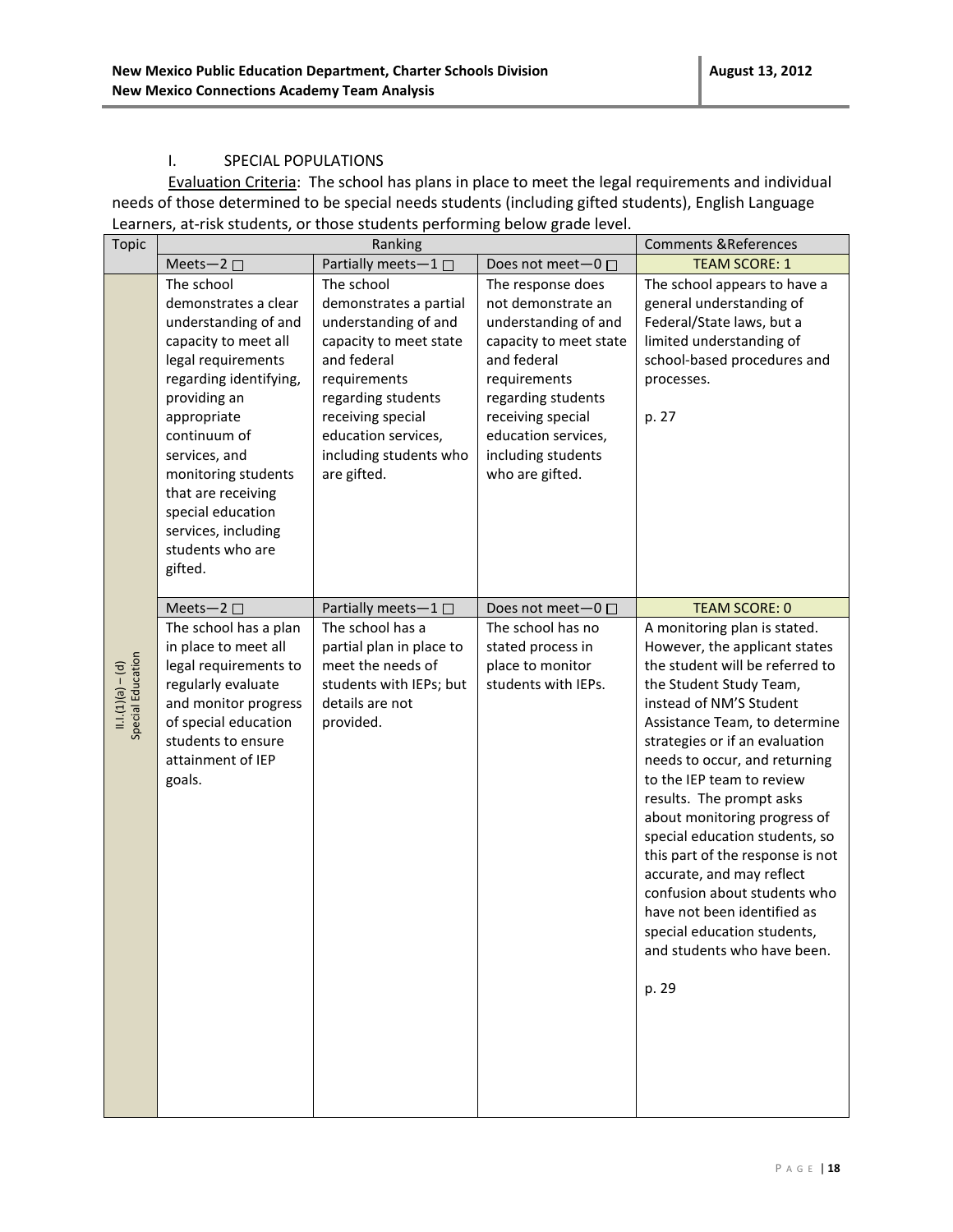|                                    | Meets-2 $\square$                              | Partially meets-1 □                       | Does not meet $-0$ $\Box$                      | <b>TEAM SCORE: 1</b>                               |
|------------------------------------|------------------------------------------------|-------------------------------------------|------------------------------------------------|----------------------------------------------------|
|                                    | The school provides a                          | There is an incomplete                    | The plan for                                   | The response does not                              |
|                                    | complete plan for                              | plan for graduating                       | graduating students                            | address the Pathways that are                      |
|                                    | graduating students                            | students with special                     | with special                                   | allowable in New Mexico.                           |
|                                    | with special                                   | education needs (if                       | education needs (if                            |                                                    |
|                                    | education needs (if                            | applicable).                              | applicable) is not                             | p. 29                                              |
|                                    | applicable) that is in                         |                                           | provided; or the plan                          |                                                    |
|                                    | compliance with                                |                                           | provided is not in                             |                                                    |
|                                    | <b>Federal and State</b>                       |                                           | compliance with                                |                                                    |
|                                    | regulations.                                   |                                           | <b>Federal and State</b>                       |                                                    |
|                                    |                                                |                                           | regulations.                                   |                                                    |
|                                    |                                                |                                           |                                                |                                                    |
|                                    |                                                |                                           |                                                |                                                    |
|                                    |                                                |                                           |                                                |                                                    |
|                                    | Meets-2 $\square$                              | Partially meets-1                         | Does not meet-0 □                              | TEAM SCORE: .5                                     |
|                                    | The school has                                 | The school has                            | The school has not                             | The school identifies a half-                      |
|                                    | identified the                                 | identified some of the                    | identified appropriate                         | time special educator director                     |
|                                    | appropriate staff and<br>ancillary services to | staff needed to meet                      | staffing to adequately<br>address the needs of | and half-time counselor in                         |
|                                    | adequately meet the                            | the needs of special<br>education and ELL | special populations;                           | year one and full-time<br>positions for subsequent |
|                                    | needs of special                               | students. An                              | or the plan for how                            | years. Special education                           |
|                                    | education and ELL                              | explanation is                            | they will be budgeted                          | teachers and caseload                              |
|                                    | students, and                                  | provided indicating                       | is not provided; or the                        | requirements are not                               |
|                                    | provides an                                    | how they will be                          | budget does not                                | addressed. In addition,                            |
|                                    | explanation for how                            | adequately budgeted.                      | appear adequate.                               | counselors are not considered                      |
|                                    | they will be                                   |                                           |                                                | special education staff. This                      |
|                                    | adequately budgeted.                           |                                           |                                                | response reflects some                             |
|                                    |                                                |                                           |                                                | confusion pertaining to                            |
|                                    |                                                |                                           |                                                | requirements in this state.                        |
|                                    |                                                |                                           |                                                |                                                    |
|                                    |                                                |                                           |                                                | p. 30                                              |
|                                    |                                                |                                           |                                                |                                                    |
|                                    | Meets-2 $\square$                              | Partially meets-1                         | Does not meet-0 □                              | <b>TEAM SCORE: 2</b>                               |
|                                    | The school                                     |                                           | The school does not                            | No concerns were noted.                            |
|                                    | demonstrates                                   |                                           | demonstrate                                    |                                                    |
| II.I(2) Students<br>with 504 Plans | understanding and                              |                                           | understanding and                              |                                                    |
|                                    | capacity to meet all                           |                                           | capacity to meet all                           |                                                    |
|                                    | legal requirements                             |                                           | legal requirements                             |                                                    |
|                                    | regarding students                             |                                           | regarding students<br>with Section 504         |                                                    |
|                                    | with Section 504<br>Plans.                     |                                           | Plans.                                         |                                                    |
|                                    | Meets-2 □                                      | Partially meets-1 □                       | Does not meet-0 □                              | <b>TEAM SCORE: 1</b>                               |
|                                    |                                                |                                           |                                                |                                                    |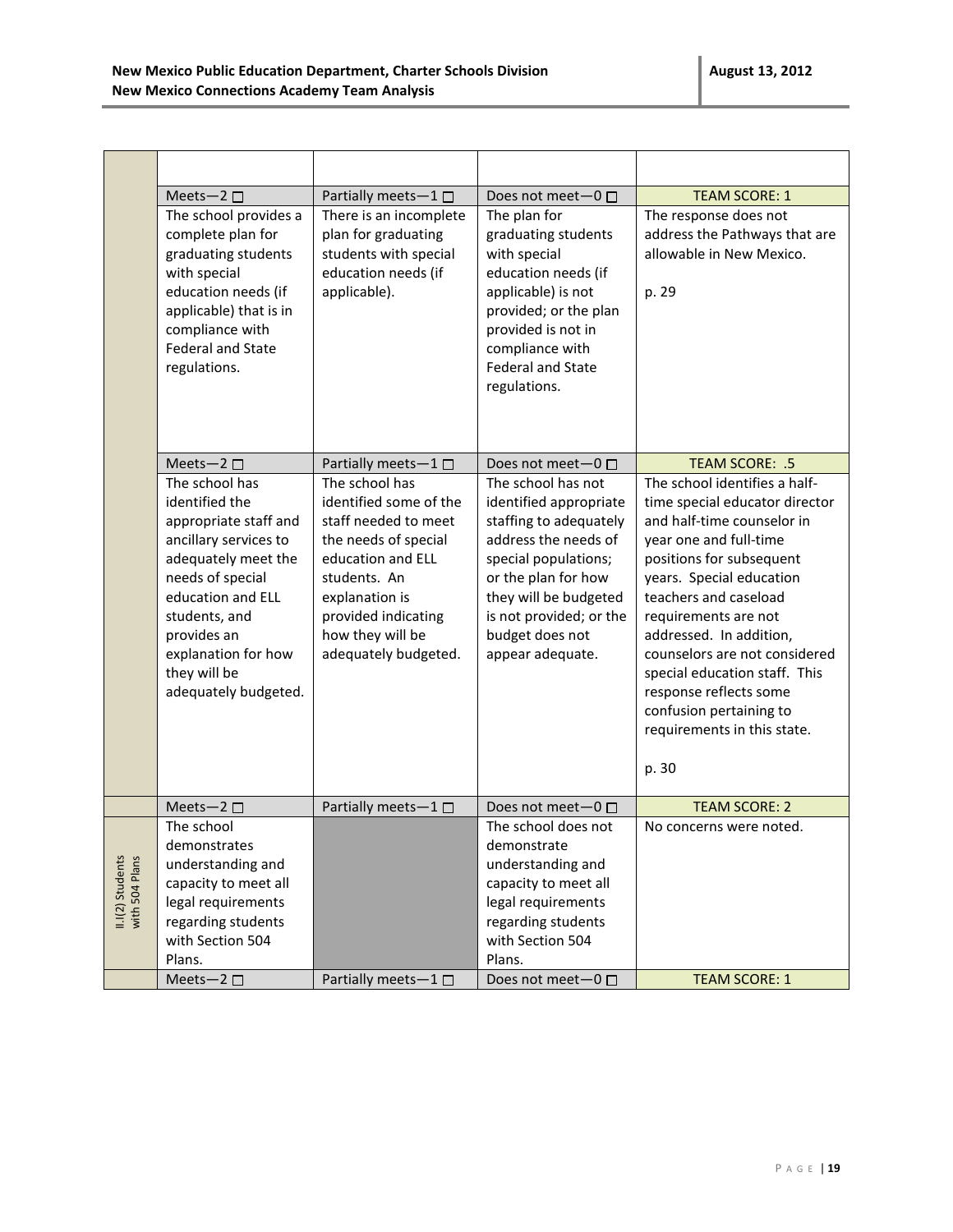|                                         | The school has a plan<br>in place to identify<br>and meet the needs<br>of English Language<br>Learners.<br>Intervention<br>strategies are fully<br>described | The school has a<br>partial plan in place to<br>identify and meet the<br>needs of English<br>Language Learners.<br>Intervention strategies<br>are partially described. | The school has no<br>plan in place to<br>identify or meet the<br>needs of English<br>Language Learners.                                              | While intervention strategies<br>are described, they are not<br>tied to specific strategies that<br>need to be provided to ELL<br>students, depending on their<br>language skill (i.e.: sheltered<br>instruction)<br>p. 30 |  |  |  |
|-----------------------------------------|--------------------------------------------------------------------------------------------------------------------------------------------------------------|------------------------------------------------------------------------------------------------------------------------------------------------------------------------|------------------------------------------------------------------------------------------------------------------------------------------------------|----------------------------------------------------------------------------------------------------------------------------------------------------------------------------------------------------------------------------|--|--|--|
|                                         | Meets-2 □                                                                                                                                                    | Partially meets-1□                                                                                                                                                     | Does not meet-0 □                                                                                                                                    | <b>TEAM SCORE: 2</b>                                                                                                                                                                                                       |  |  |  |
| English Language Learners (ELL)         | The school describes<br>how instruction will<br>be differentiated<br>based on identified<br>student needs and<br>examples are<br>provided.                   | The school describes<br>how instruction will be<br>differentiated to meet<br>student needs, but<br>there are no examples.                                              | The school does not<br>sufficiently describe<br>how instruction will<br>be differentiated to<br>meet student needs,<br>and there are no<br>examples. | No concerns were noted.<br>p. 25-27                                                                                                                                                                                        |  |  |  |
| $11.1(3)(a)-(e)$                        | Meets-2 □                                                                                                                                                    | Partially meets-1□                                                                                                                                                     | Does not meet- $0 \Box$                                                                                                                              | <b>TEAM SCORE: 2</b>                                                                                                                                                                                                       |  |  |  |
|                                         | The school has a plan<br>in place to meet all<br>legal requirements to<br>regularly evaluate<br>and monitor the<br>progress of English<br>Language Learners. | The school has a<br>partial plan in place to<br>meet the needs of<br>English Language<br>Learners; but details<br>are not provided.                                    | The school has no<br>process in place to<br>monitor the progress<br>of English Language<br>Learners.                                                 | No concerns were noted.<br>p. 31                                                                                                                                                                                           |  |  |  |
|                                         | Meets-2 $\square$                                                                                                                                            | Partially meets-1 $\square$                                                                                                                                            | Does not meet-0 □                                                                                                                                    | <b>TEAM SCORE: 1</b>                                                                                                                                                                                                       |  |  |  |
|                                         | The budget reflects<br>allocation(s) for<br>resources, staffing,<br>and training to serve<br>the needs of ELL<br>students.                                   | The budget reflects<br>some of the costs<br>involved in addressing<br>ELL students; however,<br>sufficient detail is not<br>provided.                                  | The budget does not<br>reflect costs involved<br>in addressing the<br>needs of ELL students.                                                         | Staffing may need to include<br>more than a part-time staff,<br>depending upon size of school<br>and number of students<br>requiring services.                                                                             |  |  |  |
| <b>Evaluator Comments and Questions</b> |                                                                                                                                                              |                                                                                                                                                                        |                                                                                                                                                      |                                                                                                                                                                                                                            |  |  |  |

The application reviewer has opportunity to take notes on the application.

Summary/Comments:

Evaluation

This section demonstrates a thorough understanding of federal laws and regulations.

However, this section was partially inadequate and incomplete and reflects a lack of understanding and preparation for serving special populations according to the state specific laws and regulations governing special education services.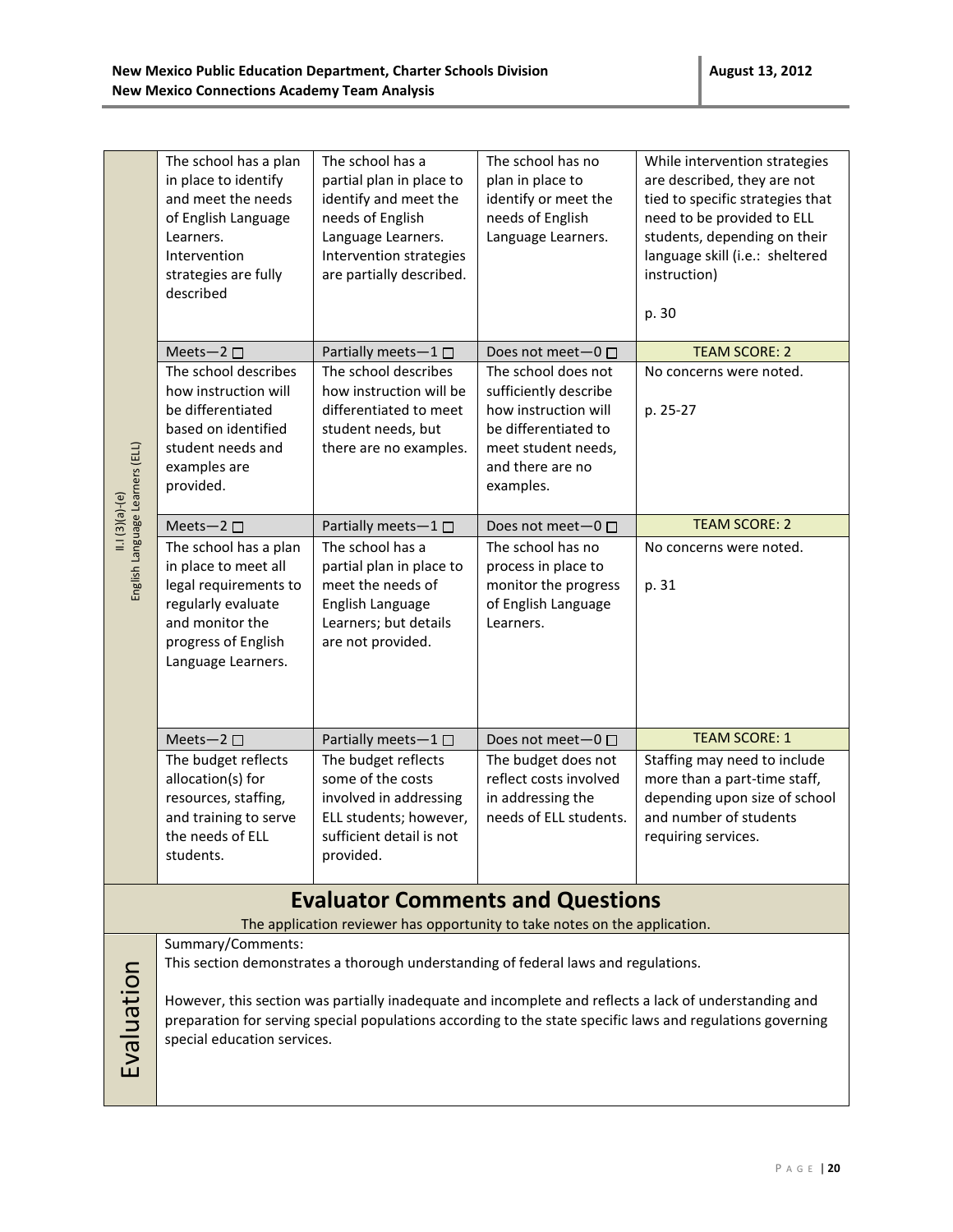**Score: 10.5 out of 18 possible points**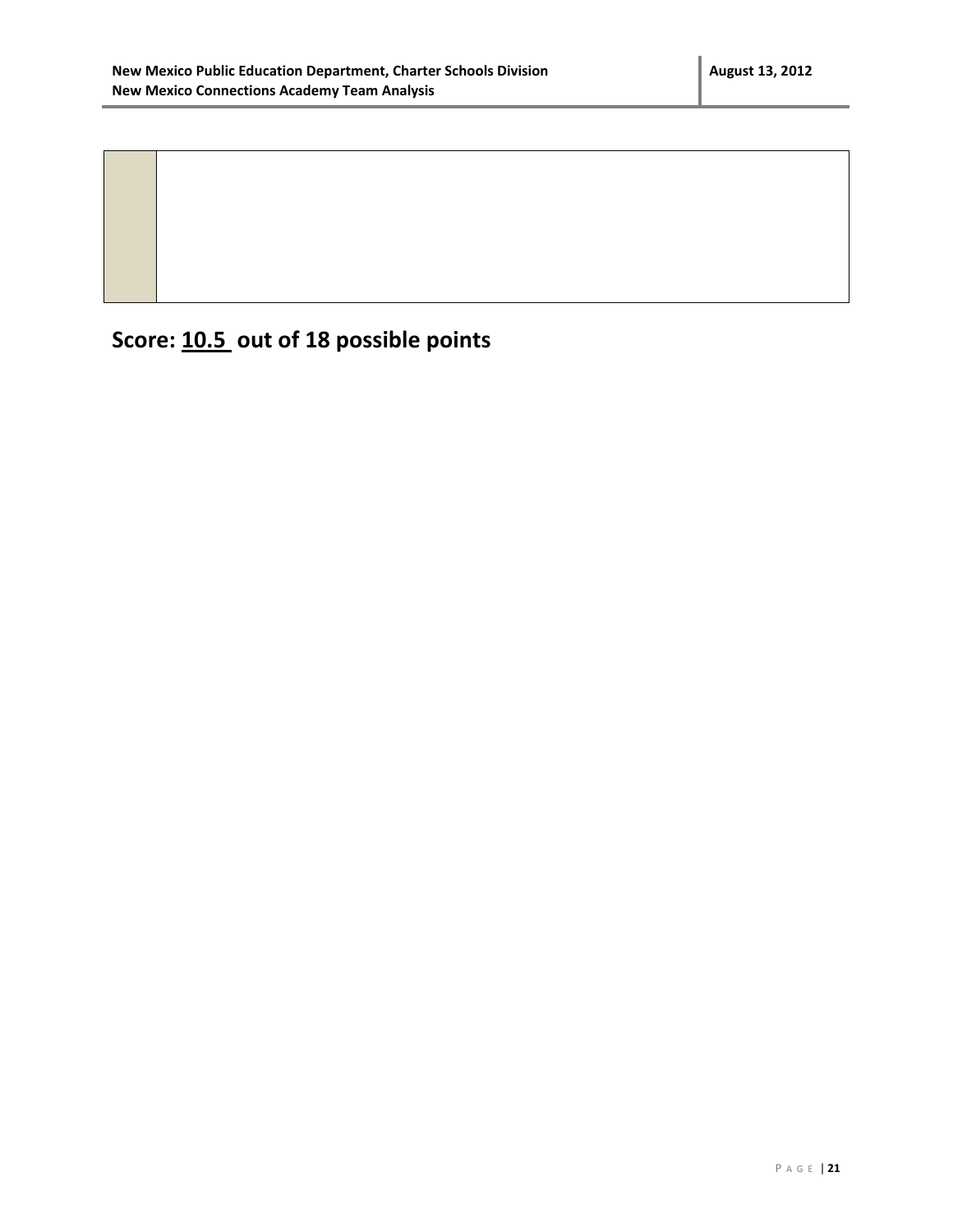#### J. ASSESSMENT AND ACCOUNTABILITY

Evaluation Criteria: The school has appropriate assessments in place to evaluate student needs, the effectiveness of the educational program, and progress toward school goals. The school will use the assessment data to affect teaching and learning to improve student achievement, or meet other goals of the school.

| Topic                                                         | Ranking                                                                                                                                                                                                                                                 |                                                                                                                                                                                                                                                         | <b>Comments &amp; References</b>                                                                                                                                                                                                                  |                                       |
|---------------------------------------------------------------|---------------------------------------------------------------------------------------------------------------------------------------------------------------------------------------------------------------------------------------------------------|---------------------------------------------------------------------------------------------------------------------------------------------------------------------------------------------------------------------------------------------------------|---------------------------------------------------------------------------------------------------------------------------------------------------------------------------------------------------------------------------------------------------|---------------------------------------|
|                                                               | Meets-2 $\square$                                                                                                                                                                                                                                       | Partially meets-1 □                                                                                                                                                                                                                                     | Does not meet- $0 \Box$                                                                                                                                                                                                                           | <b>TEAM SCORE: 2</b>                  |
| Organizational Goals (If<br>II.J.(1) Measuring<br>applicable) | A comprehensive list<br>of assessments that<br>will specifically<br>measure<br>organizational goals<br>that align with the<br>mission of the school<br>is provided.                                                                                     | A partial list of<br>assessment tools to<br>measure organizational<br>goals is provided. The<br>assessment tools only<br>partially align with the<br>mission of the school.                                                                             | A list of assessment<br>tools to measure<br>organizational goals is<br>not provided; or the<br>assessment tools do<br>not align with the<br>mission of the school.                                                                                | No concerns were noted.<br>pgs. 32-34 |
|                                                               | Meets-2 $\Box$                                                                                                                                                                                                                                          | Partially meets- $1 \Box$                                                                                                                                                                                                                               | Does not meet-0 □                                                                                                                                                                                                                                 | <b>TEAM SCORE: 2</b>                  |
| II.J.(2)Assessments to Measure Academic<br>Goals              | A comprehensive list<br>of assessment tools<br>that measure<br>academic goals is<br>provided and align<br>with the mission of<br>the school. Grade<br>levels to be assessed<br>and anticipated<br>schedule or frequency<br>of assessing is<br>provided. | A list of assessments is<br>provided; however, the<br>list only partially aligns<br>with the mission of the<br>school. The grade<br>levels to be assessed<br>and anticipated<br>schedule or frequency<br>of assessing is not<br>sufficiently addressed. | A list of assessments is<br>not provided, or the<br>list of assessments do<br>not align with the<br>mission of the school;<br>or the grade levels to<br>be assessed,<br>anticipated schedule<br>or frequency of<br>assessing is not<br>addressed. | No concerns were noted.<br>Pgs. 32-33 |
|                                                               | Meets-2 $\square$                                                                                                                                                                                                                                       | Partially meets-1 $\square$                                                                                                                                                                                                                             | Does not meet- $0 \Box$                                                                                                                                                                                                                           | <b>TEAM SCORE: 2</b>                  |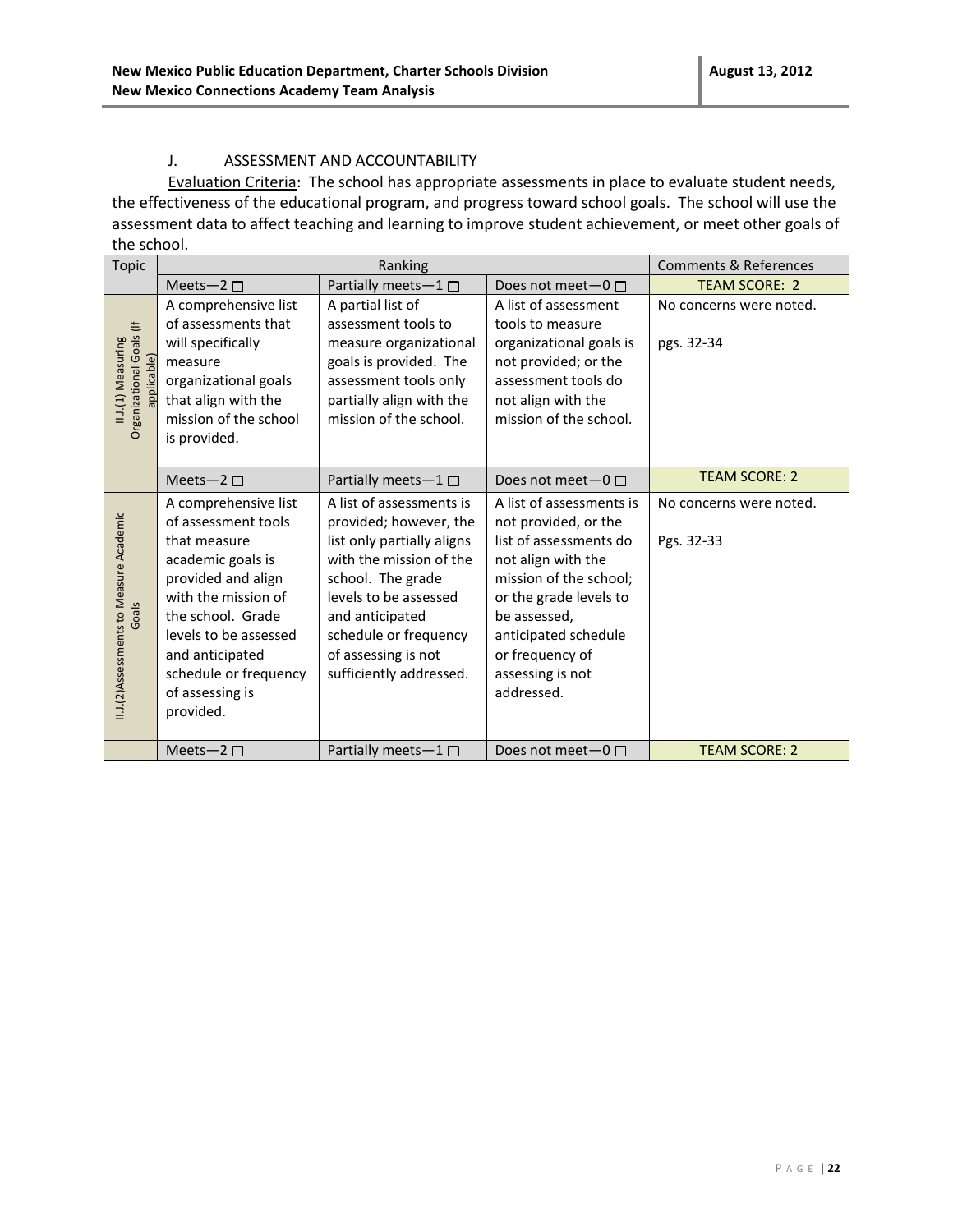**New Mexico Connections Academy Team Analysis**

| II.J.(1)(3)(4) Use of Assessments / Self-Monitoring<br><b>TEAM SCORE: 0</b><br>Meets-2 $\square$<br>Partially meets-1 $\square$<br>Does not meet $-0$ $\Box$<br>Remediation/At-Risk<br>Remediation/At-Risk<br>Remediation/At-Risk<br>The<br>response<br><b>Students</b><br><b>Students</b><br><b>Students</b><br>The school<br>The school has a partial<br>The school does not<br>Student Assistance<br>plan in place that<br>provide a plan that<br>demonstrates<br>and the RTI model.<br>complies with legal<br>understanding and<br>complies with legal<br>capacity to meet all<br>requirements to<br>requirements; or the<br>P. 36<br>legal requirements<br>identify and meet the<br>plan does not<br>needs of students who<br>demonstrate the<br>regarding identifying,<br>providing an<br>are struggling and to<br>capacity to meet the<br>needs of remedial or<br>appropriate range of<br>identify students with<br>services, and<br>special needs. Student<br>at-risk students.<br>monitoring students<br>Assistance Teams and<br>RTI are mentioned but<br>who are struggling.<br>details are not<br><b>Student Assistance</b><br><b>Teams and Response</b><br>provided.<br>to Intervention<br>strategies for the 3<br>tiers are fully<br>described. | Strategies to monitor<br>all students and to<br>take appropriate<br>corrective actions are<br>clearly defined,<br>including<br>interventions and a<br>plan to close the<br>achievement gap<br>between student<br>subgroups. | A plan for taking<br>corrective action is only<br>generally described. | There is no evidence<br>of a plan for corrective<br>action, or the plan<br>does not address what<br>adjustments the<br>school will make based<br>upon grade-level or<br>school-wide data. | No concerns were noted.                                                           |
|--------------------------------------------------------------------------------------------------------------------------------------------------------------------------------------------------------------------------------------------------------------------------------------------------------------------------------------------------------------------------------------------------------------------------------------------------------------------------------------------------------------------------------------------------------------------------------------------------------------------------------------------------------------------------------------------------------------------------------------------------------------------------------------------------------------------------------------------------------------------------------------------------------------------------------------------------------------------------------------------------------------------------------------------------------------------------------------------------------------------------------------------------------------------------------------------------------------------------------------------------------------|-----------------------------------------------------------------------------------------------------------------------------------------------------------------------------------------------------------------------------|------------------------------------------------------------------------|-------------------------------------------------------------------------------------------------------------------------------------------------------------------------------------------|-----------------------------------------------------------------------------------|
|                                                                                                                                                                                                                                                                                                                                                                                                                                                                                                                                                                                                                                                                                                                                                                                                                                                                                                                                                                                                                                                                                                                                                                                                                                                              |                                                                                                                                                                                                                             |                                                                        |                                                                                                                                                                                           |                                                                                   |
| <b>TEAM SCORE: 1</b><br>Meets-2 $\square$<br>Partially meets-1<br>Does not meet $-0$ $\square$                                                                                                                                                                                                                                                                                                                                                                                                                                                                                                                                                                                                                                                                                                                                                                                                                                                                                                                                                                                                                                                                                                                                                               |                                                                                                                                                                                                                             |                                                                        |                                                                                                                                                                                           | does<br>not<br>address a plan to address<br>struggling students using the<br>Team |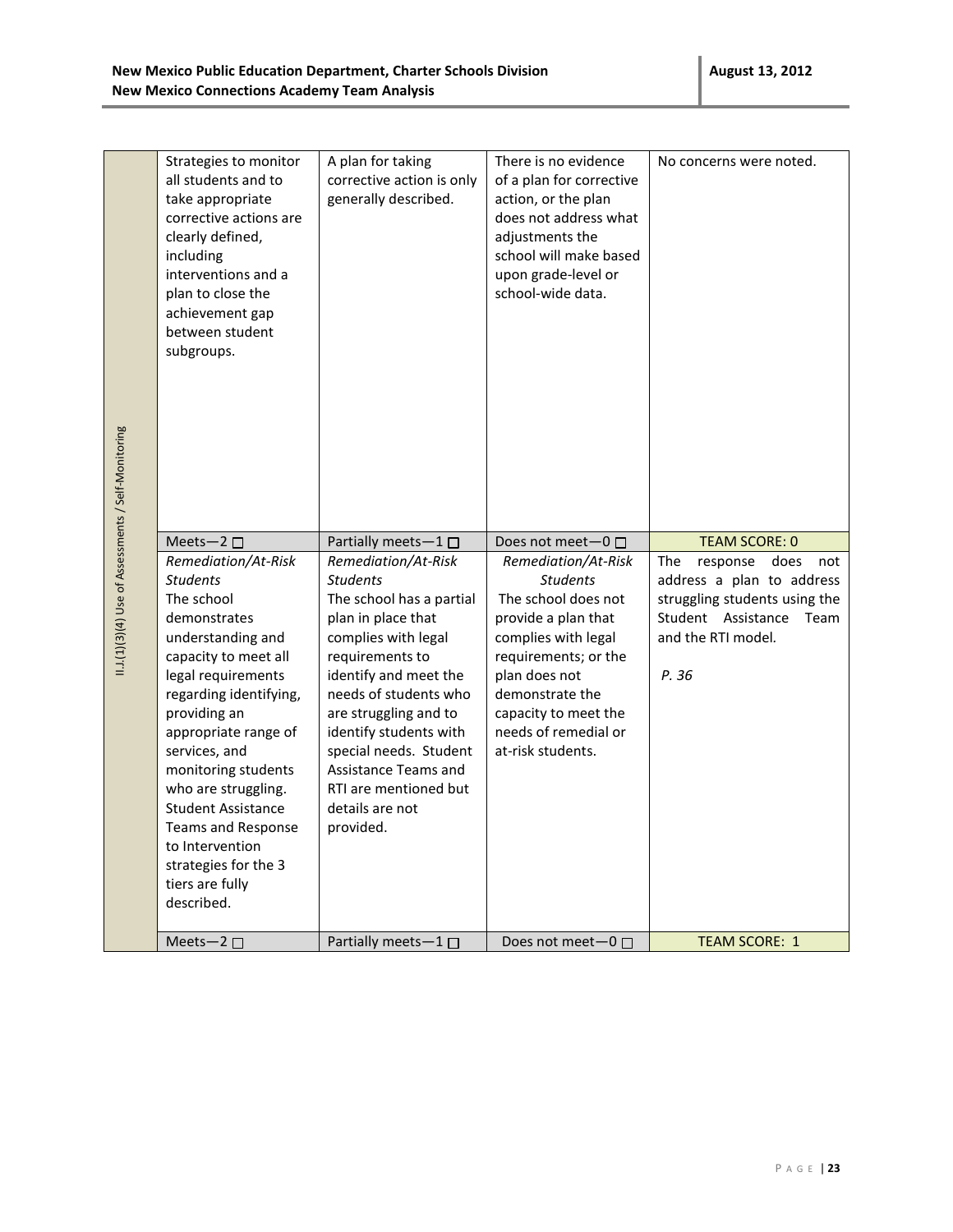|                                         | <b>School-Wide Practices</b><br>The school has<br>provided a<br>comprehensive plan<br>to analyze data,<br>indentify school-wide<br>practices that need to<br>be changed, and<br>implement the<br>necessary adjustments                                                                                                                                                                                                        | <b>School-Wide Practices</b><br>The school has<br>described a plan to<br>analyze data and<br>identify school-wide<br>practices in need of<br>change; however, the<br>plan does not include<br>effective structures or<br>processes for | <b>School-Wide Practices</b><br>The school does not<br>provide a plan.                       | A plan for monitoring data is<br>provided; however, a plan<br>that addresses school-wide<br>practices and adjustments<br>based on data analysis is not<br>provided. For example, an<br>EPSS plan, turnaround<br>principles, etc. are not<br>mentioned. |
|-----------------------------------------|-------------------------------------------------------------------------------------------------------------------------------------------------------------------------------------------------------------------------------------------------------------------------------------------------------------------------------------------------------------------------------------------------------------------------------|----------------------------------------------------------------------------------------------------------------------------------------------------------------------------------------------------------------------------------------|----------------------------------------------------------------------------------------------|--------------------------------------------------------------------------------------------------------------------------------------------------------------------------------------------------------------------------------------------------------|
|                                         | in order to improve<br>student outcomes.                                                                                                                                                                                                                                                                                                                                                                                      | implementation.                                                                                                                                                                                                                        |                                                                                              | p. 36                                                                                                                                                                                                                                                  |
|                                         | Meets-2 □                                                                                                                                                                                                                                                                                                                                                                                                                     | Partially meets-1□                                                                                                                                                                                                                     | Does not meet-0 □                                                                            | <b>TEAM SCORE: 1</b>                                                                                                                                                                                                                                   |
| II.J.(5) Reporting on Progress          | The school provides a<br>plan that explains how<br>student assessment<br>and progress will be<br>appropriately<br>communicated to<br>parents, the school's<br>Governing Council, the<br>school's authorizer,<br>and the broader<br>community.                                                                                                                                                                                 | The school provides a<br>plan, but it does not<br>include communication<br>of student assessment<br>and progress to all<br>identified parties.                                                                                         | There is no plan<br>provided to<br>communicate<br>assessment results or<br>student progress. | The plan is general and does<br>not address how individual<br>student assessment and<br>progress will be tailored and<br>communicated to<br>stakeholders.<br>p. 36                                                                                     |
| <b>Evaluator Comments and Questions</b> |                                                                                                                                                                                                                                                                                                                                                                                                                               |                                                                                                                                                                                                                                        |                                                                                              |                                                                                                                                                                                                                                                        |
|                                         |                                                                                                                                                                                                                                                                                                                                                                                                                               |                                                                                                                                                                                                                                        |                                                                                              |                                                                                                                                                                                                                                                        |
| Evaluation                              | The application reviewer has opportunity to take notes on the application.<br>Summary/Comments:<br>Overall, the section provides sufficient details and communicates a plan for assessing students throughout<br>the term of the charter.<br>While the school has comprehensive assessment measures in place, there is a lack of information that is<br>"New Mexico" specific that complies with state statutes/requirements. |                                                                                                                                                                                                                                        |                                                                                              |                                                                                                                                                                                                                                                        |

# **Score: 8 out of 12 possible points**

### **III. ORGANIZATIONAL PLAN AND GOVERNANCE**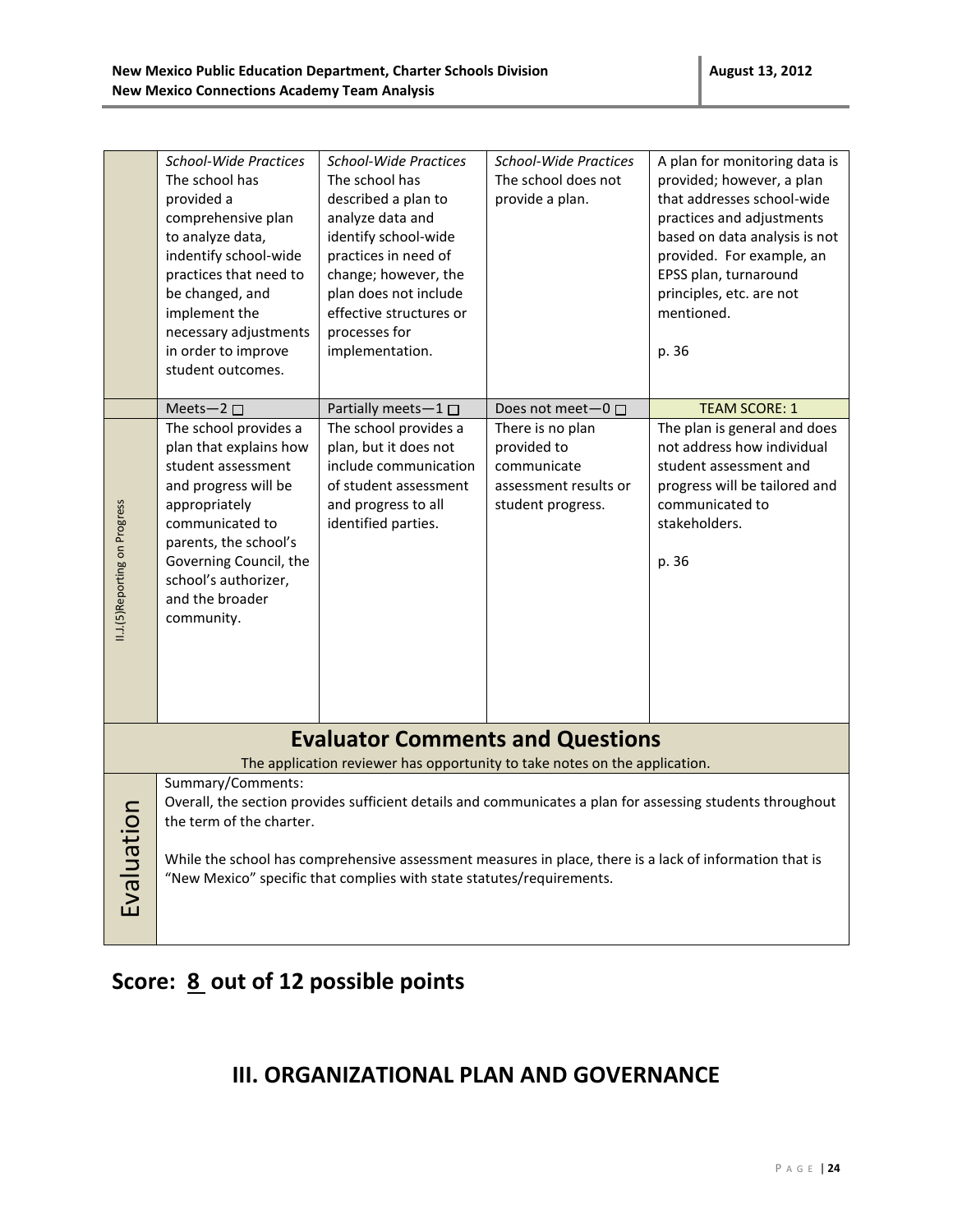#### A. GOVERNING BODY CREATION/CAPACITY

Evaluation Criteria: The composition of the Governing Body ("GB") reflects a wide range of expertise, knowledge and experience, and demonstrates the capacity to oversee a successful school (i.e., assure student success, develop, implement, oversee the management of public funds, and oversee the school's compliance with legal obligations)

| <b>Topic</b>                     |                                                                                                                                                                                                                                                                                                | Ranking                                                                                                                                                                                                                                                                                        |                                                                                                                                                                     | <b>Comments &amp; References</b> |
|----------------------------------|------------------------------------------------------------------------------------------------------------------------------------------------------------------------------------------------------------------------------------------------------------------------------------------------|------------------------------------------------------------------------------------------------------------------------------------------------------------------------------------------------------------------------------------------------------------------------------------------------|---------------------------------------------------------------------------------------------------------------------------------------------------------------------|----------------------------------|
|                                  | Meets-2 $\square$                                                                                                                                                                                                                                                                              | Partially meets-1□                                                                                                                                                                                                                                                                             | Does not meet $-0$ $\Box$                                                                                                                                           | <b>TEAM SCORE: 2</b>             |
| III.A.(1) Governance Description | The roles and<br>responsibilities of<br>the GB members<br>are specifically<br>outlined, and<br>there is a clear<br>description of the<br>separation<br>between the roles<br>and<br>responsibilities of<br>the GB and the<br>roles and<br>responsibilities of<br>the school's<br>administrator. | There is a partial<br>description of the<br>roles and<br>responsibilities of the<br>GB and the roles and<br>responsibilities of the<br>school's<br>administrator; or the<br>description is either<br>inappropriate or<br>does not sufficiently<br>address the<br>distinction between<br>roles. | There is no<br>description provided<br>of the roles and<br>responsibilities of the<br>GB and the roles and<br>responsibilities of the<br>school's<br>administrator. | No concerns were noted.<br>p. 37 |
|                                  | Meets-2 $\Box$                                                                                                                                                                                                                                                                                 | Partially meets- $1 \Box$                                                                                                                                                                                                                                                                      | Does not meet $-0$ $\Box$                                                                                                                                           | <b>TEAM SCORE: 2</b>             |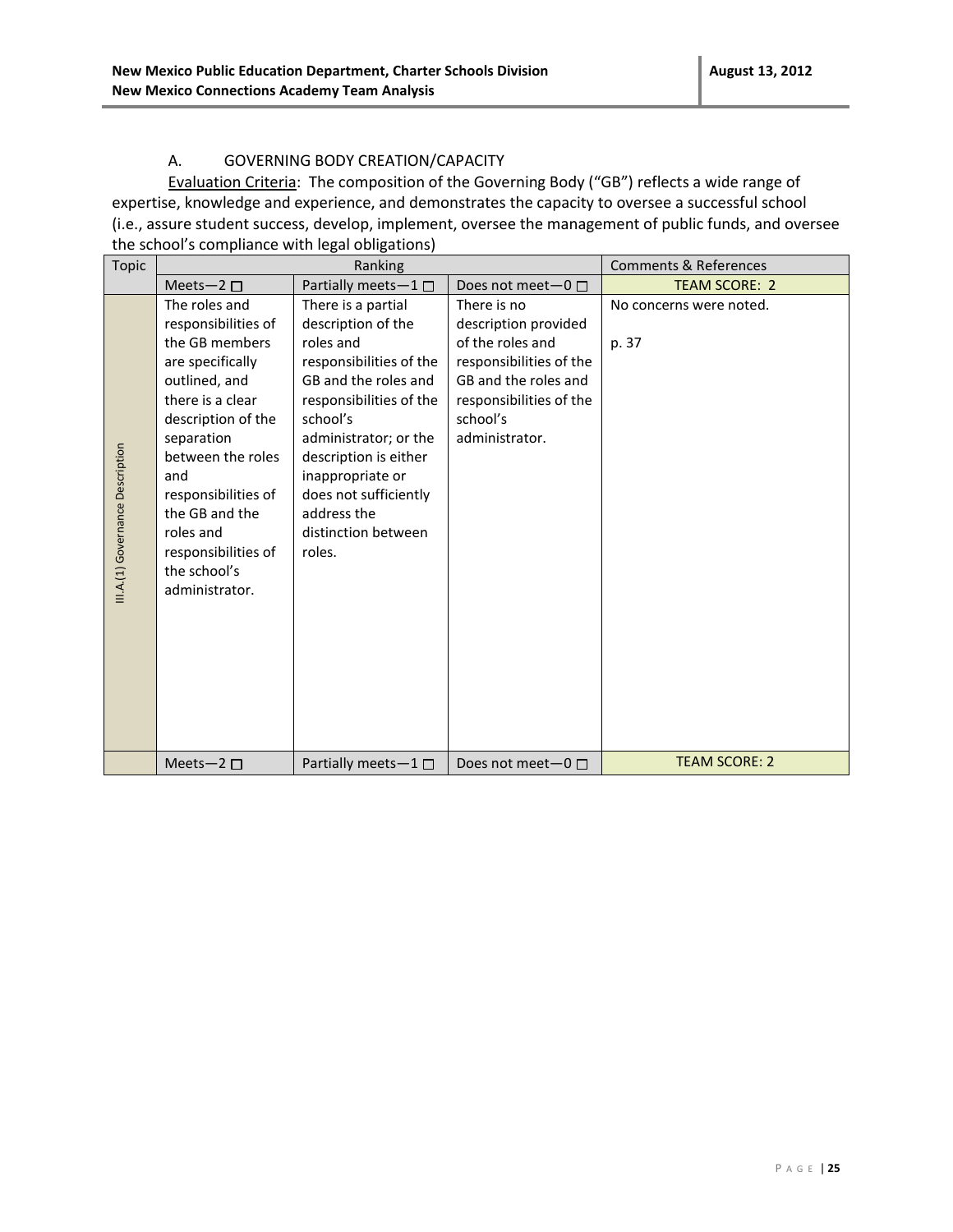| III.A.(2) Description of Founders' Expertise                | The applicant's<br>expertise<br>demonstrates<br>relevant<br>qualifications and<br>experience in<br>areas that are<br>important to<br>implementing the<br>proposed plan.                    | The applicant has<br>some relevant<br>experience in<br>operating a public<br>school or business,<br>but does not<br>demonstrate how<br>that experience is<br>relevant to<br>implementing the<br>plan for a charter<br>school. | The applicant does<br>not have experience<br>in operating a public<br>school or private<br>business and has not<br>otherwise<br>demonstrated that<br>the applicant has the<br>capacity to<br>implement the<br>planned charter<br>school. | No concerns were noted.<br>p. 38 |  |  |
|-------------------------------------------------------------|--------------------------------------------------------------------------------------------------------------------------------------------------------------------------------------------|-------------------------------------------------------------------------------------------------------------------------------------------------------------------------------------------------------------------------------|------------------------------------------------------------------------------------------------------------------------------------------------------------------------------------------------------------------------------------------|----------------------------------|--|--|
|                                                             | Meets-2 $\square$                                                                                                                                                                          | Partially meets-1 □                                                                                                                                                                                                           | Does not meet-0 □                                                                                                                                                                                                                        | <b>TEAM SCORE: 2</b>             |  |  |
| II.J.(3) Description of Prospective<br>Governance Expertise | GB members are<br>listed with<br>qualifications.<br>Membership<br>reflects (or will<br>reflect) diverse<br>experiences and<br>skills necessary to<br>oversee all aspects<br>of the school. | GB membership<br>reflects (or will<br>reflect) some<br>diversity of<br>experience and skills.                                                                                                                                 | GB membership<br>reflects a lack of<br>diverse experiences<br>and skills, or no list is<br>provided.                                                                                                                                     | No concerns were noted.          |  |  |
|                                                             | Meets-2 $\square$                                                                                                                                                                          | Partially meets-1□                                                                                                                                                                                                            | Does not meet- $0 \Box$                                                                                                                                                                                                                  | <b>TEAM SCORE: 2</b>             |  |  |
| ers<br>III.A.(4) GB Selection of Memb                       | The process<br>described for<br>selecting new GB<br>members is<br>focused on<br>selecting leaders<br>who have the skills<br>necessary to<br>govern the<br>proposed school.                 | The process<br>described for<br>selecting GB<br>members attends to<br>the method of<br>selection, but only<br>vaguely addresses<br>the qualifications for<br>membership.                                                      | A plan to recruit GB<br>with identified skill<br>sets is not provided;<br>or no specific needs<br>or qualifications for<br>GB members are<br>listed.                                                                                     | No concerns were noted.<br>p. 40 |  |  |
|                                                             | <b>Evaluator Comments and Questions</b>                                                                                                                                                    |                                                                                                                                                                                                                               |                                                                                                                                                                                                                                          |                                  |  |  |
|                                                             | The application reviewer has opportunity to take notes on the application.                                                                                                                 |                                                                                                                                                                                                                               |                                                                                                                                                                                                                                          |                                  |  |  |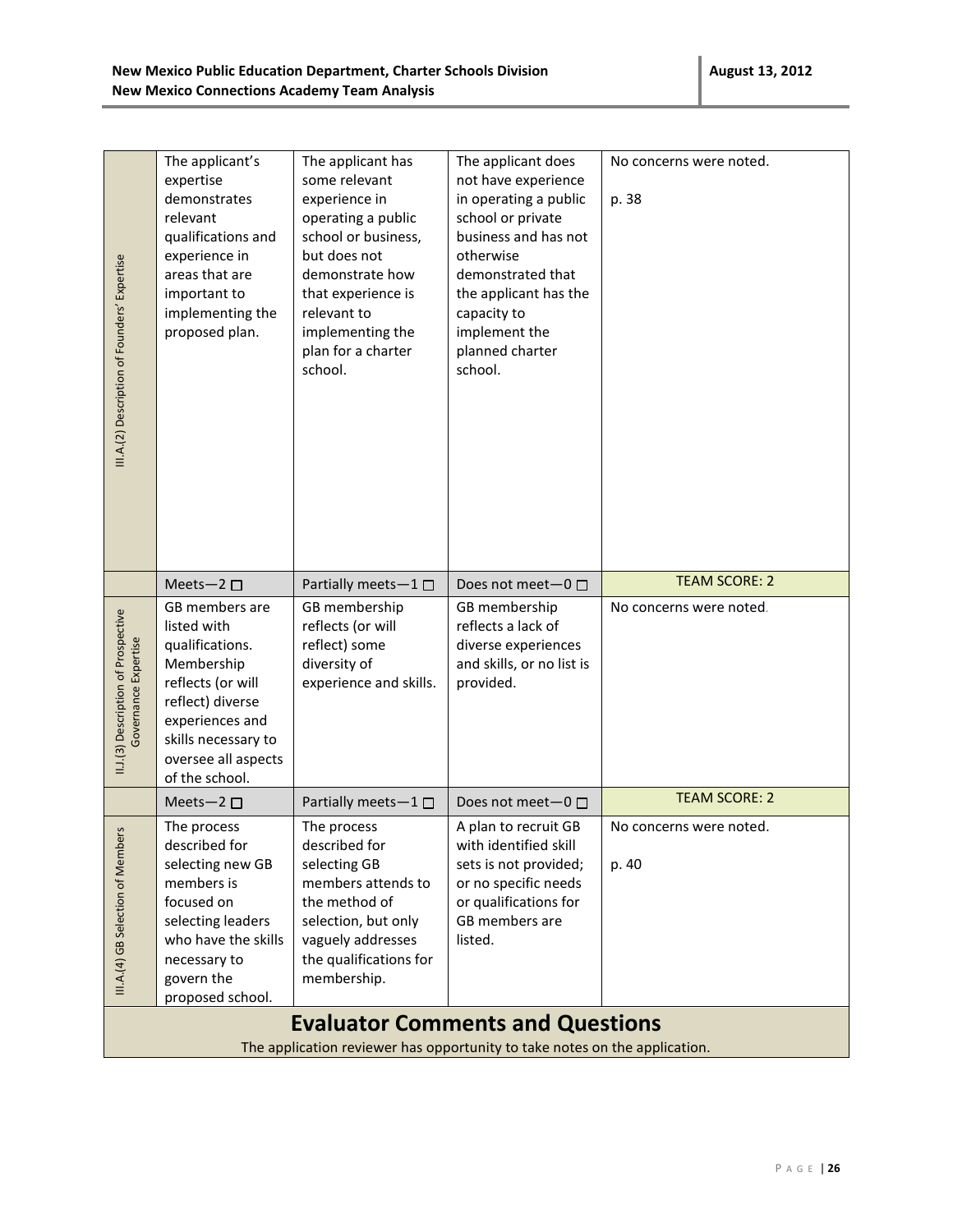Summary/Comments:

This section is adequate and complete and reflects knowledge of the steps necessary to building a quality governing board. It clearly demonstrates an understanding and plan for the formation of a high performing governing board.

Evaluation

### **Score: 8 out of 8 possible points**

#### B. GOVERNING BODY TRAINING AND EVALUATION

Evaluation Criteria: There is an ongoing and comprehensive plan for Governing Body trainings, evaluations, and continuous improvement and complies with state requirements.

| <b>Topic</b>                       | Ranking                                                                                                                                                                       |                                                                                                                                                  | <b>Comments &amp; References</b>                                                                                                                         |                                  |
|------------------------------------|-------------------------------------------------------------------------------------------------------------------------------------------------------------------------------|--------------------------------------------------------------------------------------------------------------------------------------------------|----------------------------------------------------------------------------------------------------------------------------------------------------------|----------------------------------|
|                                    | Meets-2 $\square$                                                                                                                                                             | Partially meets-1 $\Box$                                                                                                                         | Does not meet $-0$ $\Box$                                                                                                                                | <b>TEAM SCORE: 2</b>             |
| III.B.(1) Governance<br>Training   | There is a plan for GB<br>training that complies<br>with state<br>requirements and is<br>supported by the<br>budget.                                                          |                                                                                                                                                  | There is no plan for<br>GB training, or the<br>training does not<br>comply with state<br>requirements, or the<br>plan is not supported<br>by the budget. | No concerns were noted.<br>p. 40 |
|                                    | Meets-2 $\square$                                                                                                                                                             | Partially meets $-1 \Box$                                                                                                                        | Does not meet-0 □                                                                                                                                        | <b>TEAM SCORE: 2</b>             |
| III.B.(2) Governance<br>Evaluation | There is a plan for an<br>annual self-evaluation<br>of the GB that reflects<br>that body's<br>effectiveness and<br>focuses on<br>continuous<br>improvement.                   | There is an<br>incomplete or partial<br>plan for an annual<br>self-evaluation of the<br>GB; or the plan as<br>described appears<br>insufficient. | There is no plan for<br>evaluating the GB.                                                                                                               | No concerns were noted.<br>p. 40 |
|                                    |                                                                                                                                                                               |                                                                                                                                                  | <b>Evaluator Comments and Questions</b>                                                                                                                  |                                  |
|                                    |                                                                                                                                                                               |                                                                                                                                                  | The application reviewer has opportunity to take notes on the application.                                                                               |                                  |
| Evaluation                         | Summary/Comments:<br>The application demonstrates knowledge of and an understanding of the oversight of a governing body in<br>both compliance monitoring and best practices. |                                                                                                                                                  |                                                                                                                                                          |                                  |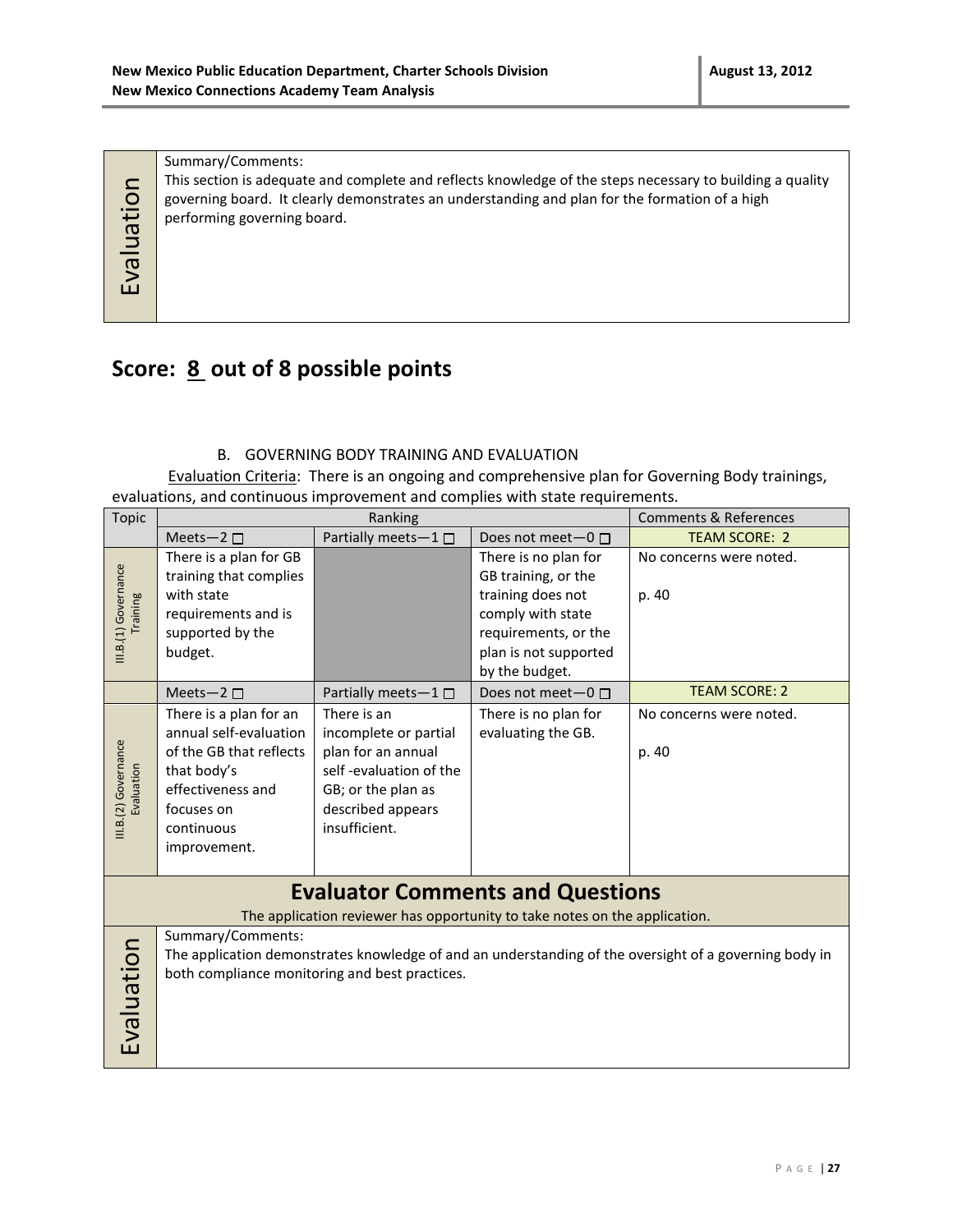# Score:  $\underline{4}$  out of 4 possible points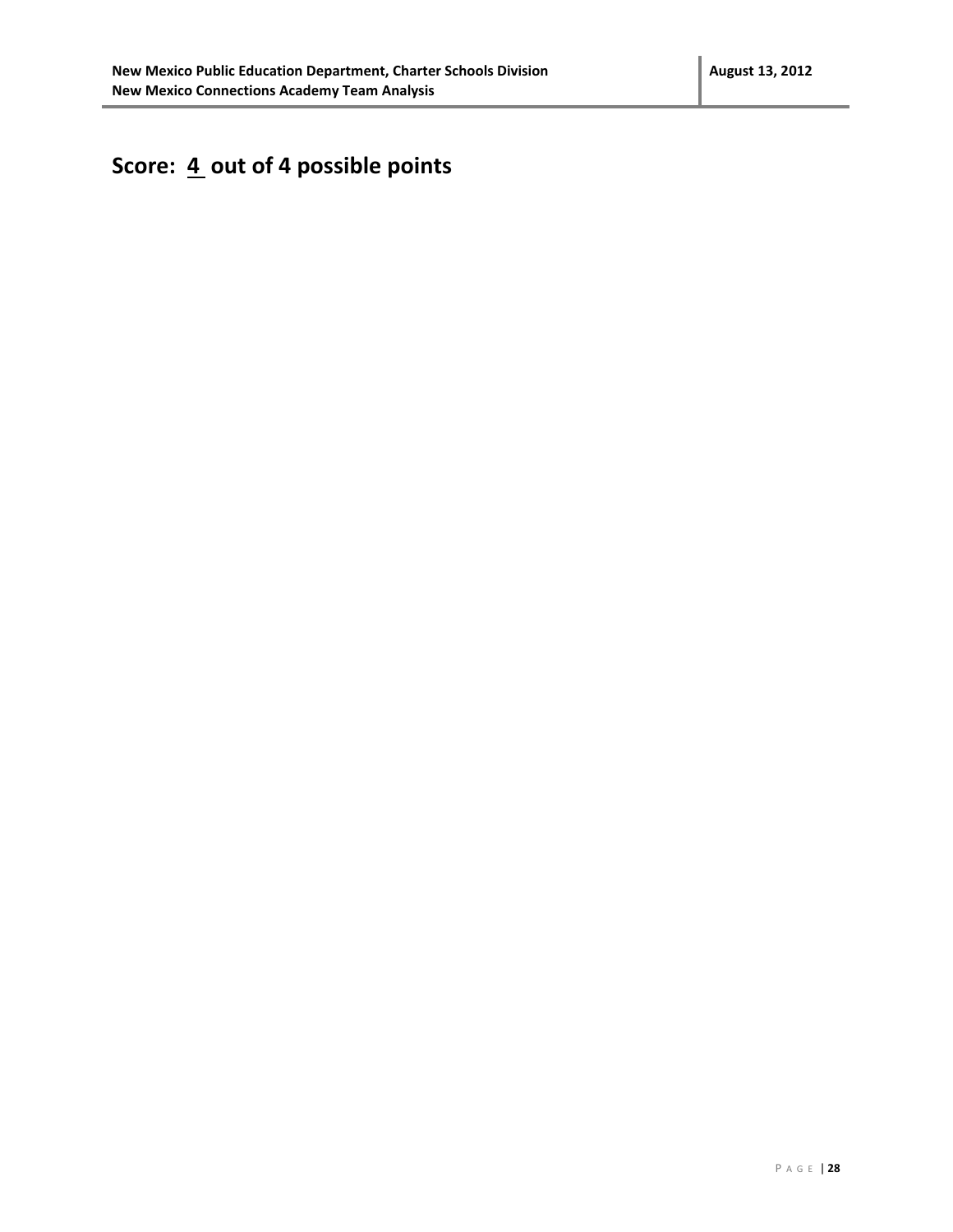#### C. LEADERSHIP AND MANAGEMENT

Evaluation Criteria: There is clear description about the roles and responsibilities of the Governing Body vs. those of the school's administrator; administrator employment process; and structure of the board to provide rigorous oversight and support.

| <b>Topic</b>                                                                                       | Ranking                                                                                             |                                                                                                 |                         | <b>Comments &amp; References</b> |
|----------------------------------------------------------------------------------------------------|-----------------------------------------------------------------------------------------------------|-------------------------------------------------------------------------------------------------|-------------------------|----------------------------------|
|                                                                                                    | Meets-2 $\square$                                                                                   | Partially meets-1□                                                                              | Does not meet-0 □       | <b>TEAM SCORE: 2</b>             |
|                                                                                                    | The provided plans                                                                                  |                                                                                                 | The provided plans      | No concerns were noted.          |
|                                                                                                    | describing the                                                                                      |                                                                                                 | describing the          |                                  |
|                                                                                                    | Governing Body                                                                                      |                                                                                                 | Governing Body do       | p. 41                            |
|                                                                                                    | demonstrate its                                                                                     |                                                                                                 | not demonstrate its     |                                  |
|                                                                                                    | capacity to monitor                                                                                 |                                                                                                 | capacity to monitor     |                                  |
|                                                                                                    | the operational,                                                                                    |                                                                                                 | the operational,        |                                  |
| III.C.(1) Monitoring                                                                               | financial and                                                                                       |                                                                                                 | financial and           |                                  |
|                                                                                                    | academic success of                                                                                 |                                                                                                 | academic success of     |                                  |
|                                                                                                    | the school, to ensure                                                                               |                                                                                                 | the school, to ensure   |                                  |
|                                                                                                    | the school is meeting                                                                               |                                                                                                 | the school is meeting   |                                  |
|                                                                                                    | its mission and to                                                                                  |                                                                                                 | its mission and to      |                                  |
|                                                                                                    | sustain a quality                                                                                   |                                                                                                 | sustain a quality       |                                  |
|                                                                                                    | school.                                                                                             |                                                                                                 | school.                 |                                  |
|                                                                                                    |                                                                                                     |                                                                                                 |                         |                                  |
|                                                                                                    | Meets-2 $\square$                                                                                   | Partially meets-1 $\square$                                                                     | Does not meet- $0 \Box$ | <b>TEAM SCORE: 2</b>             |
|                                                                                                    | The administrator's                                                                                 | The administrator's                                                                             | The administrator's     | Criteria align with statutes     |
|                                                                                                    | qualifications are                                                                                  | qualifications are                                                                              | qualifications are not  | and regulations, best            |
|                                                                                                    | clearly described.                                                                                  | described; however,                                                                             | described, and there    | practices for holding            |
| III.C.(2)(3) Head<br>aluation                                                                      | Evidence of a plan to                                                                               | there is no description                                                                         | is no description of a  | management accountable,          |
|                                                                                                    | hire and evaluate a                                                                                 | of a process for hiring                                                                         | process for hiring and  | and on-line learning             |
|                                                                                                    | highly qualified                                                                                    | and evaluating the                                                                              | evaluating the          | qualifications.                  |
| Administrator Selection/                                                                           | administrator is                                                                                    | administrator.                                                                                  | administrator.          |                                  |
|                                                                                                    | provided.                                                                                           |                                                                                                 |                         | p. 42                            |
|                                                                                                    |                                                                                                     | <b>Evaluator Comments and Questions</b>                                                         |                         |                                  |
|                                                                                                    |                                                                                                     | The application reviewer has opportunity to take notes on the application.                      |                         |                                  |
|                                                                                                    | Summary/Comments:                                                                                   |                                                                                                 |                         |                                  |
|                                                                                                    |                                                                                                     | This section is adequate and complete. It demonstrates a clear understanding of the appropriate |                         |                                  |
|                                                                                                    | relationships between management and the governing body. It is clear that the governing body has an |                                                                                                 |                         |                                  |
| Evaluation<br>understanding of how to hold management responsible for school and student outcomes. |                                                                                                     |                                                                                                 |                         |                                  |
|                                                                                                    |                                                                                                     |                                                                                                 |                         |                                  |
|                                                                                                    |                                                                                                     |                                                                                                 |                         |                                  |
|                                                                                                    |                                                                                                     |                                                                                                 |                         |                                  |
|                                                                                                    |                                                                                                     |                                                                                                 |                         |                                  |
|                                                                                                    |                                                                                                     |                                                                                                 |                         |                                  |

### Score:  $\underline{4}$  out of 4 possible points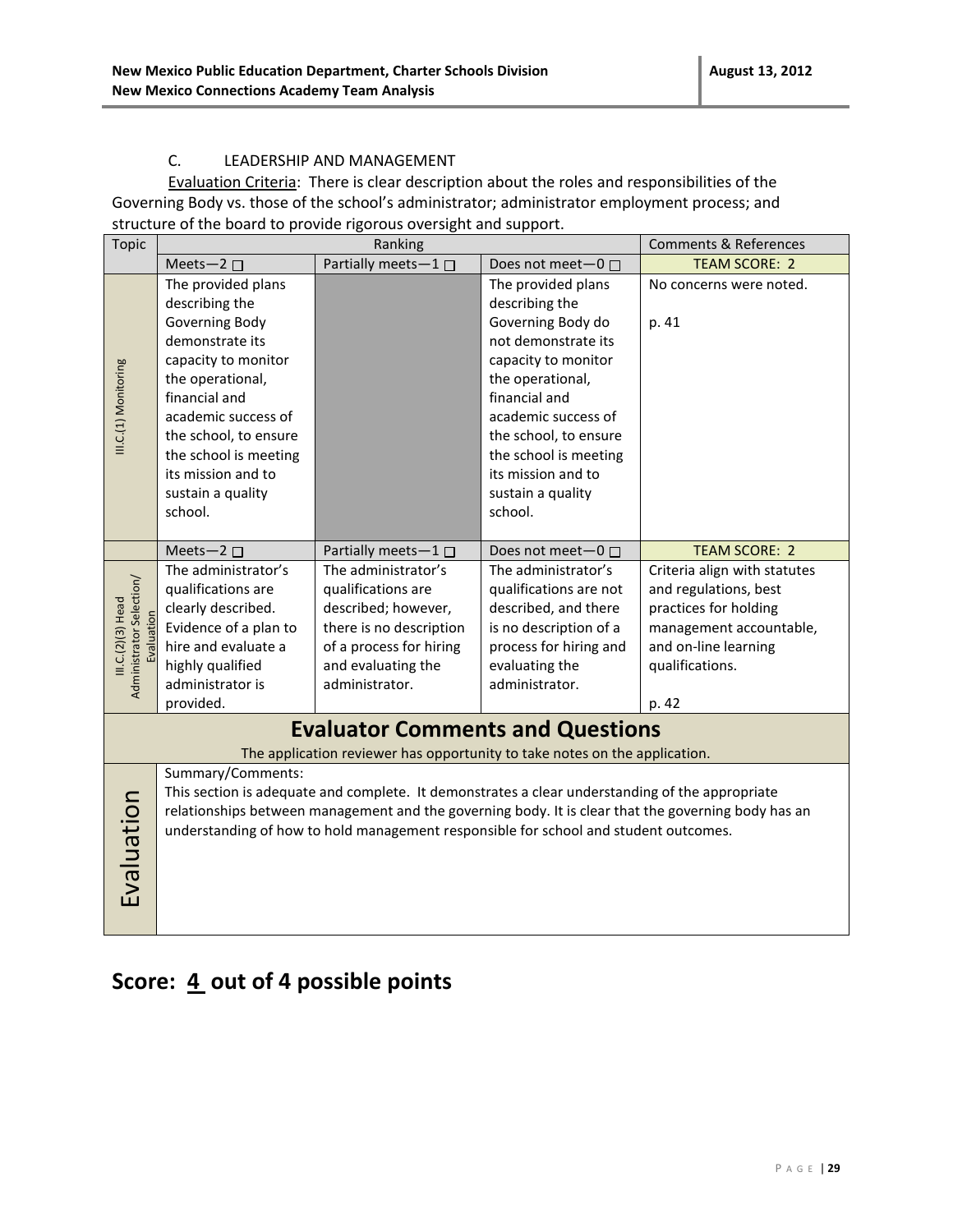#### D. ORGANIZATIONAL STRUCTURE OF THE SCHOOL

Evaluation Criteria: The school's organizational chart and accompanying descriptions clearly delineate and justifies the roles and responsibilities and lines of authority and reporting within the school.

| Topic                             |                                                                                                                                                                     | Ranking                                                                                                                                                                                           |                                                                                                                                                                               | <b>Comments &amp; References</b>                                                                                                |
|-----------------------------------|---------------------------------------------------------------------------------------------------------------------------------------------------------------------|---------------------------------------------------------------------------------------------------------------------------------------------------------------------------------------------------|-------------------------------------------------------------------------------------------------------------------------------------------------------------------------------|---------------------------------------------------------------------------------------------------------------------------------|
|                                   | Meets-2 $\square$                                                                                                                                                   | Partially meets-1□                                                                                                                                                                                | Does not meet-0 □                                                                                                                                                             | <b>TEAM SCORE: 1</b>                                                                                                            |
| III.D.(1)Organizational Structure | The school's<br>organizational chart and<br>narrative description<br>clearly reflect the<br>relationship between<br>administrative, teaching,<br>and support staff. | The organizational chart<br>and narrative description<br>identifies staff, but the<br>relationships are not<br>clear.                                                                             | The organizational<br>chart is not provided;<br>or the chart or<br>narrative does not<br>demonstrate an<br>understanding of<br>appropriate<br>relationships<br>between staff. | The org chart is missing<br>the governing body and<br>administrator's<br>relationship to<br>Connections Academy.<br>pgs. 43, 44 |
|                                   | Meets-2 $\square$                                                                                                                                                   | Partially meets-1 $\square$                                                                                                                                                                       | Does not meet $-0$ $\Box$                                                                                                                                                     | <b>TEAM SCORE: 2</b>                                                                                                            |
| III.D.(2) Job<br>Descriptions     | Job descriptions are<br>provided for all key staff.                                                                                                                 | Job descriptions are<br>provided for most key<br>staff.                                                                                                                                           | Job descriptions are<br>not provided.                                                                                                                                         | No concerns are noted.                                                                                                          |
|                                   | Meets-2 $\square$                                                                                                                                                   | Partially meets-1 $\square$                                                                                                                                                                       | Does not meet $-0$ $\Box$                                                                                                                                                     | <b>TEAM SCORE: 2</b>                                                                                                            |
| III.D.(3) Staff Evaluation        | A clear process is<br>provided for evaluating<br>teacher effectiveness<br>that is tied to student<br>performance and the<br>school's mission and<br>goals.          | The process is provided<br>for evaluating teachers;<br>however, it is unclear<br>how the teacher<br>evaluation process is tied<br>to student performance<br>or the school's mission<br>and goals. | No clear process is<br>provided for<br>evaluating teacher<br>performance.                                                                                                     | No concerns are noted.<br>p. 45                                                                                                 |
|                                   | Meets-2 $\square$                                                                                                                                                   | Partially meets-1 □                                                                                                                                                                               | Does not meet $-0$ $\Box$                                                                                                                                                     | <b>TEAM SCORE: 1</b>                                                                                                            |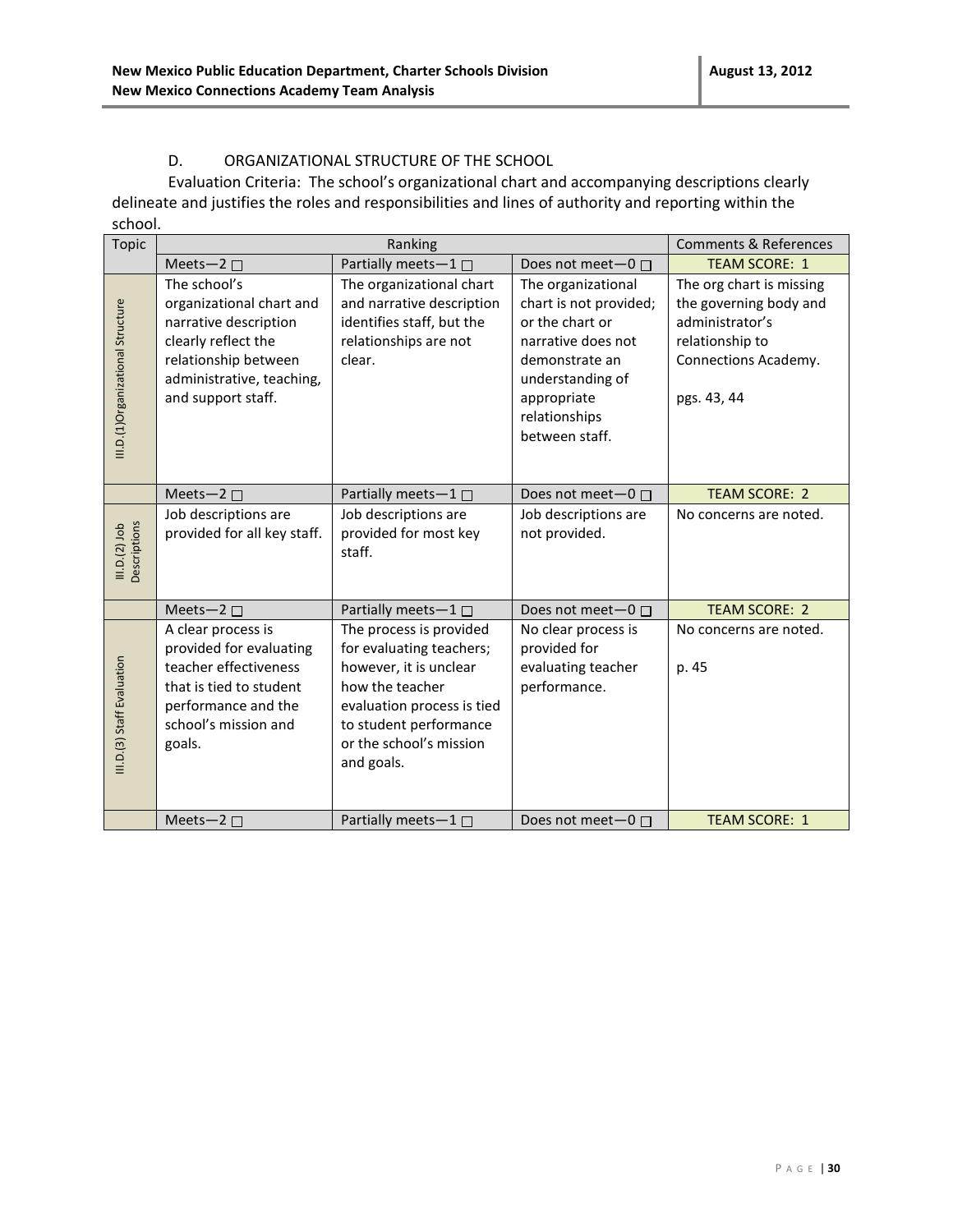| III.D.(4) Staffing Plan                                                    | The staffing plan<br>demonstrates a sound<br>understanding of<br>staffing needs and<br>appears viable and<br>adequate for effectively<br>implementing the<br>educational<br>program/curriculum.         | The staffing plan is<br>provided but does not<br>demonstrate enough<br>support to effectively<br>implement the<br>educational<br>program/curriculum.                                                                                          | The staffing plan is<br>not adequate to<br>support effective<br>implementation of<br>the educational<br>program/ curriculum. | A waiver will be<br>requested to address<br>class size, class loads, and<br>flexibility in staffing. As<br>stated and explained in<br>this section, it does not<br>appear that the special<br>education staffing will be<br>adequate.<br>p. 47 |  |
|----------------------------------------------------------------------------|---------------------------------------------------------------------------------------------------------------------------------------------------------------------------------------------------------|-----------------------------------------------------------------------------------------------------------------------------------------------------------------------------------------------------------------------------------------------|------------------------------------------------------------------------------------------------------------------------------|------------------------------------------------------------------------------------------------------------------------------------------------------------------------------------------------------------------------------------------------|--|
|                                                                            | Meets-2 $\square$                                                                                                                                                                                       | Partially meets-1                                                                                                                                                                                                                             | Does not meet $-0$ $\Box$                                                                                                    | <b>TEAM SCORE: 2</b>                                                                                                                                                                                                                           |  |
|                                                                            | The staffing plan is<br>aligned with the budget<br>and projected<br>enrollment.                                                                                                                         | The staffing plan partially<br>aligns with the budget<br>and projected<br>enrollment.                                                                                                                                                         | The staffing plan does<br>not align with the<br>budget and projected<br>enrollment.                                          | No concerns were noted.                                                                                                                                                                                                                        |  |
|                                                                            | Meets-2 $\square$                                                                                                                                                                                       | Partially meets-1 $\square$                                                                                                                                                                                                                   | Does not meet-0 □                                                                                                            | <b>TEAM SCORE: 2</b>                                                                                                                                                                                                                           |  |
| III.D.(5) School Day/Year                                                  | The school calendar and<br>schedule demonstrates<br>compliance with state<br>requirements and are<br>sufficient to ensure<br>successful<br>implementation of the<br>educational program/<br>curriculum. | The school calendar and<br>schedule do not comply<br>with state requirements,<br>or are not sufficient to<br>ensure successful<br>implementation of the<br>educational program/<br>curriculum.                                                | The school calendar<br>and schedule are not<br>provided.                                                                     | No concerns were noted.<br>p. 48                                                                                                                                                                                                               |  |
|                                                                            | Meets-2 $\square$                                                                                                                                                                                       | Partially meets-1                                                                                                                                                                                                                             | Does not meet $-0$ $\Box$                                                                                                    | <b>TEAM SCORE: 2</b>                                                                                                                                                                                                                           |  |
| III.D.(6) Professional Development                                         | A plan for Professional<br>Development is provided<br>that supports the<br>implementation of the<br>school's educational<br>plan, mission, and goals,<br>and meets state<br>requirements.               | A partial plan for<br>Professional<br>Development is provided<br>that partially supports<br>the implementation of<br>the school's educational<br>plan, mission, and goals;<br>or the development plan<br>does not meet state<br>requirements. | No Professional<br>Development Plan is<br>provided.                                                                          | No concerns were noted.<br>The plan is clearly<br>outlined with timeframes<br>and expectations.<br>Pgs. 49-50                                                                                                                                  |  |
|                                                                            |                                                                                                                                                                                                         | <b>Evaluator Comments and Questions</b>                                                                                                                                                                                                       |                                                                                                                              |                                                                                                                                                                                                                                                |  |
| The application reviewer has opportunity to take notes on the application. |                                                                                                                                                                                                         |                                                                                                                                                                                                                                               |                                                                                                                              |                                                                                                                                                                                                                                                |  |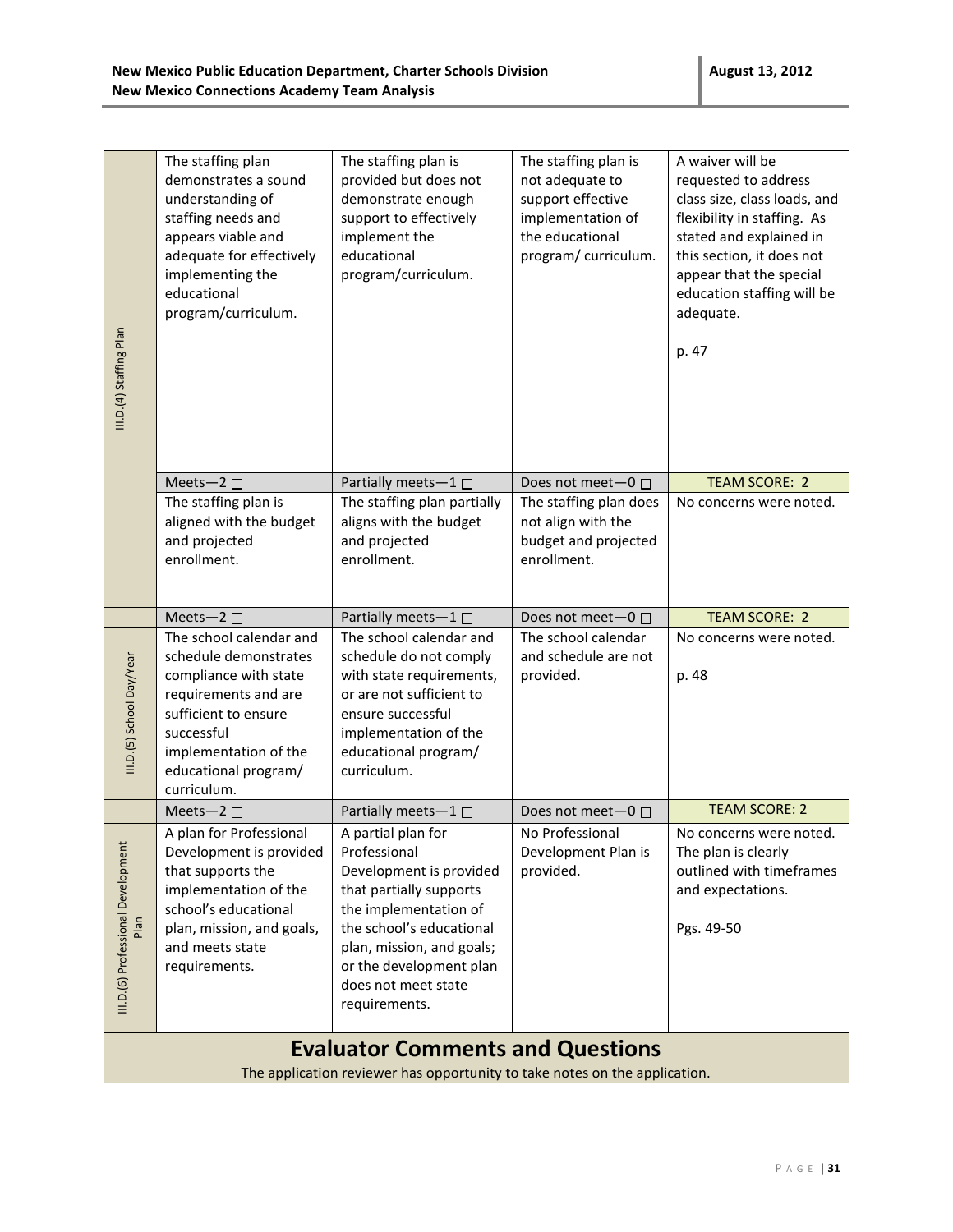Summary/Comments:

Evaluation

The evaluation and professional development plans for all staff is forward thinking and allows for on-going monitoring. Teacher professional development and on-going support and on-going evaluation clearly align with requirements of on-line teaching.

# **Score: 12 out of 14 possible points**

#### E. EMPLOYEES

Evaluation Criteria: The school provides an explanation of the relationship between the school and the employees, establishes policies; including an employee discipline and grievance processes.

| Topic                             | Ranking                  |                           |                           | Comments & References   |
|-----------------------------------|--------------------------|---------------------------|---------------------------|-------------------------|
|                                   | Meets-2 $\square$        | Partially meets-1□        | Does not meet $-0$ $\Box$ | <b>TEAM SCORE: 2</b>    |
|                                   | The school provides a    |                           | The school does not       | No concerns were noted. |
|                                   | clear description of the |                           | provide a clear           |                         |
|                                   | terms of employment      |                           | description of the        | p. 50                   |
|                                   | for all classes of       |                           | terms of employment       |                         |
|                                   | employees and how        |                           | for all classes of        |                         |
| Employer/Employee<br>Relationship | the school will address  |                           | employees and how         |                         |
|                                   | employees' recognized    |                           | the school will address   |                         |
| III.E.(1)                         | representatives.         |                           | employees' recognized     |                         |
|                                   |                          |                           | representatives.          |                         |
|                                   | Meets-2 $\square$        | Partially meets-1□        | Does not meet $-0$ $\Box$ | <b>TEAM SCORE: 2</b>    |
|                                   | Personnel policies and   |                           | Personnel policies and    | No concerns were noted. |
|                                   | procedures are           |                           | procedures are not        |                         |
|                                   | provided and there is a  |                           | provided and there is     |                         |
|                                   | plan to ensure that the  |                           | no plan for ensuring      |                         |
|                                   | policies align with the  |                           | policies will be          |                         |
|                                   | mission of the school    |                           | developed and that        |                         |
|                                   | and comply with all      |                           | they will align with the  |                         |
|                                   | applicable federal and   |                           | school's mission and      |                         |
| III.E.(2)Personnel Policies       | state regulations; or    |                           | comply with applicable    |                         |
|                                   | there is a defined plan  |                           | federal and state         |                         |
|                                   | for developing these     |                           | regulations.              |                         |
|                                   | polices.                 |                           |                           |                         |
|                                   | Meets-2 $\square$        | Partially meets- $1 \Box$ | Does not meet $-0$ $\Box$ | <b>TEAM SCORE: 1</b>    |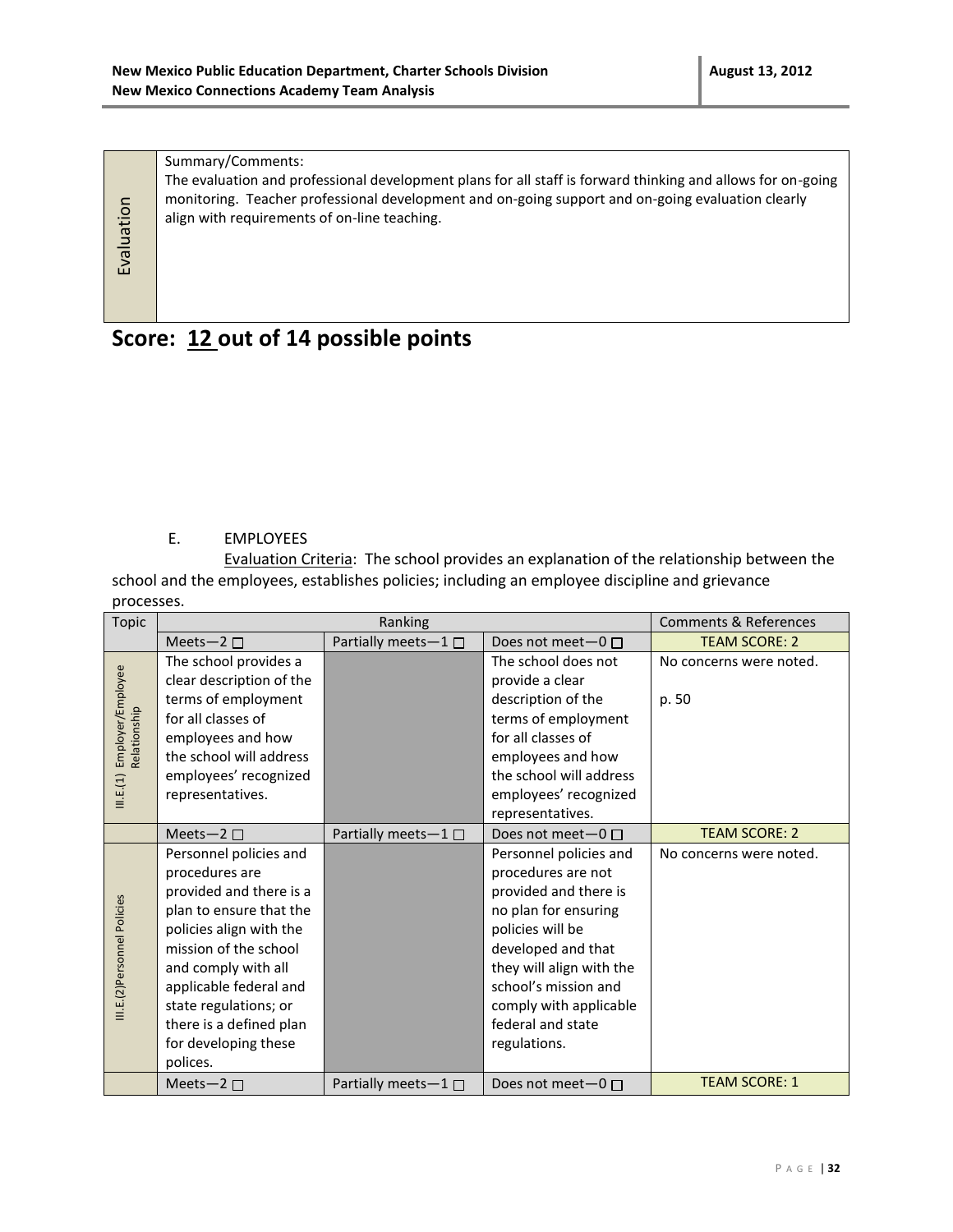| III.E.(3) Staff Discipline<br>Process                                      | A staff discipline<br>process is provided<br>that is clear and follows<br>an appropriate route<br>for due process.                                                                                                                                                                                                      |                           | There is no staff<br>discipline process<br>provided that is clear<br>and follows an<br>appropriate route for<br>due process. | No Guidelines for Due<br>Process are included. The<br>School Personnel Act is<br>referenced, but the policies<br>do not include the school's<br>process and procedures.<br>Pgs. 51-52 |  |
|----------------------------------------------------------------------------|-------------------------------------------------------------------------------------------------------------------------------------------------------------------------------------------------------------------------------------------------------------------------------------------------------------------------|---------------------------|------------------------------------------------------------------------------------------------------------------------------|---------------------------------------------------------------------------------------------------------------------------------------------------------------------------------------|--|
|                                                                            | Meets-2 $\square$                                                                                                                                                                                                                                                                                                       | Partially meets- $1 \Box$ | Does not meet $-0$ $\Box$                                                                                                    | <b>TEAM SCORE: 1</b>                                                                                                                                                                  |  |
| III.E.(4) Grievance Process                                                | An employee grievance<br>process is provided<br>that is clear and follows<br>appropriate legal<br>guidelines.                                                                                                                                                                                                           |                           | An employee grievance<br>process is not provided.                                                                            | How grievance process will<br>be addressed is not stated.                                                                                                                             |  |
| <b>Evaluator Comments and Questions</b>                                    |                                                                                                                                                                                                                                                                                                                         |                           |                                                                                                                              |                                                                                                                                                                                       |  |
| The application reviewer has opportunity to take notes on the application. |                                                                                                                                                                                                                                                                                                                         |                           |                                                                                                                              |                                                                                                                                                                                       |  |
| Evaluation                                                                 | Summary/Comments:<br>This section is adequate and complete and demonstrates an understanding of state laws and regulations<br>as well as meeting the expectations of teaching in an on-line environment. However, the application does<br>not include a written set of guidelines on how they will address due process. |                           |                                                                                                                              |                                                                                                                                                                                       |  |

# **Score: 6 out of 8 possible points**

#### F.COMMUNITY/PARENT/EMPLOYEE INVOLVEMENT IN GOVERNANCE.

Evaluation Criteria: The applicant provides a clear process for including the community, parents and employees in the governance of the school and a stated process for receiving and responding to concerns.

| Topic |        | Ranking                   | Comments & References     |                      |
|-------|--------|---------------------------|---------------------------|----------------------|
|       | Meets— | Partially meets $-1 \Box$ | Does not meet $-0$ $\Box$ | <b>TEAM SCORE: 2</b> |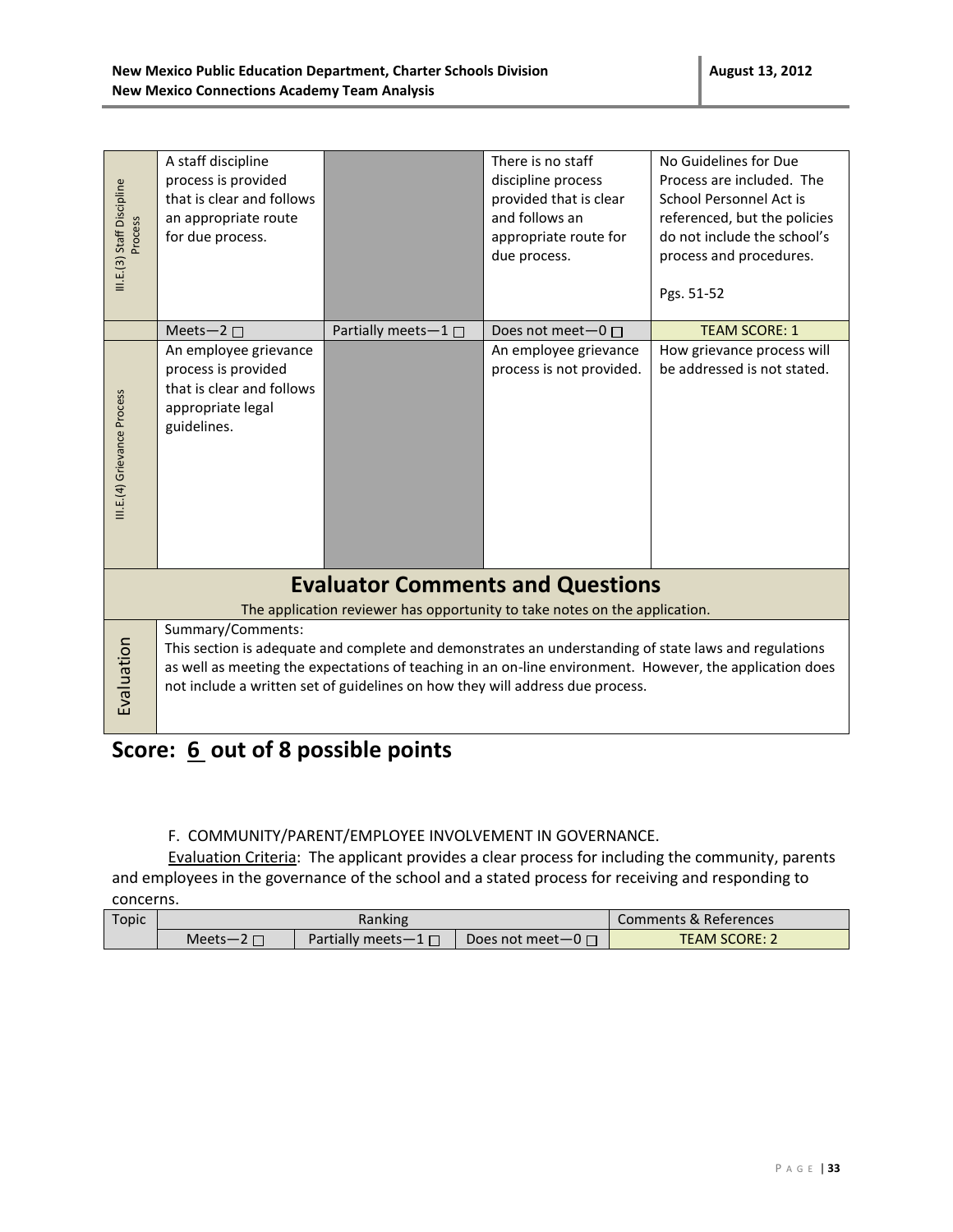| III.F.(1) Community involvement. | The plan clearly<br>describes<br>meaningful<br>parental,<br>professional<br>educator, and<br>community<br>involvement in the<br>governance and<br>operation of the<br>school and<br>includes how their<br>involvement will<br>help to advance<br>the school's<br>mission and vision.                                                                                                                           | There is a partial plan<br>to involve parental,<br>professional educator,<br>and community in the<br>governance and<br>operation of the<br>school.                             | There is no<br>description of<br>parental,<br>professional<br>educator, and<br>community<br>involvement in the<br>governance and<br>operation of the<br>school. | The school offers ample<br>opportunities for parents and<br>other community members to<br>engage in the governance of the<br>school, evaluation of lesson plans<br>and curriculum, and staying<br>involved via on-line and face-to-<br>face through field trips, parent<br>meetings, etc.<br>p. 53 |  |
|----------------------------------|----------------------------------------------------------------------------------------------------------------------------------------------------------------------------------------------------------------------------------------------------------------------------------------------------------------------------------------------------------------------------------------------------------------|--------------------------------------------------------------------------------------------------------------------------------------------------------------------------------|-----------------------------------------------------------------------------------------------------------------------------------------------------------------|----------------------------------------------------------------------------------------------------------------------------------------------------------------------------------------------------------------------------------------------------------------------------------------------------|--|
|                                  | Meets-2 $\square$                                                                                                                                                                                                                                                                                                                                                                                              | Partially meets-1 □                                                                                                                                                            | Does not meet-0 □                                                                                                                                               | <b>TEAM SCORE: 2</b>                                                                                                                                                                                                                                                                               |  |
| III.F(.2) Complaint Resolution   | The applicant<br>provides a plan to<br>receive and<br>process concerns<br>and complaints<br>from the<br>community and<br>parents that<br>assures a timely<br>and meaningful<br>response from the<br>school<br>administration<br>and/or the GB.                                                                                                                                                                 | A plan to receive and<br>process concerns is<br>provided, but it does<br>not address how the<br>concerns will be<br>resolved by the school<br>administration and/or<br>the GB. | No plan to address<br>community and/or<br>parent complaints is<br>provided.                                                                                     | No concerns were noted.                                                                                                                                                                                                                                                                            |  |
|                                  | <b>Evaluator Comments and Questions</b>                                                                                                                                                                                                                                                                                                                                                                        |                                                                                                                                                                                |                                                                                                                                                                 |                                                                                                                                                                                                                                                                                                    |  |
| Evaluation                       | The application reviewer has opportunity to take notes on the application.<br>Summary/Comments:<br>Stakeholder feedback is ongoing via several channels (see page 53). The school plans to use a third-party<br>objective evaluator to conduct satisfaction surveys for all stakeholders. The school has plans to meet the<br>stated mission on involving parents in the school and a student's academic life. |                                                                                                                                                                                |                                                                                                                                                                 |                                                                                                                                                                                                                                                                                                    |  |

# Score:  $\underline{4}$  out of 4 possible points

G. STUDENT POLICIES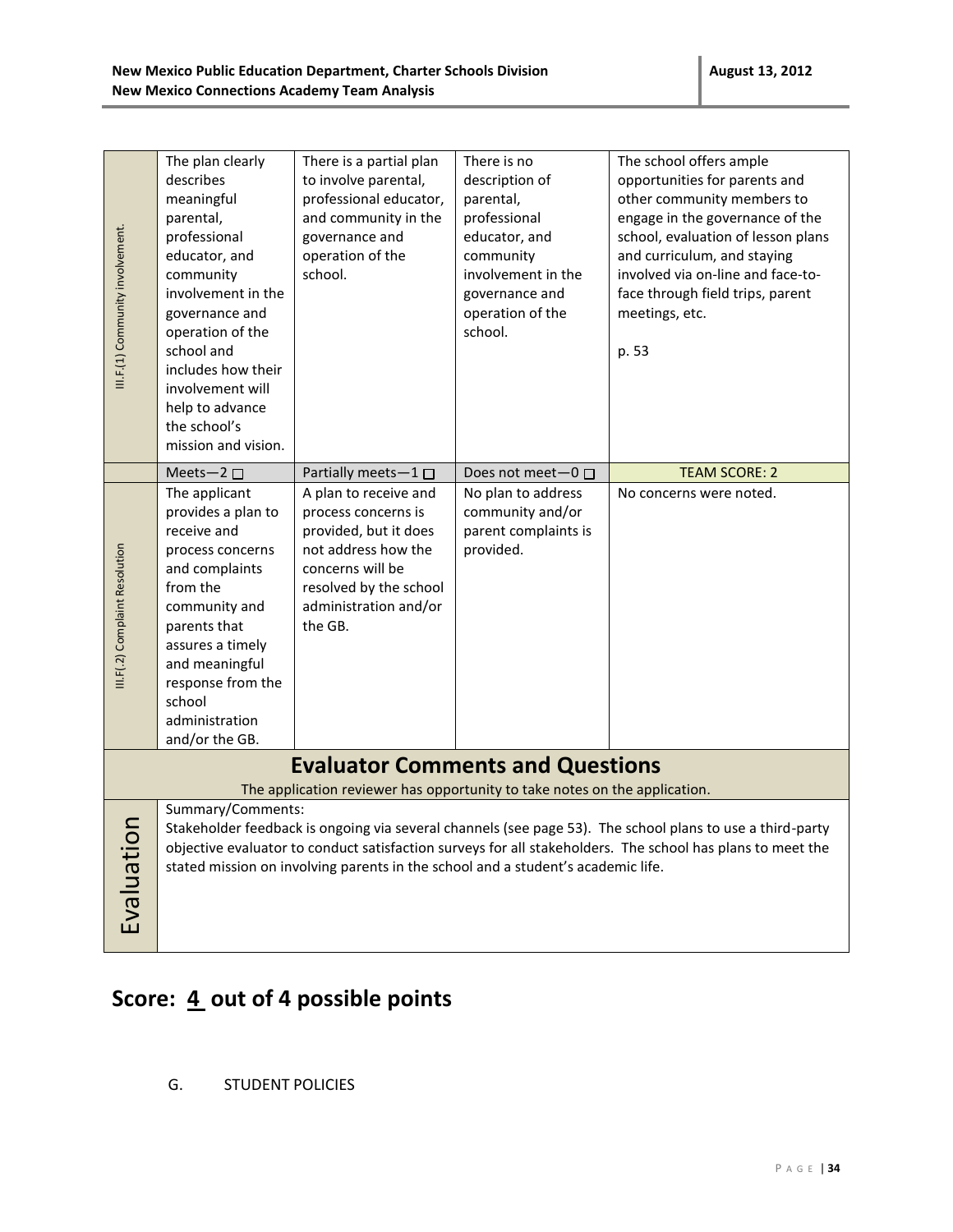| Topic                                                                                                                 | Student Nights and Responsibilities rule of the NiviPED.<br>Ranking                                                                                                                                                                                                                                                                                                          |                                                                                                                                                                                                                                                                                                                                                                                          |                                                                                                                                                                                                         | <b>Comments &amp; References</b>                                                                                          |
|-----------------------------------------------------------------------------------------------------------------------|------------------------------------------------------------------------------------------------------------------------------------------------------------------------------------------------------------------------------------------------------------------------------------------------------------------------------------------------------------------------------|------------------------------------------------------------------------------------------------------------------------------------------------------------------------------------------------------------------------------------------------------------------------------------------------------------------------------------------------------------------------------------------|---------------------------------------------------------------------------------------------------------------------------------------------------------------------------------------------------------|---------------------------------------------------------------------------------------------------------------------------|
|                                                                                                                       |                                                                                                                                                                                                                                                                                                                                                                              |                                                                                                                                                                                                                                                                                                                                                                                          |                                                                                                                                                                                                         | <b>TEAM SCORE: 2</b>                                                                                                      |
| III.G.(1) Student Discipline Policy                                                                                   | Meets-2 $\square$<br>There is a description<br>of the Student<br>Discipline Policies that<br>complies with the<br>Student Rights and<br>Responsibilities set<br>forth in the Public<br><b>Education Department</b><br>rules and regulations.<br>An explanation is<br>provided of how the<br>school will take into<br>account the rights of<br>students with<br>disabilities. | Partially meets-1 □<br>There is a partial<br>description of Student<br>Discipline Polices that<br>complies with the<br>Student Rights and<br>Responsibilities set<br>forth in the Public<br><b>Education Department</b><br>rules and regulations.<br>A partial explanation is<br>provided of how the<br>school will take into<br>account the rights of<br>students with<br>disabilities. | Does not meet-0 □<br>There is no<br>description of the<br>Student Policies or<br>the policies provided;<br>or the description<br>does not comply with<br>the Public Education<br>rules and regulations. | No concerns were noted.                                                                                                   |
| III.G.(2)Alternative Placements                                                                                       | Meets-2 $\square$<br>The application and/or<br>student discipline<br>policy describes how<br>the school will address<br>alternative educational<br>settings for eligible<br>students who are long<br>term suspended or<br>expelled that is<br>consistent with the<br>Students' Rights and<br>Responsibilities.                                                               | Partially meets-1<br>The application and/or<br>student discipline<br>policy describes how<br>the school will address<br>alternative educational<br>settings for eligible<br>students, but fails to<br>demonstrate an<br>understanding of the<br>school's legal<br>obligations.                                                                                                           | Does not meet-0 □<br>The application does<br>not address<br>alternative<br>educational settings<br>for eligible students.                                                                               | <b>TEAM SCORE: 0</b><br>Alternative educational<br>settings for special education<br>students are not addressed.<br>p. 55 |
| <b>Evaluator Comments and Questions</b><br>The application reviewer has opportunity to take notes on the application. |                                                                                                                                                                                                                                                                                                                                                                              |                                                                                                                                                                                                                                                                                                                                                                                          |                                                                                                                                                                                                         |                                                                                                                           |
| Evaluation                                                                                                            | Summary/Comments:<br>students.                                                                                                                                                                                                                                                                                                                                               | online school. The section is partially complete due to the lack of due process for special education                                                                                                                                                                                                                                                                                    |                                                                                                                                                                                                         | The student policies follow state laws and regulations as well as address responsibilities appropriate to an              |

Evaluation Criteria: The applicant understands the legal requirements for student discipline which is demonstrated by providing a student discipline policy that is in accordance with the Student Rights and Responsibilities rule of the NMPED.

### **Score: 2 out of 4 possible points**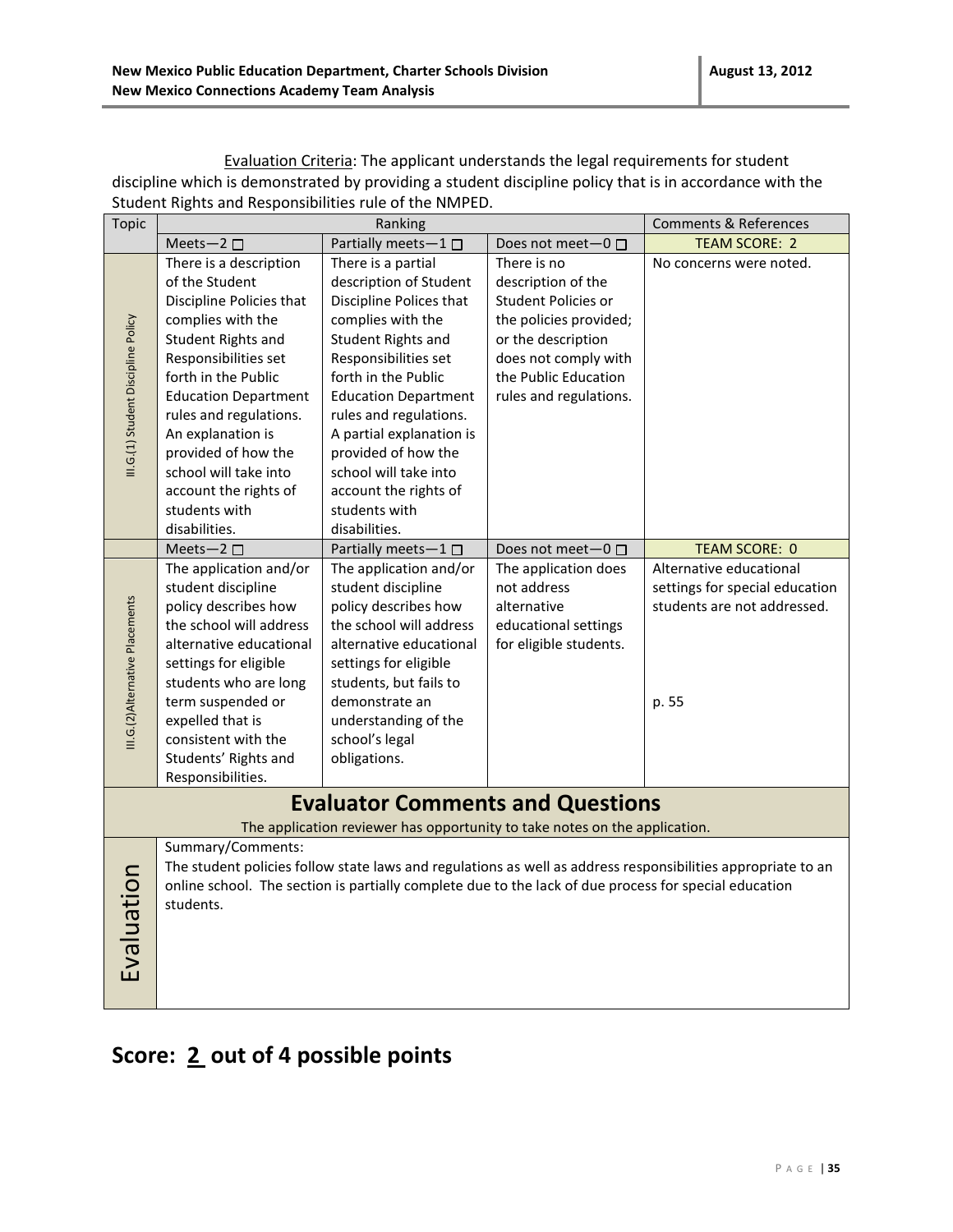#### H. STUDENT RECRUITMENT AND ENROLLMENT

Evaluation Criteria: Outreach activities to increase awareness of the school to families are in place. Lottery and Enrollment policies reflect compliance with state statutes, and are fair and equitable.

| <b>Topic</b>                  | Ranking                                                                                                                                                                                                                                           |                                                                                                                                                                                                                                           |                                                                                                                                    | <b>Comments &amp; References</b>                 |
|-------------------------------|---------------------------------------------------------------------------------------------------------------------------------------------------------------------------------------------------------------------------------------------------|-------------------------------------------------------------------------------------------------------------------------------------------------------------------------------------------------------------------------------------------|------------------------------------------------------------------------------------------------------------------------------------|--------------------------------------------------|
|                               | Meets-2 $\square$                                                                                                                                                                                                                                 | Partially meets-1                                                                                                                                                                                                                         | Does not meet-0 □                                                                                                                  | <b>TEAM SCORE: 2</b>                             |
| III.H.(1) Student Recruitment | The school has a<br>comprehensive<br>outreach and<br>recruitment plan that<br>is likely to be effective<br>in attracting students<br>from the targeted<br>population. The<br>recruitment<br>/enrollment timelines<br>presented are<br>reasonable. | The school has an<br>outreach and<br>recruitment plan, but it<br>may not be effective in<br>attracting students from<br>the targeted population;<br>or the timelines for<br>recruiting/enrolling<br>students do not appear<br>reasonable. | The school does not<br>provide an outreach<br>and recruitment plan<br>that markets to the<br>targeted population.                  | No concerns were noted.<br>p. 55                 |
|                               | Meets-2 $\square$                                                                                                                                                                                                                                 | Partially meets-1 □                                                                                                                                                                                                                       | Does not meet-0 □                                                                                                                  | <b>TEAM SCORE: 1</b>                             |
| III.H.(2) Lottery Process     | The lottery<br>procedures are clearly<br>explained and comply<br>with state statutes.<br>Tentative dates are<br>provided.                                                                                                                         | The lottery procedures<br>are partially explained.<br>Tentative dates may or<br>may not be provided.                                                                                                                                      | The lottery<br>procedures are not<br>explained or do not<br>comply with state<br>statutes. Tentative<br>dates are not<br>provided. | Dates and timelines are<br>missing.<br>p. 55, 56 |
|                               | Meets-2 $\square$                                                                                                                                                                                                                                 | Partially meets-1                                                                                                                                                                                                                         | Does not meet $-0$ $\Box$                                                                                                          | <b>TEAM SCORE: 2</b>                             |
| III.H.(3) Enrollment Process  | The school has a clear<br>description of the<br>enrollment process<br>that is in full<br>compliance with state<br>statutes.                                                                                                                       | The school has an<br>enrollment process that<br>is in partial compliance<br>with statutes.                                                                                                                                                | No description of the<br>enrollment process is<br>provided; or the<br>enrollment process is<br>not in compliance<br>with statutes. | No concerns were noted.                          |
|                               | Meets-2 $\square$                                                                                                                                                                                                                                 | Partially meets-1 $\square$                                                                                                                                                                                                               | Does not meet $-0$ $\Box$                                                                                                          | <b>TEAM SCORE: 0</b>                             |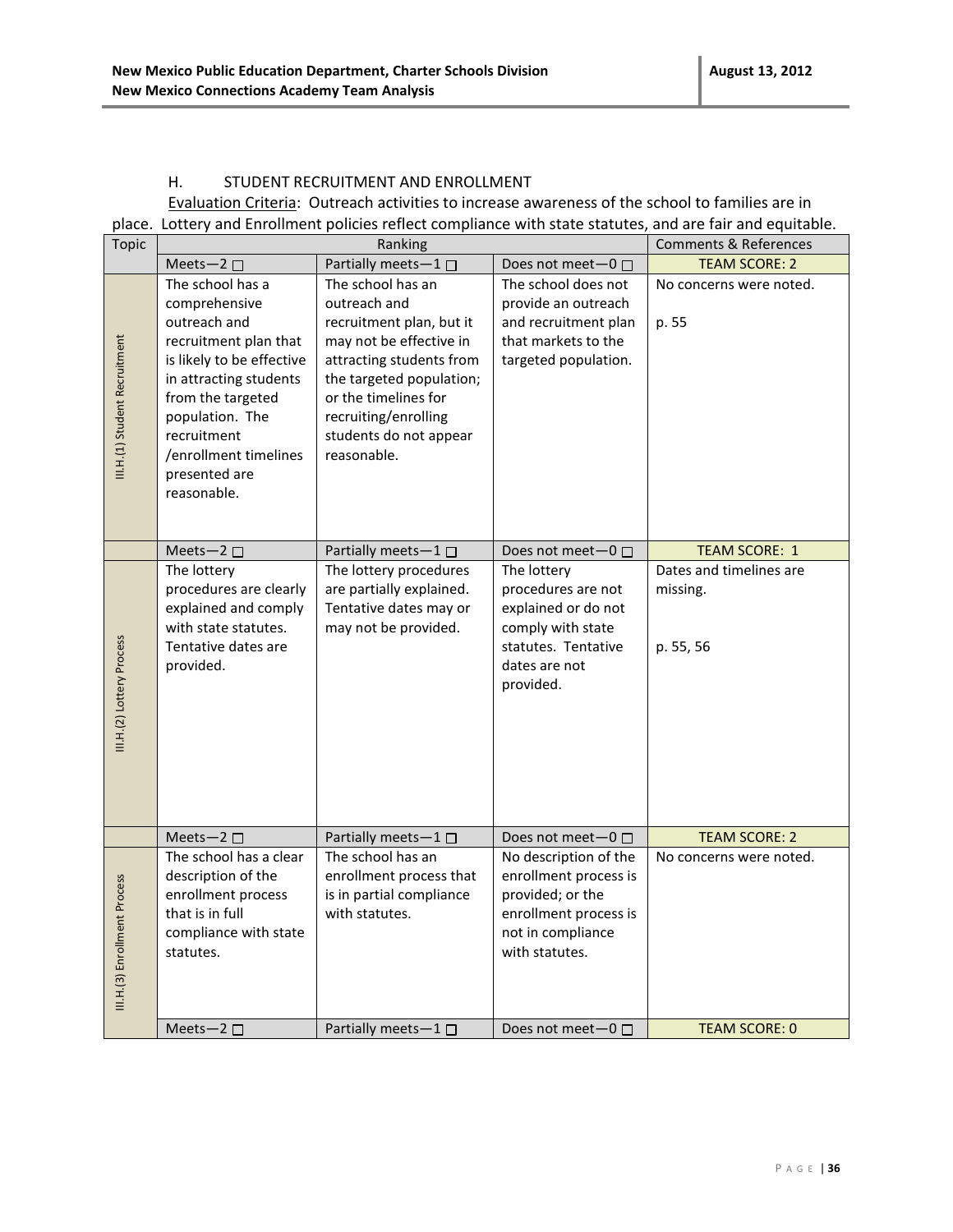|            | The school has        |                                                                            | Conditions identified | This section includes related                                                                           |
|------------|-----------------------|----------------------------------------------------------------------------|-----------------------|---------------------------------------------------------------------------------------------------------|
|            | described conditions  |                                                                            | for dis-enrollment of | information but re-                                                                                     |
|            | for dis-enrollment of |                                                                            | students are not      | enrollment and transfers are                                                                            |
|            | students that comply  |                                                                            | stated or do not      | not addressed.                                                                                          |
|            | with legal and state  |                                                                            | comply with legal     |                                                                                                         |
|            | requirements.         |                                                                            | and state             | p. 57                                                                                                   |
|            |                       |                                                                            | requirements.         |                                                                                                         |
|            |                       |                                                                            |                       |                                                                                                         |
|            |                       |                                                                            |                       |                                                                                                         |
|            |                       | <b>Evaluator Comments and Questions</b>                                    |                       |                                                                                                         |
|            |                       | The application reviewer has opportunity to take notes on the application. |                       |                                                                                                         |
|            | Summary/Comments:     |                                                                            |                       |                                                                                                         |
|            |                       |                                                                            |                       | This section is incomplete and may reflect a misunderstanding of the key concept of dis-enrollments and |
|            |                       | transfers according to state laws and regulations.                         |                       |                                                                                                         |
| Evaluation |                       |                                                                            |                       |                                                                                                         |
|            |                       |                                                                            |                       |                                                                                                         |
|            |                       |                                                                            |                       |                                                                                                         |
|            |                       |                                                                            |                       |                                                                                                         |

# **Score: 5 out of 8 possible points**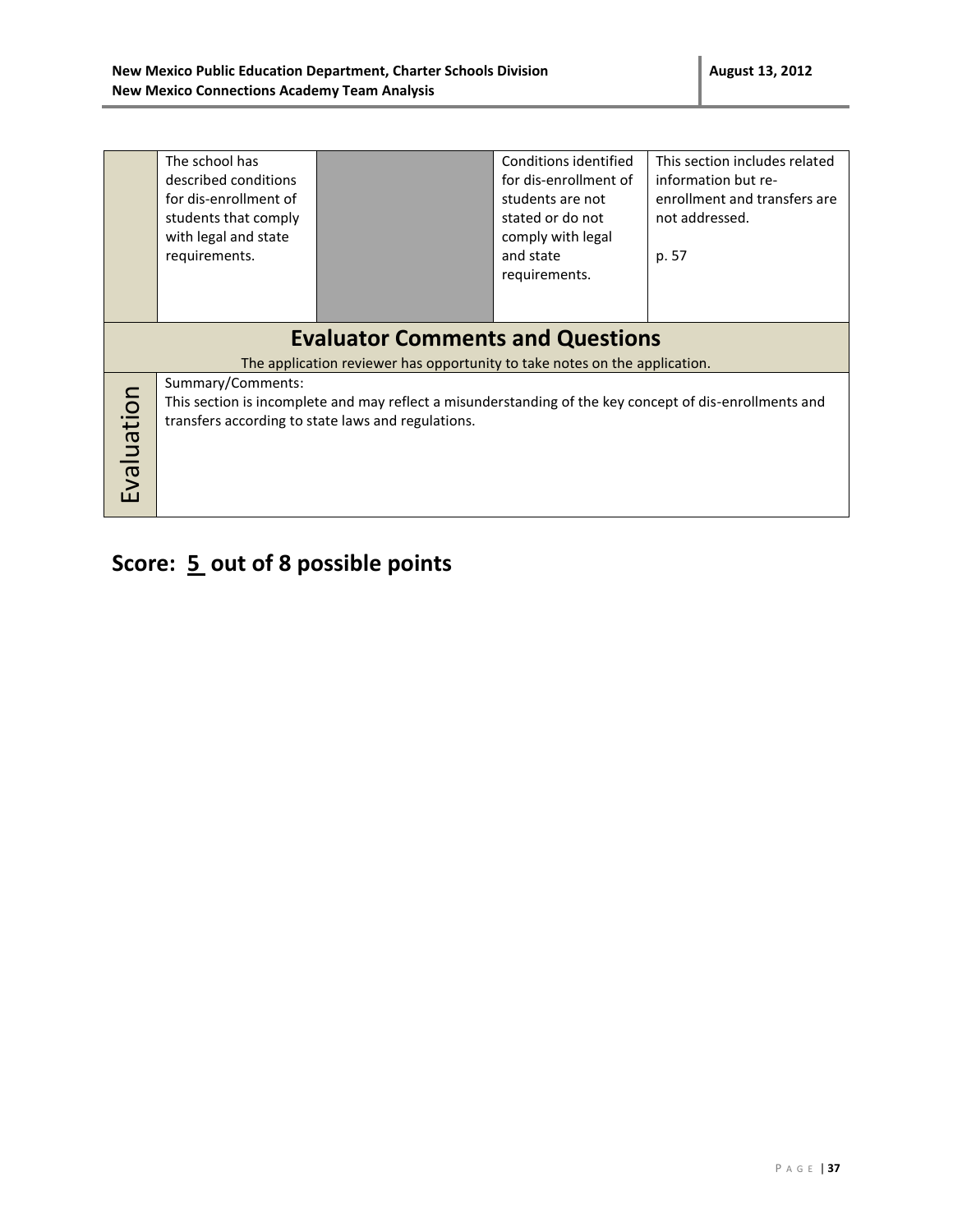#### I. LEGAL COMPLIANCE.

Evaluation Criteria. Legal compliance with the Open Meetings Act and Inspection of Public Records Act and conflicts of interest law are explained.

| <b>Topic</b>                  |                                                                         | Ranking                                                     |                                                                                                                       | <b>Comments &amp; References</b>                |
|-------------------------------|-------------------------------------------------------------------------|-------------------------------------------------------------|-----------------------------------------------------------------------------------------------------------------------|-------------------------------------------------|
|                               | Meets-2 $\square$                                                       | Partially meets-1 □                                         | Does not meet-0 □                                                                                                     | <b>TEAM SCORE: 2</b>                            |
|                               | The Conflict of<br>Interest Policy is<br>provided and                   |                                                             | The Conflict of<br>Interest Policy is not<br>provided or does not                                                     | No concerns were noted.<br>p. 60 and Appendix G |
| III.I(1) Conflict of Interest | demonstrates an<br>understanding of<br>the issue and<br>requirements of |                                                             | comply with<br>requirements.                                                                                          |                                                 |
|                               | the law.<br>Meets-2 $\square$                                           | Partially meets-1 □                                         | Does not meet-0 □                                                                                                     | <b>TEAM SCORE: 2</b>                            |
|                               | There is an<br>explanation of                                           | There is a partial<br>explanation of how                    | There is no<br>explanation of how                                                                                     | No concerns were noted.                         |
|                               | how the school<br>will comply with<br>the Open                          | the school plans to<br>comply with the<br>Open Meetings Act | the school plans to<br>comply with the Open<br>Meetings Act and                                                       | p. 60 and Appendix G                            |
|                               | <b>Meetings Act</b><br>(agendas posted<br>24 hours in                   | and Inspection of<br>Public Records Act.                    | Inspection of Public<br>Records Act.                                                                                  |                                                 |
| III.I(2) Transparency         | advance,<br>quorums,                                                    |                                                             |                                                                                                                       |                                                 |
|                               | executive or<br>closed session                                          |                                                             |                                                                                                                       |                                                 |
|                               | procedures, etc.)<br>and Inspection of<br><b>Public Records Act</b>     |                                                             |                                                                                                                       |                                                 |
|                               | (meeting minutes,<br>accessibility to                                   |                                                             |                                                                                                                       |                                                 |
|                               | public records,<br>etc.)                                                |                                                             |                                                                                                                       |                                                 |
|                               |                                                                         |                                                             | <b>Evaluator Comments and Questions</b><br>The application reviewer has opportunity to take notes on the application. |                                                 |
|                               | Summary/Comments:                                                       |                                                             |                                                                                                                       |                                                 |
|                               | This section is adequate and complete.                                  |                                                             |                                                                                                                       |                                                 |
|                               |                                                                         |                                                             |                                                                                                                       |                                                 |
|                               |                                                                         |                                                             |                                                                                                                       |                                                 |
| Evaluation                    |                                                                         |                                                             |                                                                                                                       |                                                 |
|                               |                                                                         |                                                             |                                                                                                                       |                                                 |

### **Score: 4 out of 4 possible points**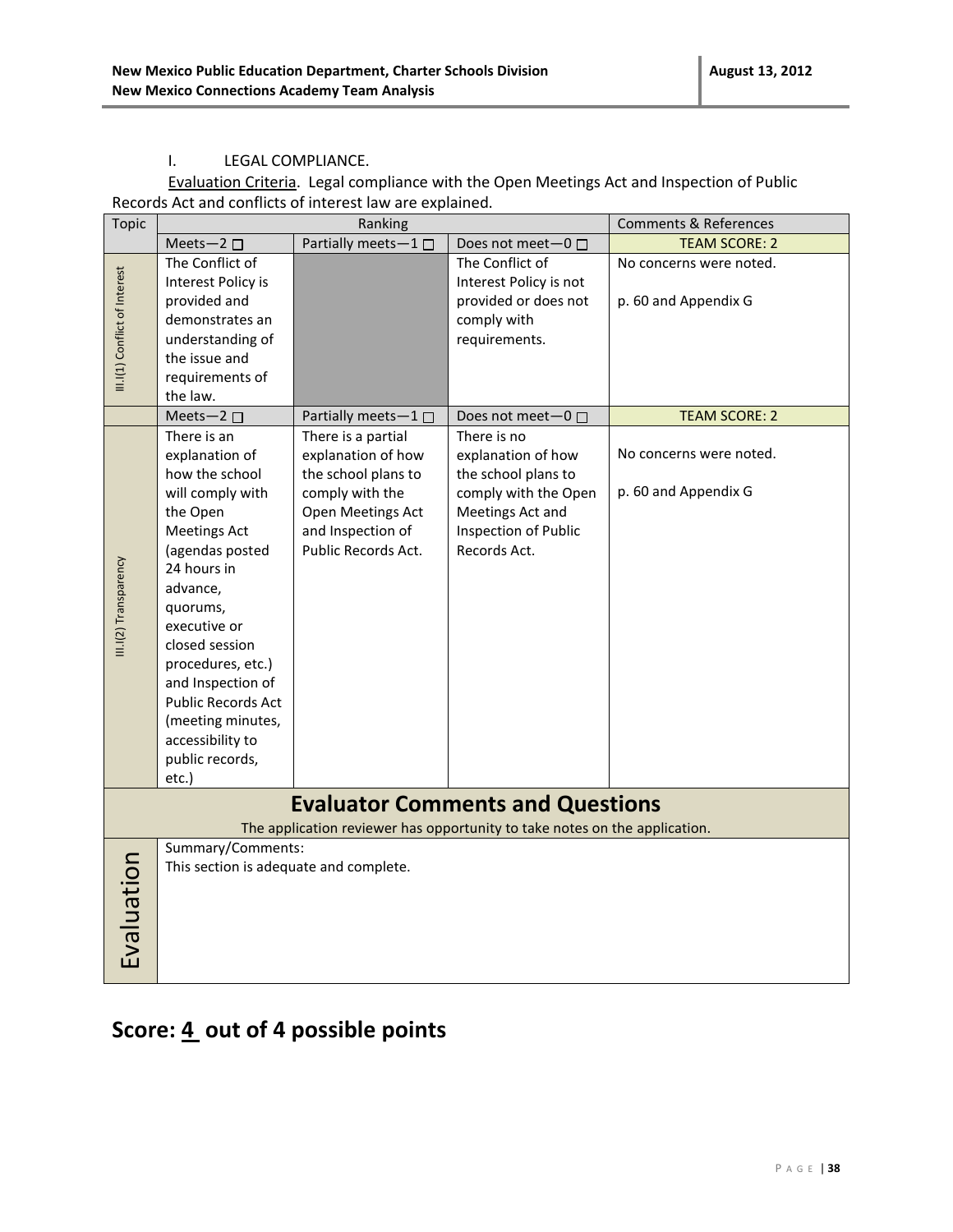#### J. EVIDENCE OF PARTNERSHIP/CONTRACTOR RELATIONSHIP (If Applicable).

Evaluation Criteria. The application describes any third party relationships that will have a legal impact on the school if entered after approval. A copy of any and all proposed agreements is attached.

| <b>Topic</b>                         |                                             | Ranking                     |                                                                            | <b>Comments &amp; References</b>                                                                        |
|--------------------------------------|---------------------------------------------|-----------------------------|----------------------------------------------------------------------------|---------------------------------------------------------------------------------------------------------|
|                                      | Meets-2 $\square$                           | Partially meets-1 $\square$ | Does not meet-0 □                                                          | <b>TEAM SCORE: 2</b>                                                                                    |
|                                      | The application                             | The application             | The application                                                            | No concerns were noted. See                                                                             |
|                                      | describes in sufficient                     | partially describes         | mentions important                                                         | <b>Evaluator Comments and</b>                                                                           |
|                                      | detail all third-party                      | third-party                 | third-party                                                                | Questions below.                                                                                        |
|                                      | relationships that are                      | relationships, but          | relationships but does                                                     |                                                                                                         |
|                                      | considered integral to                      | does not tie the            | not describe how the                                                       | p. 61 and Appendix H                                                                                    |
|                                      | accomplishing the                           | relationship to the         | relationship is tied to                                                    |                                                                                                         |
|                                      | mission and vision of                       | school's mission and        | the mission and vision                                                     |                                                                                                         |
|                                      | the school and                              | vision. The applicant       | of the school or                                                           |                                                                                                         |
| III.J.(1). Third Party Relationships | demonstrates an                             | does not does not           | provide an                                                                 |                                                                                                         |
|                                      | understanding of the                        | sufficiently                | explanation of the                                                         |                                                                                                         |
|                                      | legal implication of the                    | demonstrate the             | legal relationship of                                                      |                                                                                                         |
|                                      | relationship to the                         | legal implications of       | that third-party to the                                                    |                                                                                                         |
|                                      | school.                                     | the proposed                | school.                                                                    |                                                                                                         |
|                                      |                                             | relationship.               |                                                                            |                                                                                                         |
|                                      |                                             |                             |                                                                            |                                                                                                         |
|                                      | Meets-2 $\square$                           | Partially meets-1           | Does not meet-0 □                                                          | <b>TEAM SCORE: 2</b>                                                                                    |
|                                      | A proposed formal                           |                             | No proposed                                                                | No concerns were noted. See                                                                             |
|                                      | agreement or                                |                             | agreement or                                                               | <b>Evaluator Comments and</b>                                                                           |
|                                      | memorandum of                               |                             | memorandum of                                                              | Questions below.                                                                                        |
|                                      | understanding                               |                             | understanding                                                              |                                                                                                         |
| III.J.(2) Proposed<br>Agreement      | between the school                          |                             | between the school                                                         | p. 61 and Appendix H                                                                                    |
|                                      | and the prospective                         |                             | and the prospective                                                        |                                                                                                         |
|                                      | third-party is provided.                    |                             | third-party is                                                             |                                                                                                         |
|                                      |                                             |                             | provided.                                                                  |                                                                                                         |
|                                      |                                             |                             | <b>Evaluator Comments and Questions</b>                                    |                                                                                                         |
|                                      |                                             |                             | The application reviewer has opportunity to take notes on the application. |                                                                                                         |
|                                      | Summary/Comments:                           |                             |                                                                            |                                                                                                         |
|                                      |                                             |                             |                                                                            | NMCA has plans to contract with Connections Academy of New Mexico, LLC. A comprehensive plan for        |
|                                      |                                             |                             |                                                                            | the contract is provided and demonstrates an understanding of all legal implications and state statutes |
|                                      | surrounding contracting with a third-party. |                             |                                                                            |                                                                                                         |
|                                      |                                             |                             |                                                                            |                                                                                                         |
|                                      |                                             |                             |                                                                            |                                                                                                         |
|                                      |                                             |                             |                                                                            |                                                                                                         |
| Evaluation                           |                                             |                             |                                                                            |                                                                                                         |

### **Score: 4 out of 4 possible points**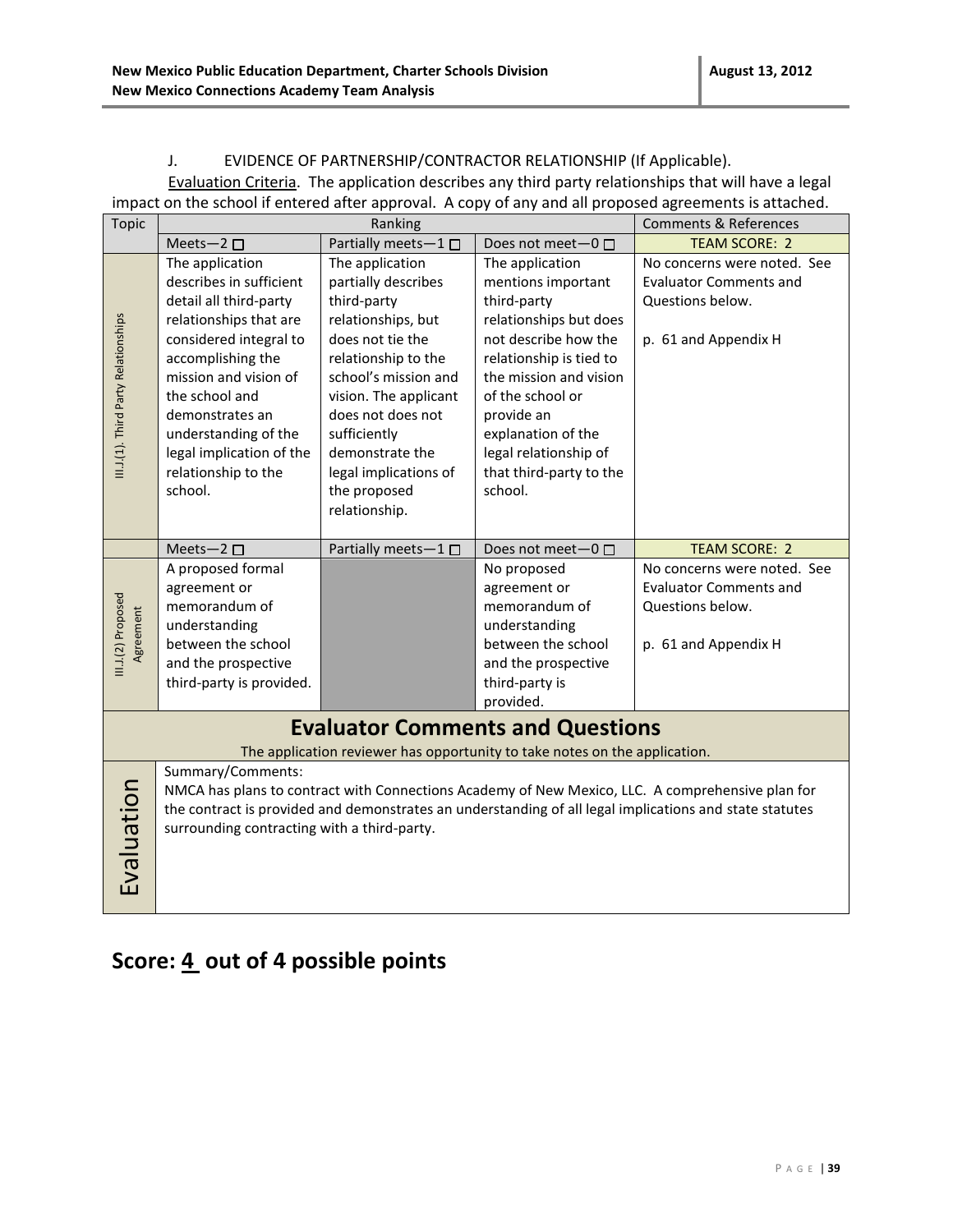#### K. WAIVERS.

Evaluation Criteria.Waiver requests are presented clearly and demonstrate alignment with the school's mission and educational plan.

| <b>Topic</b>             | Ranking                                                                                                                                                                                                                                                                                        |                                                                                                                                                                  | <b>Comments &amp; References</b>                                                                                                                                                                                                                                              |                                                                                                                                                                                                                                                                                                                    |
|--------------------------|------------------------------------------------------------------------------------------------------------------------------------------------------------------------------------------------------------------------------------------------------------------------------------------------|------------------------------------------------------------------------------------------------------------------------------------------------------------------|-------------------------------------------------------------------------------------------------------------------------------------------------------------------------------------------------------------------------------------------------------------------------------|--------------------------------------------------------------------------------------------------------------------------------------------------------------------------------------------------------------------------------------------------------------------------------------------------------------------|
|                          | Meets-2 $\square$                                                                                                                                                                                                                                                                              | Partially meets-1□                                                                                                                                               | Does not meet- $0 \Box$                                                                                                                                                                                                                                                       | <b>TEAM SCORE: 2</b>                                                                                                                                                                                                                                                                                               |
|                          | The school has<br>provided a list of<br>state laws or<br>policies for which a<br>waiver is<br>requested,<br>including a<br>rationale for why<br>the wavier is being<br>requested.                                                                                                              |                                                                                                                                                                  | The school has<br>provided a list of state<br>laws or rules for which<br>a waiver is requested;<br>however, the rationale<br>for the waiver is not<br>included.                                                                                                               | There were no concerns noted.<br>Waivers are being sought for<br>Individual Class Load, Teaching<br>Load, Length of School Day,<br>Staffing Pattern, Subject Areas,<br>Purchase of Instructional<br>Materials, Evaluation Standards<br>for School Personnel, School<br>Principal Duties, and Drivers<br>Education. |
|                          |                                                                                                                                                                                                                                                                                                |                                                                                                                                                                  |                                                                                                                                                                                                                                                                               | p. 64                                                                                                                                                                                                                                                                                                              |
| III.K.(1)(2) (3) Waivers | Meets-2 $\square$<br>(This is to be<br>completed only by<br>schools seeking<br>local district<br>authorization.)<br>The school has<br>provided a list of<br>authorizer policies<br>for which a waiver<br>is requested<br>including a<br>rationale for why<br>the wavier is being<br>requested. | Partially meets-1□                                                                                                                                               | Does not meet-0 □<br>(This is to be<br>completed only by<br>schools seeking local<br>district authorization.)<br>The school has<br>provided a list of<br>authorizer policies for<br>which a waiver is<br>requested; however,<br>the rationale for the<br>waiver not included. | <b>TEAM SCORE: N/A</b>                                                                                                                                                                                                                                                                                             |
|                          | Meets-2 $\square$                                                                                                                                                                                                                                                                              | Partially meets-1 □                                                                                                                                              | Does not meet $-0$ $\Box$                                                                                                                                                                                                                                                     | <b>TEAM SCORE: 2</b>                                                                                                                                                                                                                                                                                               |
|                          | The requested<br>waivers align with<br>the school's<br>proposed<br>autonomy and its<br>mission, and that<br>alignment is clearly<br>described.                                                                                                                                                 | The waivers align with<br>the school's proposed<br>autonomy, but no<br>clear alignment of the<br>requested waivers<br>with the school's<br>mission is described. | The requested waivers<br>do not align with the<br>school's mission.                                                                                                                                                                                                           | No concerns were noted.<br>Explanations were stated for<br>each waiver requested.                                                                                                                                                                                                                                  |
|                          |                                                                                                                                                                                                                                                                                                |                                                                                                                                                                  | <b>Evaluator Comments and Questions</b>                                                                                                                                                                                                                                       |                                                                                                                                                                                                                                                                                                                    |
|                          |                                                                                                                                                                                                                                                                                                |                                                                                                                                                                  | The application reviewer has opportunity to take notes on the application.                                                                                                                                                                                                    |                                                                                                                                                                                                                                                                                                                    |
|                          |                                                                                                                                                                                                                                                                                                |                                                                                                                                                                  |                                                                                                                                                                                                                                                                               |                                                                                                                                                                                                                                                                                                                    |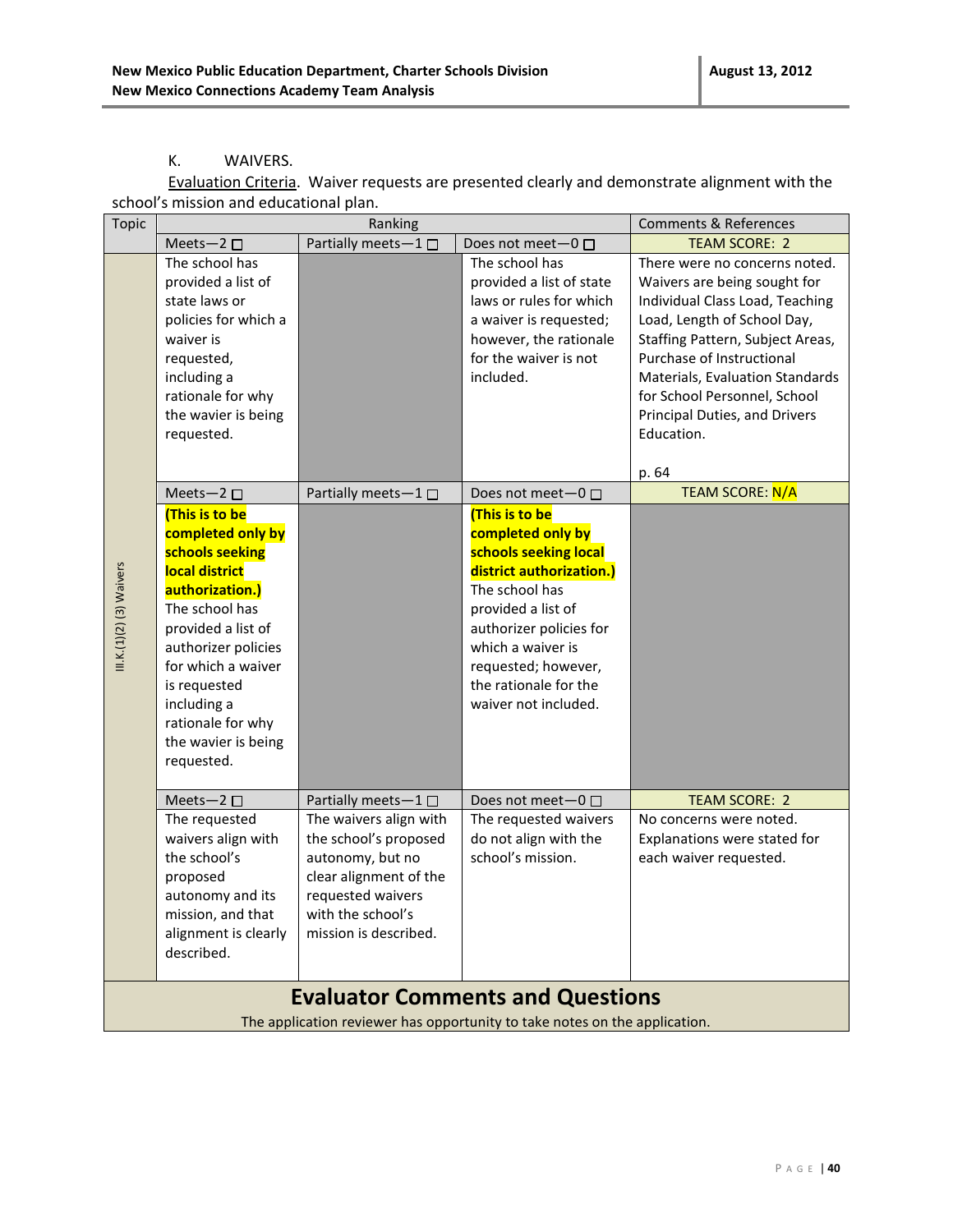Evaluation

Summary/Comments: The waivers reflect the autonomy necessary for an on-line charter school environment.

### **Score: 4 out of 4 possible points**

#### L. TRANSPORTATION AND FOOD

Evaluation Criteria: The school considers the transportation and food services for the students and develops adequate plans to address those needs.

| <b>Topic</b>            | Ranking                                                                                                                                                                                                                                               |                                                                                                                                                                                                                                                                            | <b>Comments &amp; References</b>                                                                                                                                                                                                                                                     |                                                                                                                                                                                                                                               |  |  |
|-------------------------|-------------------------------------------------------------------------------------------------------------------------------------------------------------------------------------------------------------------------------------------------------|----------------------------------------------------------------------------------------------------------------------------------------------------------------------------------------------------------------------------------------------------------------------------|--------------------------------------------------------------------------------------------------------------------------------------------------------------------------------------------------------------------------------------------------------------------------------------|-----------------------------------------------------------------------------------------------------------------------------------------------------------------------------------------------------------------------------------------------|--|--|
|                         | Meets-2 □                                                                                                                                                                                                                                             | Partially meets-1 □                                                                                                                                                                                                                                                        | Does not meet-0 □                                                                                                                                                                                                                                                                    | <b>TEAM SCORE: 1</b>                                                                                                                                                                                                                          |  |  |
| III.L.(1)Transportation | The school states<br>whether or not it plans<br>to offer transportation<br>to its students.<br>If yes, the school has<br>provided a clear<br>description of how<br>transportation will be<br>provided that is<br>supported by the<br>proposed budget. | The school has stated<br>whether or not it<br>plans to offer<br>transportation to its<br>students.<br>If yes, the school has<br>provided only a<br>partial description of<br>how student<br>transportation will be<br>provided. The plan is<br>supported by the<br>budget. | The school has not<br>stated whether or not<br>it plans to offer<br>transportation to its<br>students.<br>Or, if stated, the<br>school does not<br>provide a description<br>of how student<br>transportation needs<br>will be met; or the<br>plan is not supported<br>by the budget. | The plan does not state that<br>transportation will be<br>available for students who<br>may need to go to an out-of-<br>home therapy session as<br>required by an IEP (if the<br>ancillary service cannot be<br>provided virtually).<br>p. 64 |  |  |
|                         | Meets-2 $\square$                                                                                                                                                                                                                                     | Partially meets-1□                                                                                                                                                                                                                                                         | Does not meet-0 □                                                                                                                                                                                                                                                                    | <b>TEAM SCORE: 2</b>                                                                                                                                                                                                                          |  |  |
| III.L.(2)Food Services  | The school states<br>whether or not it plans<br>to offer food services<br>to its students.<br>If yes, the school has<br>provided a clear<br>description of how<br>food services will be<br>provided that is<br>supported by the<br>budget.            | The school states<br>whether or not it<br>plans to offer food<br>services to its<br>students.<br>If yes, The school has<br>provided a partial<br>description of how<br>student food services<br>will be provided. The<br>plan is supported by<br>the budget.               | The school has not<br>stated whether or not<br>it plans to offer food<br>services to its<br>students.<br>Or, if stated, the<br>school does not<br>provide a description<br>of how the food<br>services will be met;<br>or the plan is not<br>supported by the<br>budget.             | No concerns were noted.<br>The school does not plan to<br>offer food services as it is not<br>a "brick and mortar" school.                                                                                                                    |  |  |
|                         | <b>Evaluator Comments and Questions</b>                                                                                                                                                                                                               |                                                                                                                                                                                                                                                                            |                                                                                                                                                                                                                                                                                      |                                                                                                                                                                                                                                               |  |  |

The application reviewer has opportunity to take notes on the application.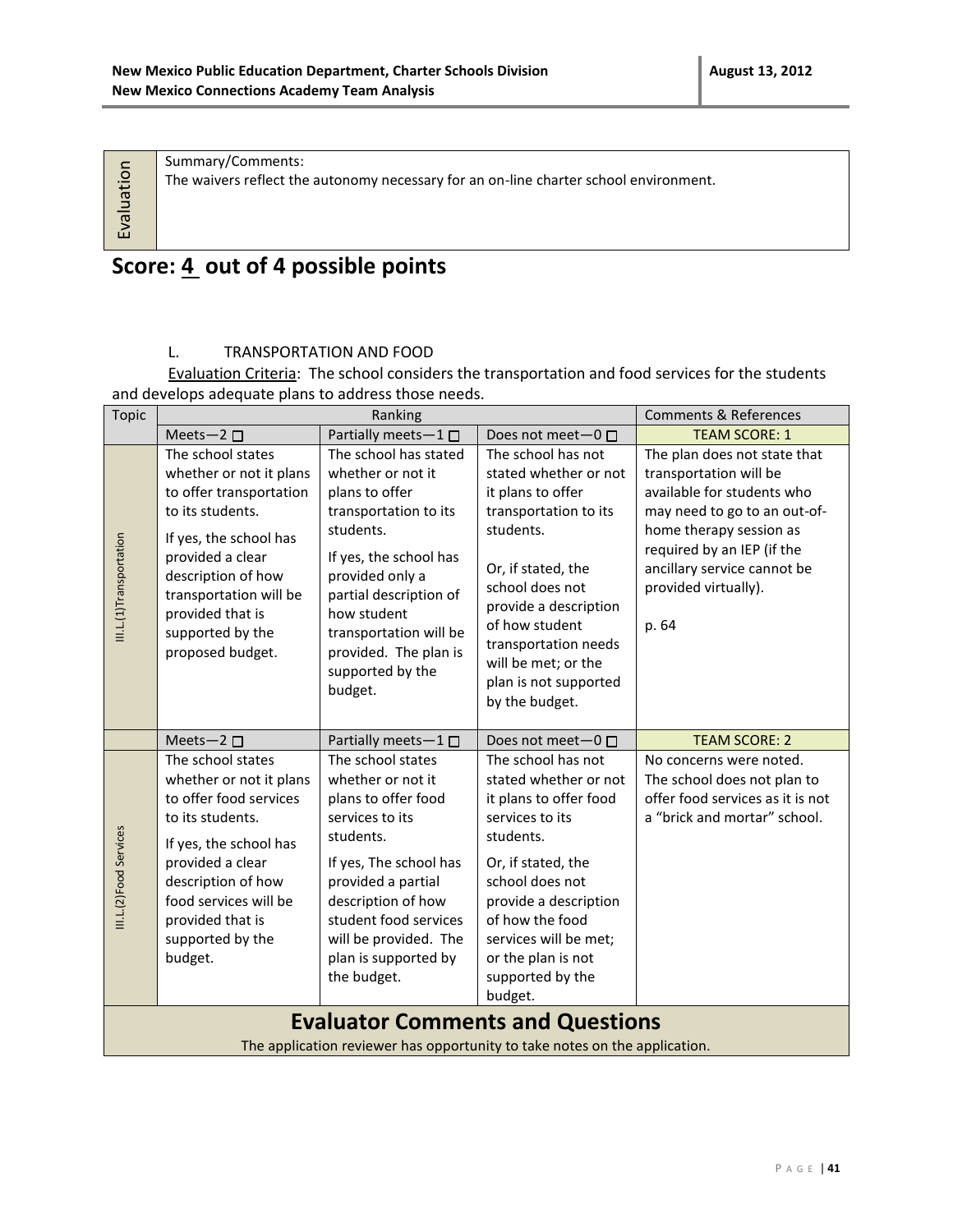Summary/Comments: The section did not address providing transportation for special education students who may not be able to receive some ancillary services required by their IEP's virtually.

### **Score: 3 out of 4 possible points**

#### M. FACILITIES

Evaluation

Evaluation Criteria: The proposed description of the facility and plan for proposed capital outlay needs provides sufficient detail to demonstrate capacity for implementation and support of the school program.

| Topic                              | Ranking                                                                                                                                                                                                                                                                                           |                                                                                                                                                                                                                                    | <b>Comments &amp; References</b>                                                                                                                                                                                                                  |                                                               |
|------------------------------------|---------------------------------------------------------------------------------------------------------------------------------------------------------------------------------------------------------------------------------------------------------------------------------------------------|------------------------------------------------------------------------------------------------------------------------------------------------------------------------------------------------------------------------------------|---------------------------------------------------------------------------------------------------------------------------------------------------------------------------------------------------------------------------------------------------|---------------------------------------------------------------|
|                                    | Meets-2 $\square$                                                                                                                                                                                                                                                                                 | Partially meets-1□                                                                                                                                                                                                                 | Does not meet-0 □                                                                                                                                                                                                                                 | <b>TEAM SCORE: 2</b>                                          |
| III.M.(1) Projected Facility Needs | The applicant has<br>attached appropriate<br>documentation from<br>the Public School<br><b>Facilities Authority</b><br>(PSFA) director that<br>demonstrates the<br>applicant's proposed<br>capital outlay needs<br>are in alignment with<br>New Mexico public<br>school facility<br>requirements. |                                                                                                                                                                                                                                    | The applicant did not<br>attach appropriate<br>documentation from<br>the PSFA director that<br>demonstrates the<br>applicant's proposed<br>capital outlay needs<br>are in alignment with<br>New Mexico public<br>school facility<br>requirements. | No concerns were noted.                                       |
| III.M.(2) Facility Plan            | Meets-2 □<br>The application<br>provides evidence that<br>efforts have been<br>made to begin a search<br>for an appropriate<br>facility in the desired<br>geographic location.                                                                                                                    | Partially meets-1<br>The application<br>provides some<br>evidence that school<br>facility requirements<br>must be met, but no<br>efforts have begun to<br>locate an appropriate<br>facility in the desired<br>geographic location. | Does not meet- $0 \Box$<br>The application does<br>not provide evidence<br>that the school has<br>begun to consider it<br>facility needs.                                                                                                         | <b>TEAM SCORE: 2</b><br>No concerns were noted.<br>pgs. 65-66 |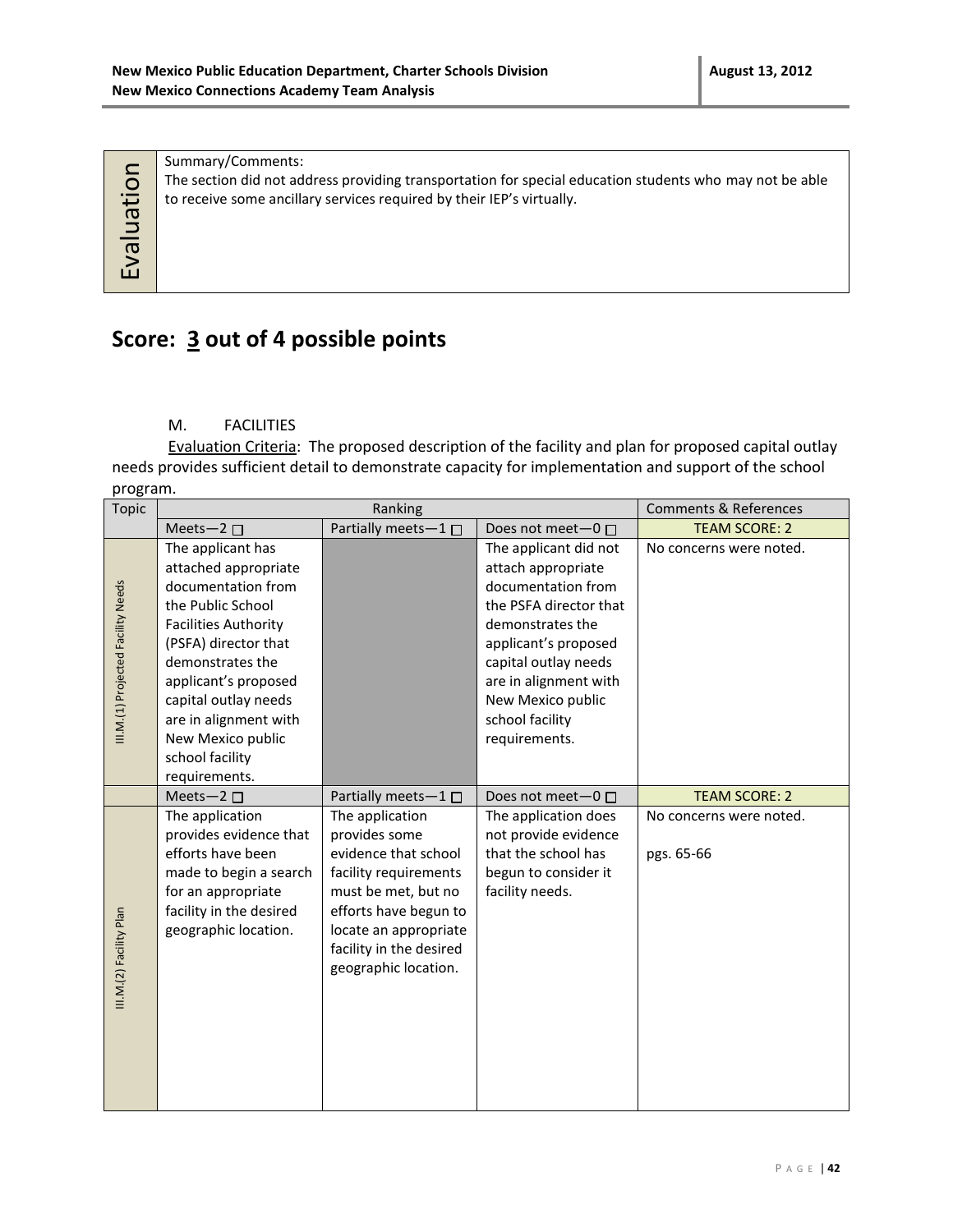|                                    | Meets-2 $\square$                                                                                                                                                                                                                                                                                                                       | Partially meets-1 $\square$                                                                                                                                                                                                                                                                                                                                                                     | Does not meet-0 □                                                                                                                                                                                                    | <b>TEAM SCORE: 2</b>    |
|------------------------------------|-----------------------------------------------------------------------------------------------------------------------------------------------------------------------------------------------------------------------------------------------------------------------------------------------------------------------------------------|-------------------------------------------------------------------------------------------------------------------------------------------------------------------------------------------------------------------------------------------------------------------------------------------------------------------------------------------------------------------------------------------------|----------------------------------------------------------------------------------------------------------------------------------------------------------------------------------------------------------------------|-------------------------|
| III.M.(3) Projected Facility Costs | A detailed description<br>of the school's<br>proposed capital<br>outlay needs, including<br>projected requests for<br>capital outlay<br>assistance, is provided,<br>and is sufficient to<br>support the school<br>program. The school<br>provides a realistic<br>projection for facility<br>maintenance, repair<br>and equipment needs. | A detailed<br>description of the<br>school's proposed<br>capital outlay needs,<br>including projected<br>requests for capital<br>outlay assistance, is<br>provided but may not<br>be sufficient to<br>support the school<br>program. The school<br>identifies facility<br>maintenance, repair<br>and equipment<br>needs, but does not<br>provide for these<br>costs in the projected<br>budget. | A description of the<br>school's proposed<br>capital outlay needs,<br>including projected<br>requests for capital<br>outlay assistance, is<br>not provided or is not<br>sufficient to support<br>the school program. | No concerns were noted. |
|                                    |                                                                                                                                                                                                                                                                                                                                         |                                                                                                                                                                                                                                                                                                                                                                                                 | <b>Evaluator Comments and Questions</b><br>The application reviewer has opportunity to take notes on the application.                                                                                                |                         |
| Evaluation                         | Summary/Comments:<br>This section is adequate and complete.                                                                                                                                                                                                                                                                             |                                                                                                                                                                                                                                                                                                                                                                                                 |                                                                                                                                                                                                                      |                         |

### Score: 6 out of 6 possible points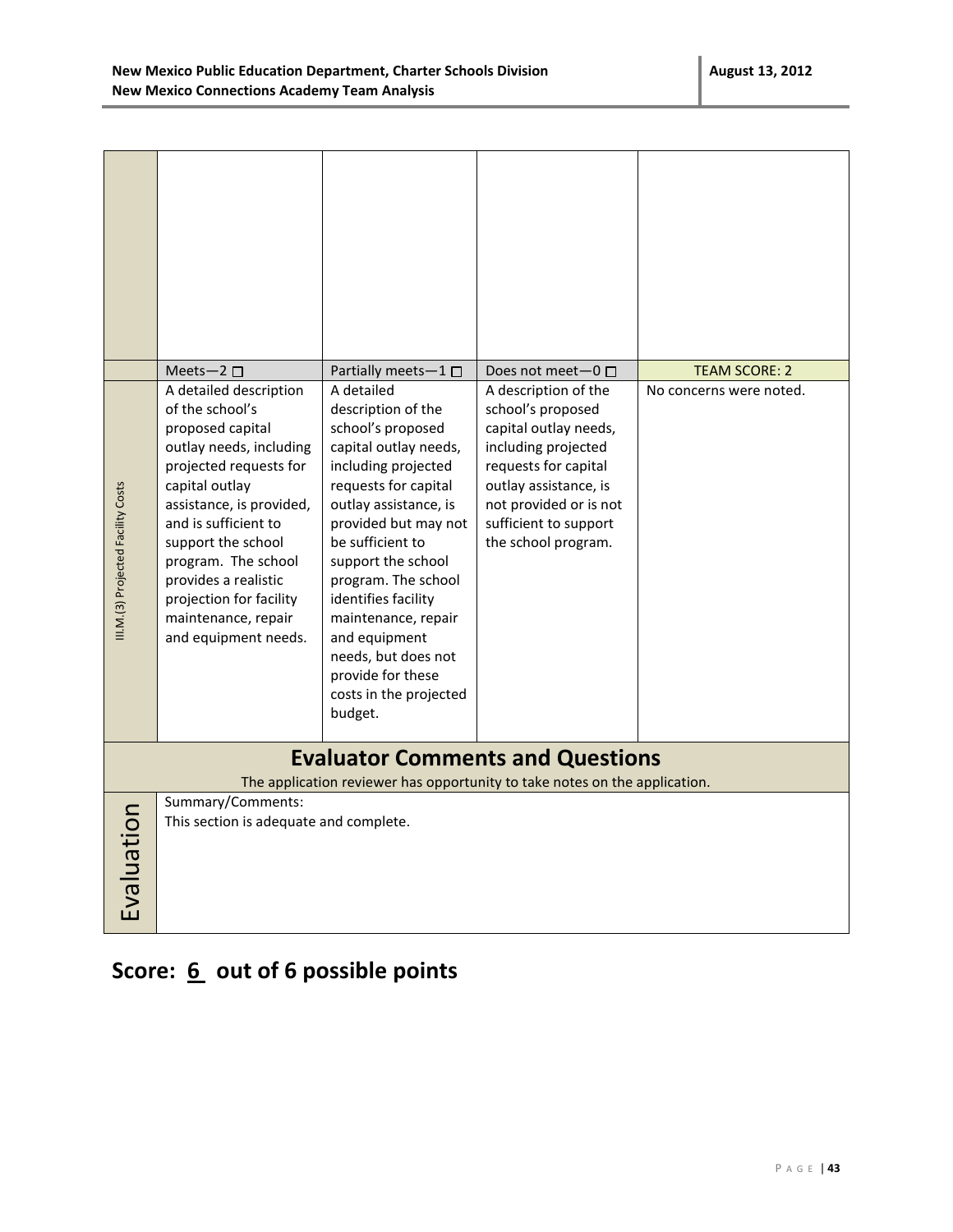### **IV. BUSINESS PLAN**

#### A. BUDGET

Evaluation Criteria: The school budget is based on realistic revenue and expenditure projections, valid assumptions, and supports the mission and educational program of the school.

| Topic                          |                                                                                                                                                                                                                                                                             | Ranking                                                                                                                                                                                                                                                    |                                                                                                                                                                                                                                                                                                                                                                     | <b>Comments &amp; References</b>                |
|--------------------------------|-----------------------------------------------------------------------------------------------------------------------------------------------------------------------------------------------------------------------------------------------------------------------------|------------------------------------------------------------------------------------------------------------------------------------------------------------------------------------------------------------------------------------------------------------|---------------------------------------------------------------------------------------------------------------------------------------------------------------------------------------------------------------------------------------------------------------------------------------------------------------------------------------------------------------------|-------------------------------------------------|
|                                | Meets-2 $\square$                                                                                                                                                                                                                                                           | Partially meets-1□                                                                                                                                                                                                                                         | Does not meet-0 □                                                                                                                                                                                                                                                                                                                                                   | <b>TEAM SCORE: 2</b>                            |
| <b>NA(1)910B5</b><br>Worksheet | The applicant has<br>provided a completed<br>910B5 State<br>Equalization<br>Guarantee (SEG)<br>Computation<br>Revenue Estimate<br>Worksheet using<br>appropriate values<br>and computations for<br>each year of the 5-<br>year budget plan.                                 | The applicant has<br>provided a completed<br>910B5 State<br>Equalization<br>Guarantee (SEG)<br>Computation<br>Revenue Estimate<br>Worksheet for each<br>year of the 5-year<br>budget plan;<br>however, there are<br>minor mistakes in the<br>computations. | The applicant did not<br>provide a completed<br>910B5 State<br>Equalization<br>Guarantee (SEG)<br><b>Computation Revenue</b><br><b>Estimate Worksheet</b><br>for each year of the 5-<br>year budget plan, or<br>the worksheet<br>provided contains<br>substantial errors,<br>demonstrating a lack<br>of understanding<br>about New Mexico<br>public school funding. | No concerns were noted.<br>p. 67 and Appendix J |
|                                | Meets-2 $\square$                                                                                                                                                                                                                                                           | Partially meets-1□                                                                                                                                                                                                                                         | Does not meet $-0$ $\Box$                                                                                                                                                                                                                                                                                                                                           | <b>TEAM SCORE: 2</b>                            |
| IVA(2) 5-Year Budget Plan      | A five-year budget<br>that aligns with the<br>school's 5- year<br>growth plan,<br>including staffing,<br>facilities, educational<br>program and mission<br>of the school is<br>provided, and<br>demonstrates the<br>financial capacity to<br>support the school<br>program. | A five-year budget is<br>provided; however, it<br>only partially aligns<br>with the staffing,<br>facilities, educational<br>program or mission of<br>the school.                                                                                           | The budget provided<br>does not adequately<br>address staffing,<br>facilities, educational<br>program or the school<br>mission; or a budget<br>is not provided.                                                                                                                                                                                                     | No concerns were noted.<br>p. 67 and Appendix K |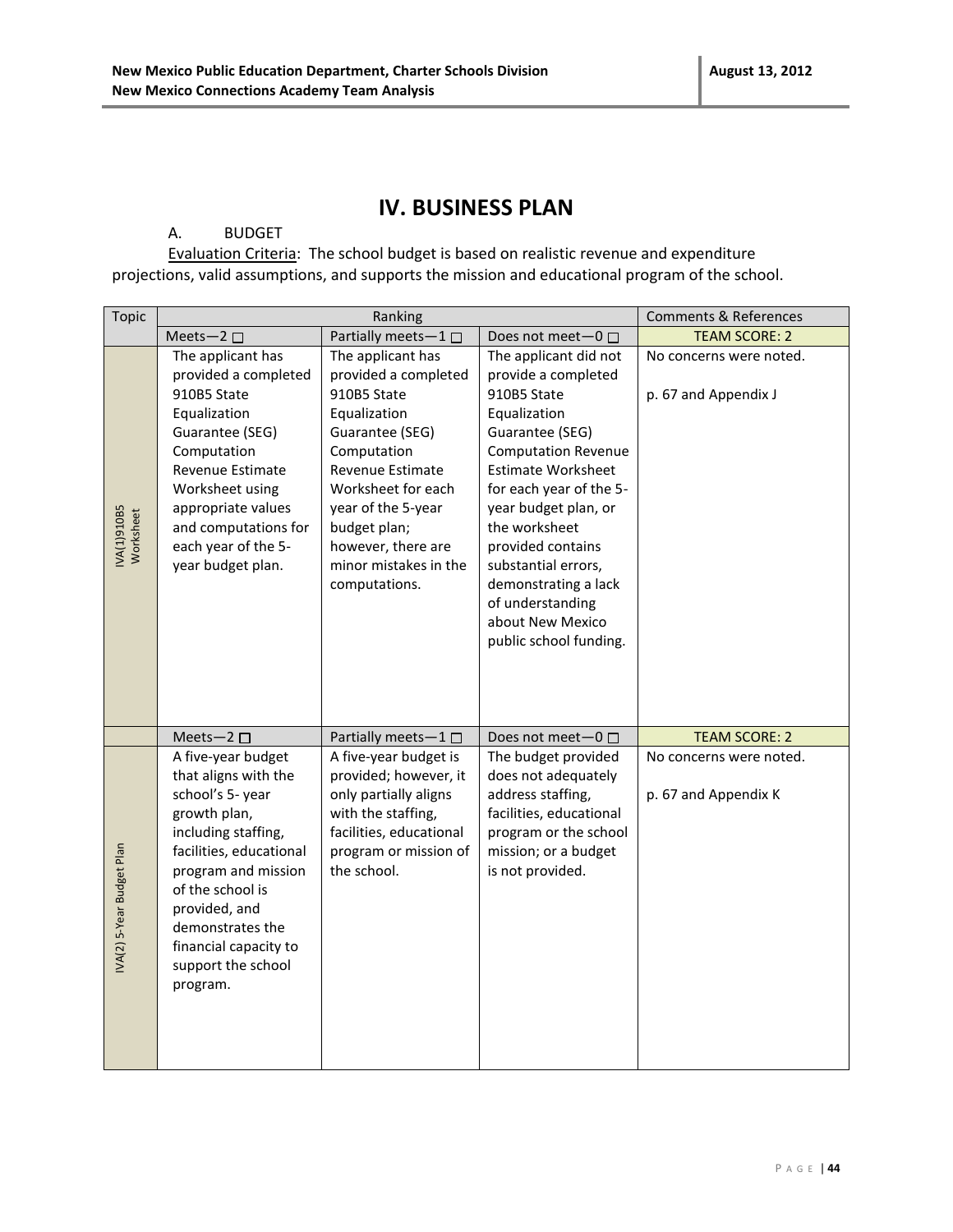|                                         | Meets-2 $\square$                                                                                                                                                                                                                                                            | Partially meets-1 $\square$                                                                                                                                                                                            | Does not meet-0 □                                                                                                                                                                                                                 | <b>TEAM SCORE: 2</b>                  |
|-----------------------------------------|------------------------------------------------------------------------------------------------------------------------------------------------------------------------------------------------------------------------------------------------------------------------------|------------------------------------------------------------------------------------------------------------------------------------------------------------------------------------------------------------------------|-----------------------------------------------------------------------------------------------------------------------------------------------------------------------------------------------------------------------------------|---------------------------------------|
| IVA(3) Budget Narrative                 | The budget narrative is<br>provided that explains<br>basic assumptions,<br>how those were<br>determined based on<br>reliable sources, and<br>identifies priorities<br>that are consistent<br>with the school's<br>mission, educational<br>program, staffing and<br>facility. | A limited budget<br>narrative explanation<br>is provided.<br>Budgetary<br>assumptions are<br>flawed, or there is<br>minimal connection<br>to the school's<br>mission, educational<br>program, staffing or<br>facility. | Little or no detail is<br>provided in the<br>budget narrative, OR<br>there is no connection<br>to the school's<br>mission, educational<br>program, staffing or<br>facility.                                                       | No concerns were noted.<br>p. 67      |
|                                         | Meets-2 $\square$                                                                                                                                                                                                                                                            | Partially meets-1□                                                                                                                                                                                                     | Does not meet-0 □                                                                                                                                                                                                                 | <b>TEAM SCORE: 2</b>                  |
| IVA(4) Strategies for Budget<br>Control | The school provides a<br>description of what<br>budget adjustments<br>will be made to meet<br>financial budget and<br>cash-flow challenges.<br>The adjustments are<br>viable and realistic.                                                                                  | The school provides a<br>description of what<br>budget adjustments<br>will be made to meet<br>financial budget and<br>cash-flow challenges;<br>however, the<br>adjustments may not<br>be viable or realistic.          | The school does not<br>provide a description<br>of what budget<br>adjustments will be<br>made to meet<br>financial budget and<br>cash-flow challenges,<br>or the description of<br>the adjustments is not<br>viable or realistic. | No concerns were noted.<br>p. 70      |
|                                         | Meets-2 $\square$                                                                                                                                                                                                                                                            | Partially meets-1 □                                                                                                                                                                                                    | Does not meet-0 □                                                                                                                                                                                                                 | <b>TEAM SCORE: 2</b>                  |
| IVA(5) Salary Schedule<br>(Appendix)    | A proposed salary<br>schedule is provided<br>for key staff, including<br>teachers and<br>administrators that<br>complies with state<br>requirements.                                                                                                                         |                                                                                                                                                                                                                        | A proposed salary<br>schedule for key staff<br>is provided; however,<br>the salaries for<br>teachers and<br>administrators do not<br>comply with state<br>requirements.                                                           | No concerns were noted.<br>Appendix L |
|                                         |                                                                                                                                                                                                                                                                              |                                                                                                                                                                                                                        | <b>Evaluator Comments and Questions</b>                                                                                                                                                                                           |                                       |
|                                         |                                                                                                                                                                                                                                                                              |                                                                                                                                                                                                                        | The application reviewer has opportunity to take notes on the application.                                                                                                                                                        |                                       |
| Evaluation                              | Summary/Comments:<br>This section is adequate and complete.                                                                                                                                                                                                                  |                                                                                                                                                                                                                        |                                                                                                                                                                                                                                   |                                       |

# **Score: 10 out of 10 possible points**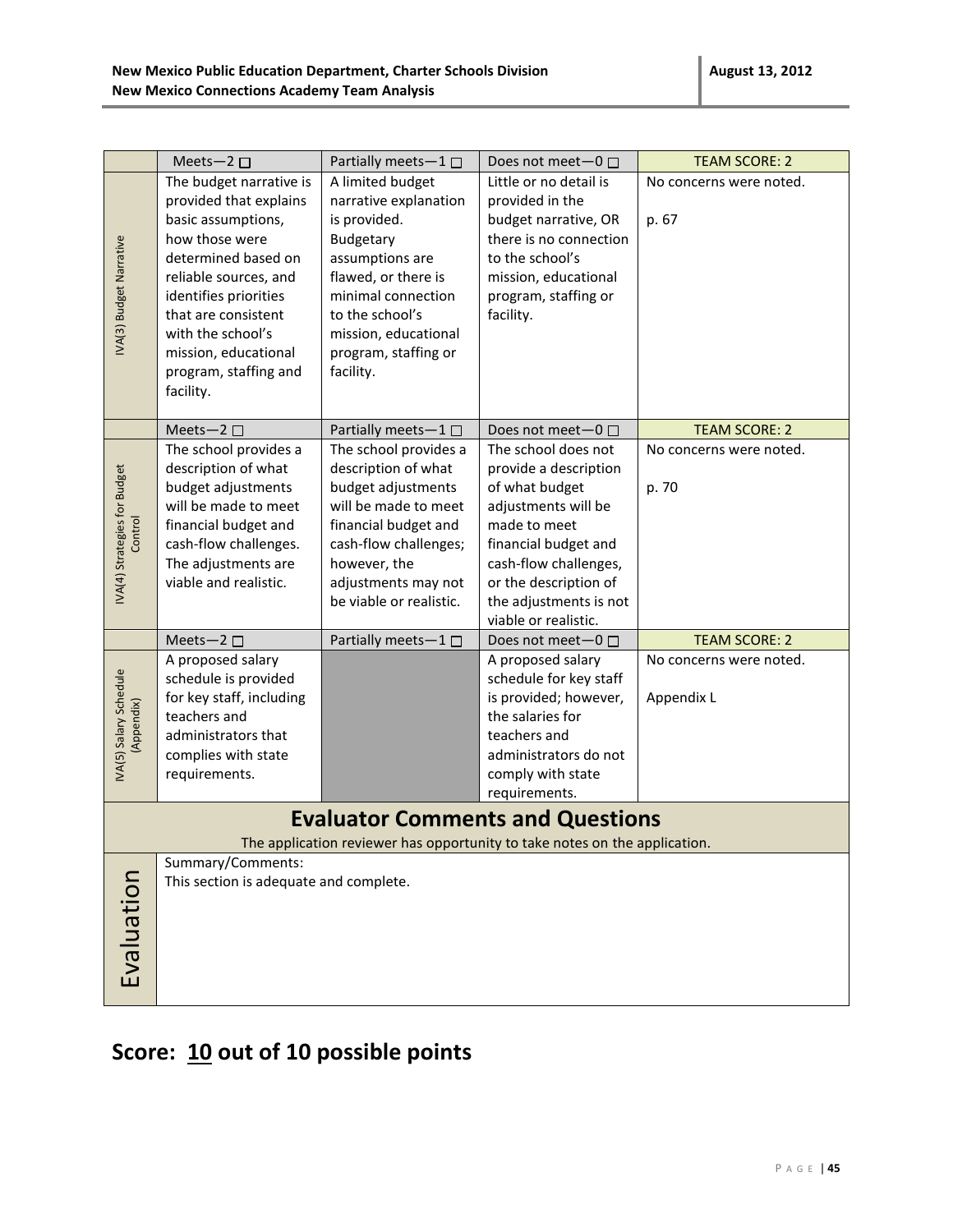#### B. FINANCIAL POLICIES AND OVERSIGHT, COMPLIANCE AND SUSTAINABILITY

Evaluation Criteria: Financial policies are in place that reflect generally accepted accounting practices, including compliance, adequate oversight and reporting.

| <b>Topic</b>                                      |                                                                                                                                                                                                                                                                             | Ranking                                                                                                                                                                                                                                                                                                                              |                                                                                                                                       | <b>Comments &amp; References</b> |
|---------------------------------------------------|-----------------------------------------------------------------------------------------------------------------------------------------------------------------------------------------------------------------------------------------------------------------------------|--------------------------------------------------------------------------------------------------------------------------------------------------------------------------------------------------------------------------------------------------------------------------------------------------------------------------------------|---------------------------------------------------------------------------------------------------------------------------------------|----------------------------------|
|                                                   | Meets-2 $\square$                                                                                                                                                                                                                                                           | Partially meets-1                                                                                                                                                                                                                                                                                                                    | Does not meet- $0 \Box$                                                                                                               | <b>TEAM SCORE: 2</b>             |
| VB(1)(2) Financial Policies and Internal Controls | Financial policies and<br>internal controls are<br>included, are sufficient,<br>and comply with<br>requirements and<br>financial best practices.<br>The policies<br>demonstrate the<br>financial capacity to<br>support the school<br>program.                              | The financial policies<br>and internal controls<br>are provided, but are<br>deficient or do not<br>comply with generally<br>accepted accounting<br>principles and financial<br>best practices. The<br>information provided<br>does not demonstrate<br>that the applicant<br>understands New<br>Mexico public school<br>finance laws. | The school does not<br>describe or address<br>the financial policies.                                                                 | No concerns were noted.<br>p. 71 |
|                                                   | Meets-2 $\square$                                                                                                                                                                                                                                                           | Partially meets-1□                                                                                                                                                                                                                                                                                                                   | Does not meet $-0$ $\Box$                                                                                                             | <b>TEAM SCORE: 2</b>             |
| IV.B.(3) Financial Personnel                      | The school has<br>identified the<br>appropriate staff to<br>perform financial tasks,<br>and the staff positions<br>are supported in the<br>organizational<br>structure and in the<br>budget. Qualifications<br>and responsibilities for<br>those positions are<br>provided. | The school has<br>identified staff to<br>perform financial task<br>that is supported by<br>the organizational<br>structure and budget;<br>however,<br>qualifications and<br>responsibilities are not<br>provided.                                                                                                                    | The school's<br>organizational<br>structure or budget<br>does not provide<br>enough staff support<br>to conduct business<br>services. | No concerns were noted.<br>p. 73 |
|                                                   | Meets-2 $\square$                                                                                                                                                                                                                                                           | Partially meets $-1$ $\Box$                                                                                                                                                                                                                                                                                                          | Does not meet-0 □                                                                                                                     | <b>TEAM SCORE: 2</b>             |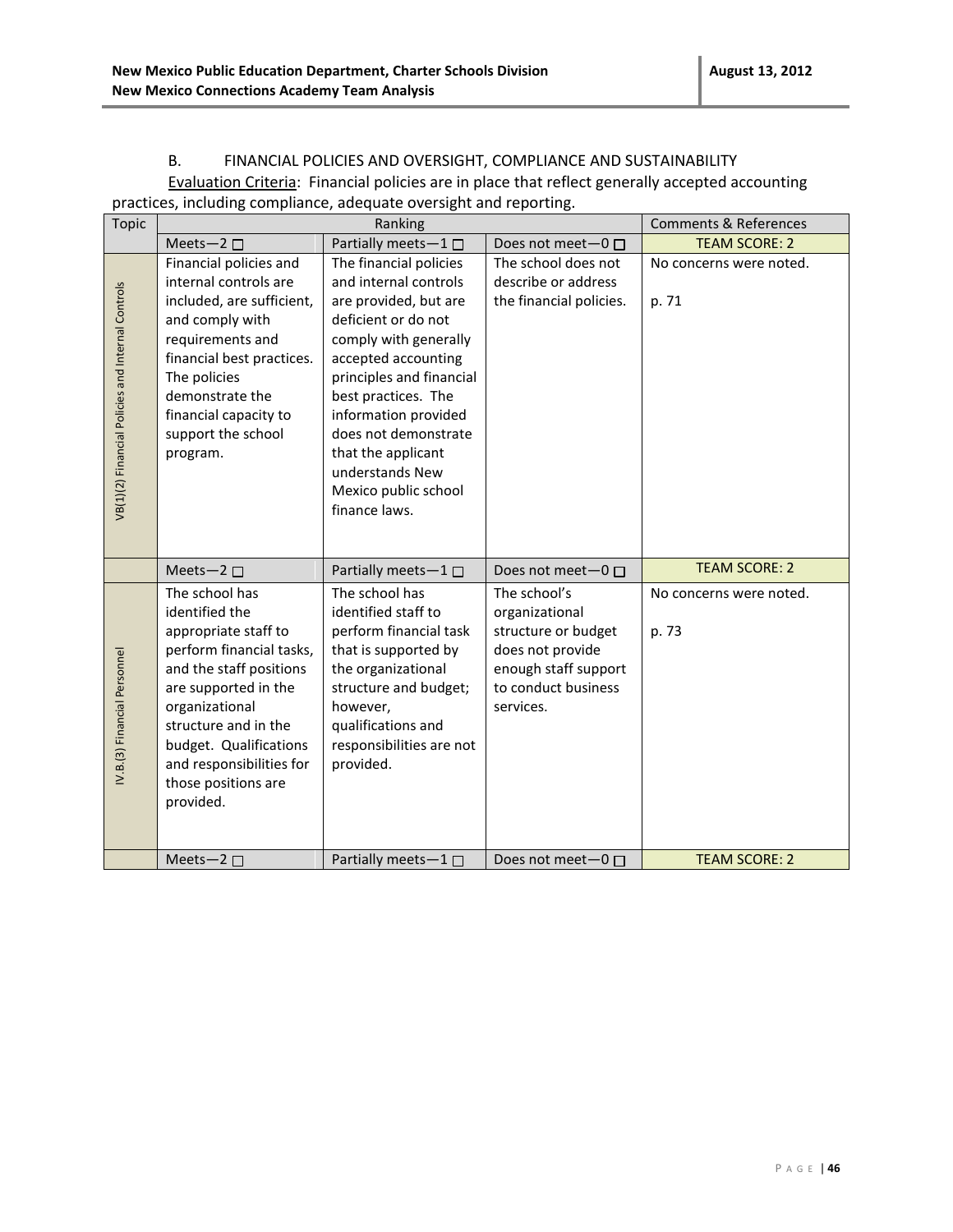| IV.B.(4) Financial Oversight   | A description of how<br>the GB will provide<br>proper legal and fiscal<br>oversight is provided,<br>including a description<br>of required audit and<br>finance committees.<br>Clearly stated financial<br>controls demonstrate<br>an understanding of<br>the required GB<br>oversight and financial<br>reporting.                                                                                                               | A description of GB<br>oversight is provided,<br>however, the plan<br>lacks important<br>specifics and/or a<br>clear recognition of<br>the legal and financial<br>obligations of a<br>charter school.                                                                                                                                                                                                                           | There is no clear plan<br>for financial oversight<br>and/or the applicant<br>demonstrates<br>substantial weakness<br>in understanding the<br>fiscal oversight<br>obligations of the GB.                                                                                                                                | No concerns were noted.<br>p. 73                                                                                                                                                                                  |
|--------------------------------|----------------------------------------------------------------------------------------------------------------------------------------------------------------------------------------------------------------------------------------------------------------------------------------------------------------------------------------------------------------------------------------------------------------------------------|---------------------------------------------------------------------------------------------------------------------------------------------------------------------------------------------------------------------------------------------------------------------------------------------------------------------------------------------------------------------------------------------------------------------------------|------------------------------------------------------------------------------------------------------------------------------------------------------------------------------------------------------------------------------------------------------------------------------------------------------------------------|-------------------------------------------------------------------------------------------------------------------------------------------------------------------------------------------------------------------|
|                                | Meets-2 $\square$                                                                                                                                                                                                                                                                                                                                                                                                                | Partially meets-1□                                                                                                                                                                                                                                                                                                                                                                                                              | Does not meet- $0 \Box$                                                                                                                                                                                                                                                                                                | <b>TEAM SCORE: 2</b>                                                                                                                                                                                              |
| IV.B.(5) School Sustainability | The school has<br>provided clear<br>evidence that it has<br>considered the<br>sustainability of the<br>school by describing<br>long-range goals and<br>strategies that will help<br>build the school's<br>capacity in areas such<br>as governance,<br>finance/budget,<br>facilities, community<br>relationships, student<br>enrollment, charter<br>compliance, 501(c)3,<br>mission and vision, and<br>performance<br>objectives. | The school has<br>provided some<br>evidence that it has<br>considered the<br>sustainability of the<br>school by describing<br>long-range goals and<br>strategies that will<br>help build the school's<br>capacity in areas such<br>as governance,<br>finance/budget,<br>facilities, community<br>relationships, student<br>enrollment, charter<br>compliance, 501(c)3,<br>mission and vision,<br>and performance<br>objectives. | The school has<br>provided no evidence<br>that it has considered<br>the sustainability of<br>the school by<br>describing long-range<br>goals and strategies<br>that will help build<br>the school's capacity;<br>or the evidence<br>provided calls into<br>question the long-<br>term sustainability of<br>the school. | No concerns were noted.<br>p. 74                                                                                                                                                                                  |
|                                |                                                                                                                                                                                                                                                                                                                                                                                                                                  | <b>Evaluator Comments and Questions</b>                                                                                                                                                                                                                                                                                                                                                                                         |                                                                                                                                                                                                                                                                                                                        |                                                                                                                                                                                                                   |
|                                | Summary/Comments:                                                                                                                                                                                                                                                                                                                                                                                                                | The application reviewer has opportunity to take notes on the application.                                                                                                                                                                                                                                                                                                                                                      |                                                                                                                                                                                                                                                                                                                        | The long-range success and sustainability is outlined, with a plan in place to involve all major stakeholders                                                                                                     |
|                                |                                                                                                                                                                                                                                                                                                                                                                                                                                  |                                                                                                                                                                                                                                                                                                                                                                                                                                 |                                                                                                                                                                                                                                                                                                                        | to assure viability. The ties to parents are especially strong. The governing body demonstrates strong<br>capacity already and demonstrates a strong likelihood of strong monitoring and evaluation of school and |
|                                | student outcomes.                                                                                                                                                                                                                                                                                                                                                                                                                |                                                                                                                                                                                                                                                                                                                                                                                                                                 |                                                                                                                                                                                                                                                                                                                        |                                                                                                                                                                                                                   |
| Evaluation                     |                                                                                                                                                                                                                                                                                                                                                                                                                                  |                                                                                                                                                                                                                                                                                                                                                                                                                                 |                                                                                                                                                                                                                                                                                                                        |                                                                                                                                                                                                                   |
|                                |                                                                                                                                                                                                                                                                                                                                                                                                                                  |                                                                                                                                                                                                                                                                                                                                                                                                                                 |                                                                                                                                                                                                                                                                                                                        |                                                                                                                                                                                                                   |

# **Score: 8 out of 8 possible points**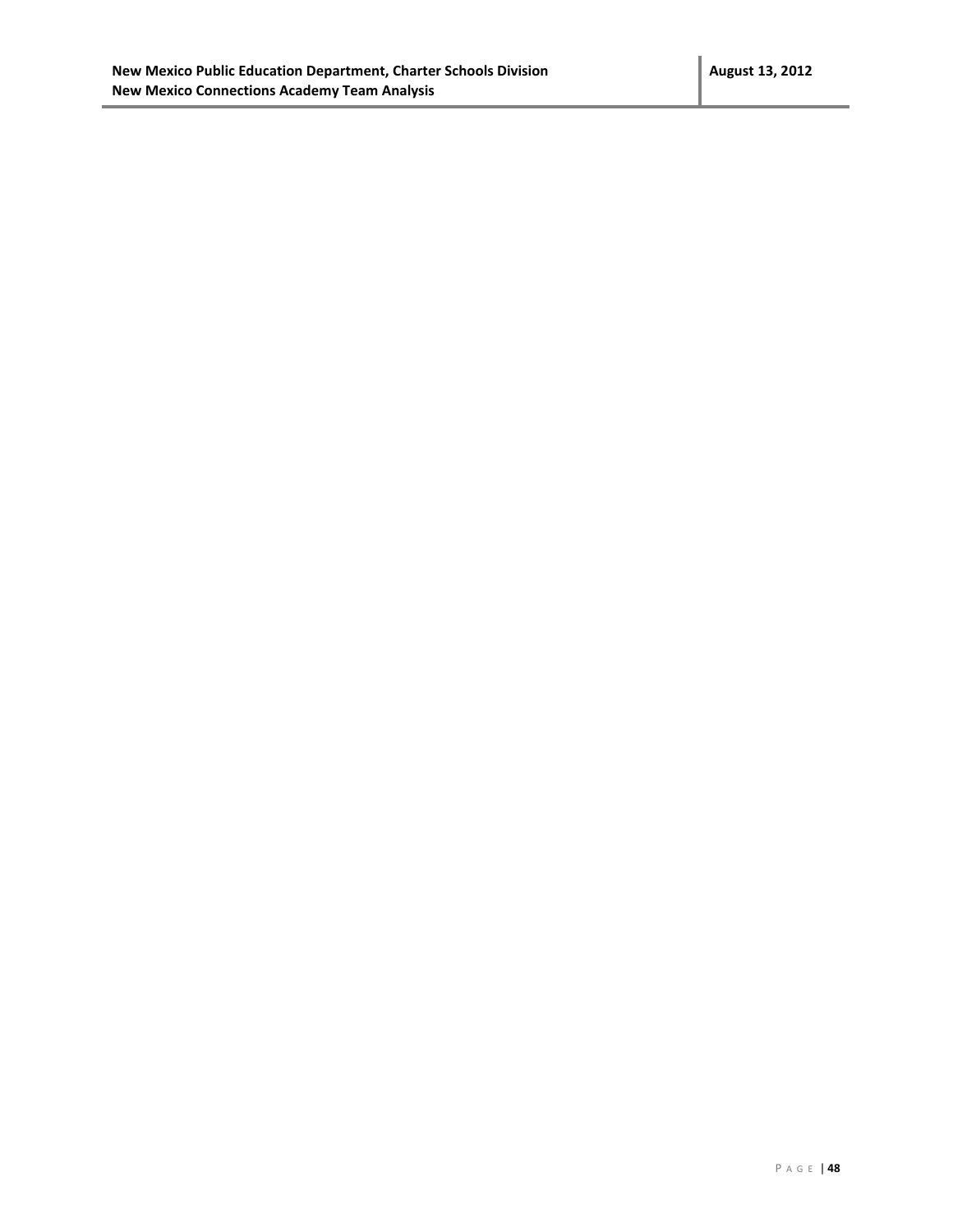### **V. EVIDENCE OF SUPPORT**

Evaluation Criteria. The applicant demonstrates community support for the proposed school through community partnerships, business relationships, and resource agreements. The school clearly describes all community outreach activities designed to reach a broad audience. The application demonstrates not only a sufficient community interest in the school, but also a sufficient demand for the school's proposed program or model. Aggregate data for prospective students are provided.

| <b>Topic</b>             | Ranking                                                                                                                                                                                                                                                                          |                                                                                                                                                                                                                                                       |                                                                                                                                                                                                        | <b>Comments &amp; References</b>                                                                                                                                                                                                                                                              |
|--------------------------|----------------------------------------------------------------------------------------------------------------------------------------------------------------------------------------------------------------------------------------------------------------------------------|-------------------------------------------------------------------------------------------------------------------------------------------------------------------------------------------------------------------------------------------------------|--------------------------------------------------------------------------------------------------------------------------------------------------------------------------------------------------------|-----------------------------------------------------------------------------------------------------------------------------------------------------------------------------------------------------------------------------------------------------------------------------------------------|
|                          | Meets-2 $\square$                                                                                                                                                                                                                                                                | Partially meets-1□                                                                                                                                                                                                                                    | Does not meet-0 □                                                                                                                                                                                      | <b>TEAM SCORE: 2</b>                                                                                                                                                                                                                                                                          |
| V.A Outreach Activities  | The application<br>describes all<br>outreach activities<br>and future<br>outreach plans.<br>Described outreach<br>activities are<br>designed to reach a<br>broad audience<br>and are sufficient<br>to ensure that all<br>students have an<br>equal opportunity<br>for to enroll. | The application<br>provides a<br>description of<br>outreach activities;<br>however, the<br>described outreach<br>activities may not<br>reach a broad<br>audience and, thus,<br>not provide all<br>students with an<br>equal opportunity to<br>enroll. | The application provides<br>no description of<br>outreach activities, nor<br>does it provide any<br>evidence that the school<br>developers have<br>conducted any<br>exploratory community<br>outreach. | No concerns are noted.<br>Outreach activities include 3<br>information sessions<br>(Albuquerque, Santa Fe and Las<br>Cruces, and 6 online<br>information sessions during the<br>spring of 2012. They compiled<br>data from 640 families or 987<br>students throughout New<br>Mexico.<br>p. 75 |
|                          |                                                                                                                                                                                                                                                                                  |                                                                                                                                                                                                                                                       |                                                                                                                                                                                                        |                                                                                                                                                                                                                                                                                               |
|                          | Meets-2 $\square$                                                                                                                                                                                                                                                                | Partially meets- $1 \Box$                                                                                                                                                                                                                             | Does not meet-0 □                                                                                                                                                                                      | <b>TEAM SCORE: 2</b>                                                                                                                                                                                                                                                                          |
| V.B. Evidence of Support | The applicant has<br>provided sufficient<br>evidence of<br>community<br>support for the<br>school by providing<br>data regarding<br>interest<br>demonstrated by<br>the targeted<br>population or<br>other evidence of<br>support (not just<br>anecdotal).                        | The applicant has<br>provided limited<br>evidence of<br>community support<br>for the school or that<br>there are, in fact,<br>students and/or<br>families interested in<br>enrolling.                                                                 | The school has not<br>provided evidence that<br>there is actual<br>community and student<br>support for the<br>proposed school.                                                                        | No concerns were noted. See<br>above.                                                                                                                                                                                                                                                         |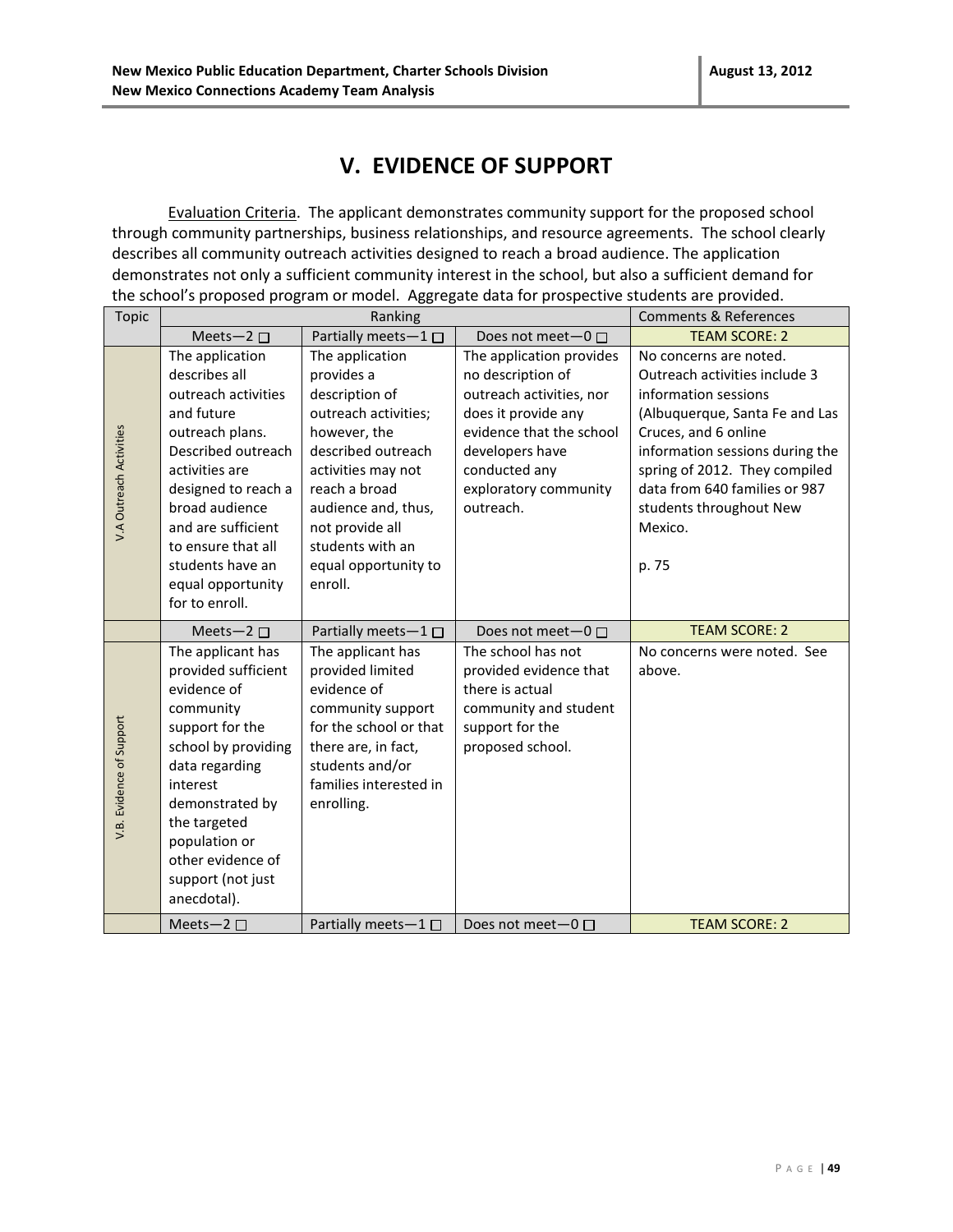| V.C. Community Ties                                                  | The application<br>provides a<br>description of ties<br>to the community<br>and evidence of an<br>understanding of<br>the community and<br>student needs that<br>the school intends                                                                                                                                                                                                                                                       |                             | The application does not<br>demonstrate ties to the<br>local community and/or<br>any evidence that it is<br>familiar with the<br>community and student<br>needs that the school<br>intends to serve. | No concerns were noted.                                                                                                                                                                                     |
|----------------------------------------------------------------------|-------------------------------------------------------------------------------------------------------------------------------------------------------------------------------------------------------------------------------------------------------------------------------------------------------------------------------------------------------------------------------------------------------------------------------------------|-----------------------------|------------------------------------------------------------------------------------------------------------------------------------------------------------------------------------------------------|-------------------------------------------------------------------------------------------------------------------------------------------------------------------------------------------------------------|
|                                                                      | to serve.                                                                                                                                                                                                                                                                                                                                                                                                                                 |                             |                                                                                                                                                                                                      |                                                                                                                                                                                                             |
|                                                                      | Meets-2 $\square$                                                                                                                                                                                                                                                                                                                                                                                                                         | Partially meets-1 $\square$ | Does not meet $-0$ $\square$                                                                                                                                                                         | <b>TEAM SCORE: 2</b>                                                                                                                                                                                        |
| V.D. and F. Community Relationships<br>Optional evidence of support. | The applicant<br>demonstrates that<br>it has developed<br>networking<br>relationships<br>and/or other<br>resources or<br>agreements with<br>community<br>persons or entities.<br>(This differs from<br>the formal<br>partnership<br>agreements that<br>are integral to the<br>school's<br>operations, as<br>described in<br>Section III.J(1) of<br>this application.)<br>Letters or other<br>documentation of<br>support are<br>provided. |                             |                                                                                                                                                                                                      | No concerns were noted.<br>There are several letters of<br>support from community<br>leaders, STEM professionals,<br>parent organizations, business<br>organizations and educators.<br>P. 82 and Appendix M |
|                                                                      | Meets-2 $\square$                                                                                                                                                                                                                                                                                                                                                                                                                         | Partially meets-1 $\square$ | Does not meet $-0$ $\Box$                                                                                                                                                                            | <b>TEAM SCORE: 2</b>                                                                                                                                                                                        |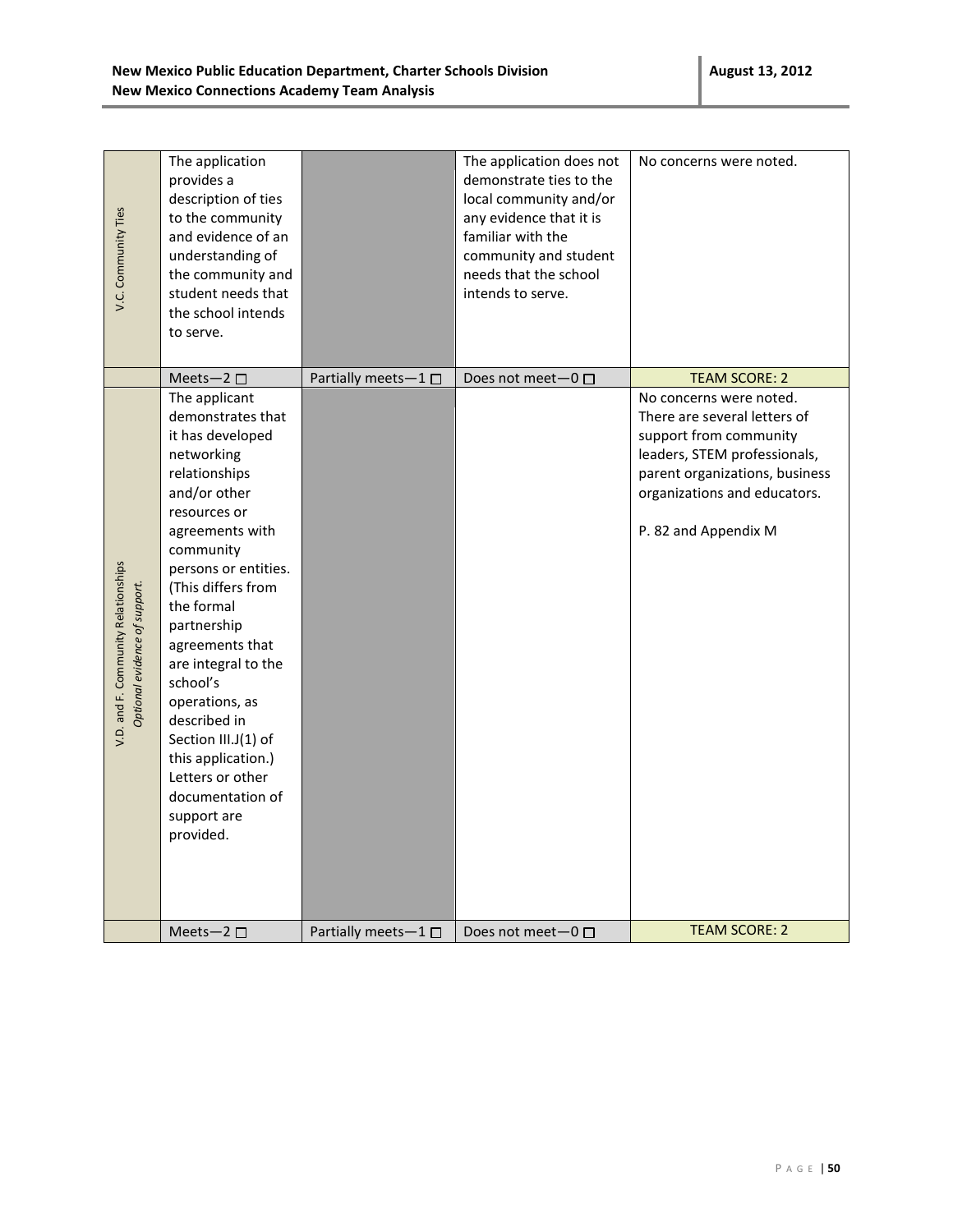| V.E. Uniqueness of Proposed School | The applicant<br>provides evidence<br>that if there are<br>public schools that<br>serve the same<br>grade levels in the<br>geographic area in<br>which the school<br>plans to locate, the<br>school can<br>demonstrate that<br>its education plan<br>is unique or<br>substantially<br>different and thus<br>is able to provide a<br>needed option for<br>students and<br>families.                |  | The applicant identifies<br>at least one other public<br>school serving the same<br>grade levels in the<br>geographic area in which<br>the school plans to<br>locate; but is unable to<br>demonstrate the<br>uniqueness of its<br>education plan or<br>provide other evidence<br>of need in the targeted<br>community. | No concerns were noted.<br>p. 83 |
|------------------------------------|---------------------------------------------------------------------------------------------------------------------------------------------------------------------------------------------------------------------------------------------------------------------------------------------------------------------------------------------------------------------------------------------------|--|------------------------------------------------------------------------------------------------------------------------------------------------------------------------------------------------------------------------------------------------------------------------------------------------------------------------|----------------------------------|
|                                    |                                                                                                                                                                                                                                                                                                                                                                                                   |  |                                                                                                                                                                                                                                                                                                                        |                                  |
|                                    |                                                                                                                                                                                                                                                                                                                                                                                                   |  | <b>Evaluator Comments and Questions</b>                                                                                                                                                                                                                                                                                |                                  |
|                                    |                                                                                                                                                                                                                                                                                                                                                                                                   |  | The application reviewer has opportunity to take notes on the application.                                                                                                                                                                                                                                             |                                  |
| Evaluation                         | Summary/Comments:<br>This section was adequate and complete and demonstrated community support for the school. A list of<br>potentially interested families from around the state is provided, and clearly demonstrates an evidence of<br>need. Outreach with other organizations and community partners are evident which points to the support<br>this school already has throughout the state. |  |                                                                                                                                                                                                                                                                                                                        |                                  |

### **Score: 10 out of 10 possible points**

### **VI. REQUIRED APPENDICES**

| Topic | Ranking          |                           |                           | Comments & References |
|-------|------------------|---------------------------|---------------------------|-----------------------|
|       | Meets-2 $\Gamma$ | Partially meets $-1 \Box$ | Does not meet $-0$ $\Box$ | <b>TEAM SCORE:</b>    |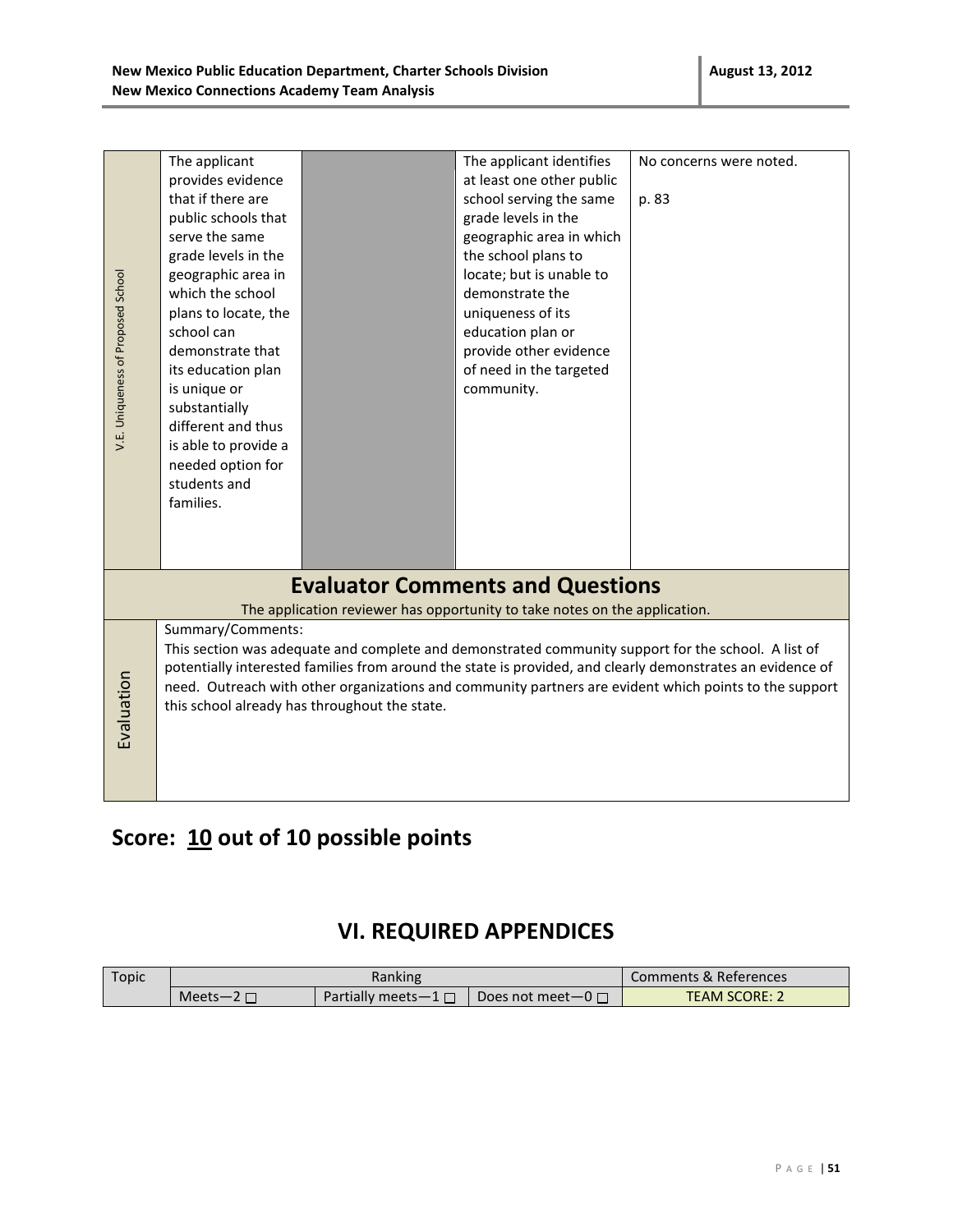| Appendices<br>$\overline{z}$ | The application<br>contains all of the<br>required<br>appendices.                                                     | The application<br>contains the most<br>significant<br>appendices, but<br>omitted others. | The application omits<br>the appendices; or<br>the appendices it<br>includes are not the<br>most significant<br>ones. | No concerns were noted. |  |  |  |
|------------------------------|-----------------------------------------------------------------------------------------------------------------------|-------------------------------------------------------------------------------------------|-----------------------------------------------------------------------------------------------------------------------|-------------------------|--|--|--|
|                              | <b>Evaluator Comments and Questions</b><br>The application reviewer has opportunity to take notes on the application. |                                                                                           |                                                                                                                       |                         |  |  |  |
| Evaluation                   | Summary/Comments:<br>This section is adequate and complete.                                                           |                                                                                           |                                                                                                                       |                         |  |  |  |

# **Score: 2 out of 2 possible points**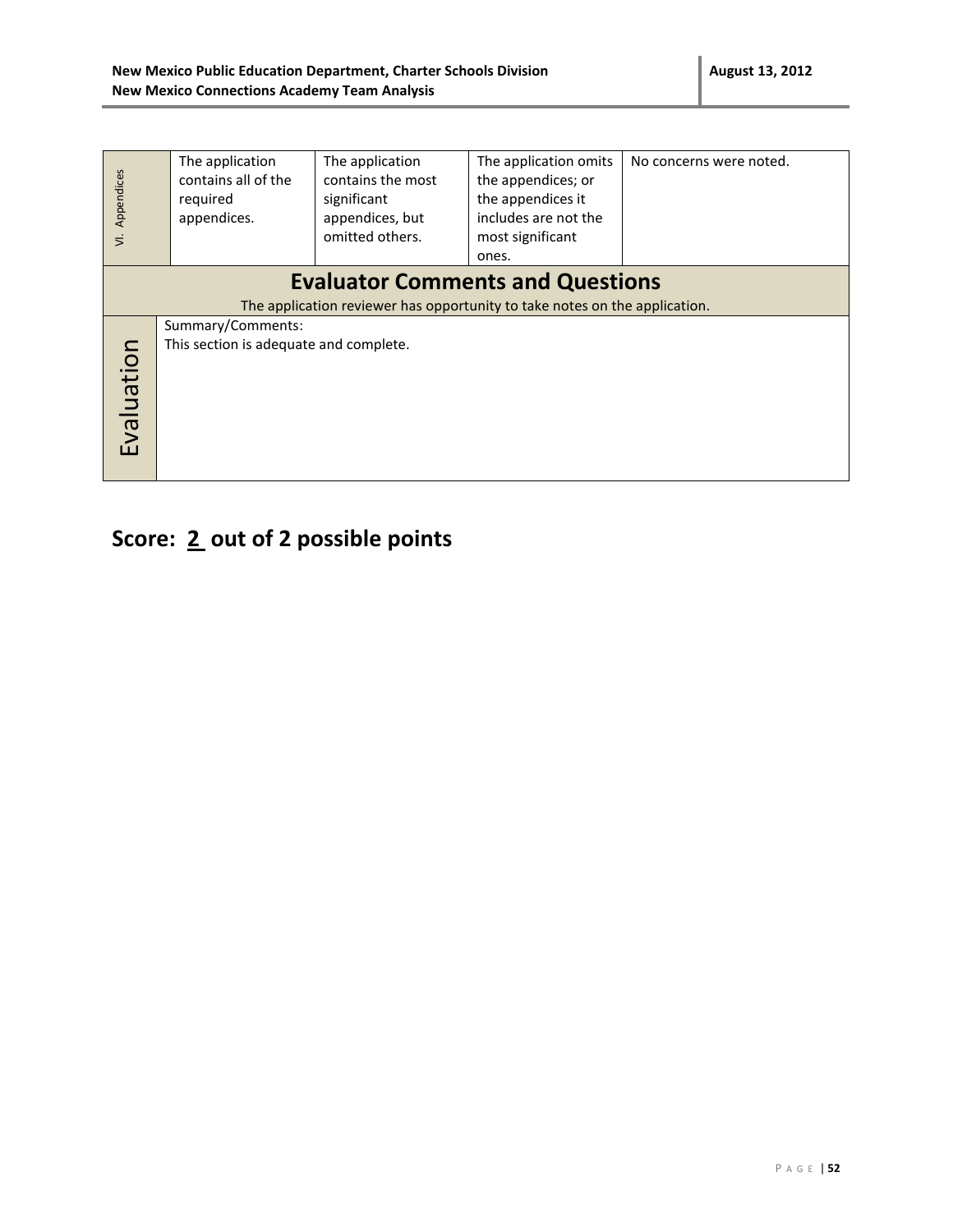# **Score Summary**

| Section         | Description              | Elements                                               | Possible       | Score          |
|-----------------|--------------------------|--------------------------------------------------------|----------------|----------------|
| Number          |                          |                                                        |                |                |
|                 | <b>EXECUTIVE SUMMARY</b> |                                                        |                |                |
|                 |                          | Element 1                                              | $\overline{2}$ | $\overline{2}$ |
|                 |                          | Element 2                                              | $\overline{2}$ | $\overline{2}$ |
|                 |                          | <b>Section Total</b>                                   | 4              | 4              |
| $\mathbf{II}$ . | <b>EDUCATION PLAN</b>    |                                                        |                |                |
|                 |                          | II.A. School Size                                      | 2              | $\overline{2}$ |
|                 |                          | II. C. Mission                                         | $\overline{2}$ | $\mathbf{0}$   |
|                 |                          | II. B. Vision                                          | 2              | $\overline{2}$ |
|                 |                          | <b>Section Total</b>                                   | 6              | 4              |
|                 |                          | II.D.(1) Student Academic Performance Goals, Element 1 | $\overline{2}$ | 1              |
|                 |                          | II.D.(1) Student Academic Performance Goals, Element 2 | $\overline{2}$ | $\mathbf 1$    |
|                 |                          | II.D.(1) Student Academic Performance Goals, Element 3 | $\overline{2}$ | 2              |
|                 |                          | II.D.(2) Student Academic Growth Goals, Element 1      | $\overline{2}$ | $\mathbf{1}$   |
|                 |                          | II.D.(2) Student Academic Growth Goals, Element 2      | $\overline{2}$ | 1              |
|                 |                          | II.D.(2) Student Academic Growth Goals, Element 3      | $\overline{2}$ | $\overline{2}$ |
|                 |                          | II.D.(3) Addressing Achievement Gap, Element 1         | $\overline{2}$ | 1              |
|                 |                          | II.D.(3) Addressing Achievement Gap, Element 2         | $\overline{2}$ | $\mathbf{1}$   |
|                 |                          | II.D.(3) Addressing Achievement Gap, Element 3         | 2              | $\overline{2}$ |
|                 |                          | II.D.(4) Attendance, Element 1                         | $\overline{2}$ | $\overline{2}$ |
|                 |                          | II.D.(4) Attendance, Element 2                         | $\overline{2}$ | $\overline{2}$ |
|                 |                          | II.D.(4) Attendance, Element 3                         | $\overline{2}$ | $\mathbf{1}$   |
|                 |                          | II.D.(5) Recurrent Enrollment, Element 1               | $\overline{2}$ | $\overline{2}$ |
|                 |                          | II.D.(5) Recurrent Enrollment, Element 2               | $\overline{2}$ | $\overline{2}$ |
|                 |                          | II.D.(5) Recurrent Enrollment, Element 3               | 2              | $\overline{2}$ |
|                 |                          | II.D.(6) College Readiness, Element 1 (If Applicable)  | $\overline{2}$ | $\mathbf 1$    |
|                 |                          | II.D.(6) College Readiness, Element 2 (If Applicable)  | $\overline{2}$ | 1              |
|                 |                          | II.D.(6) College Readiness, Element 3 (If Applicable)  | $\overline{2}$ | $\overline{2}$ |
|                 |                          | II.D.(7) Graduation Rate, Element 1 (If Applicable)    | $\overline{2}$ | 1              |
|                 |                          | II.D.(7) Graduation Rate, Element 2 (If Applicable)    | $\overline{2}$ | $\mathbf{1}$   |
|                 |                          | II.D.(7) Graduation Rate, Element 3 (If Applicable)    | $\overline{2}$ | $\overline{2}$ |
|                 |                          |                                                        |                |                |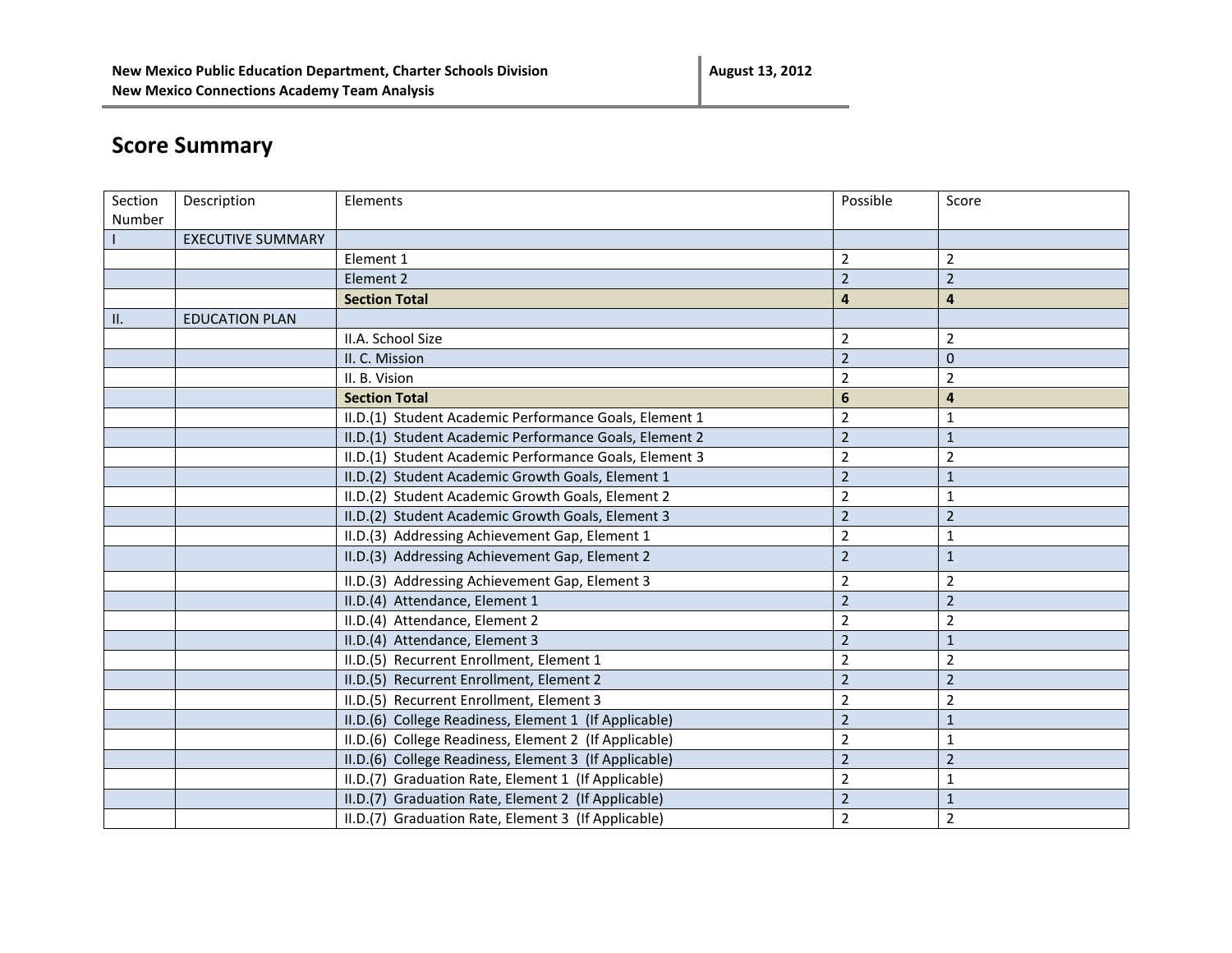**August 13, 2012**

|  | II.D.(8) Growth for Lowest 25%, Element 1                                   | $\overline{2}$  | $\mathbf{1}$   |
|--|-----------------------------------------------------------------------------|-----------------|----------------|
|  | II.D.(8) Growth for Lowest 25%, Element 2                                   | 2               | 1              |
|  | II.D.(8) Growth for Lowest 25%, Element 3                                   | $\overline{2}$  | $\overline{2}$ |
|  | <b>Section Total</b>                                                        | 48              | 35             |
|  | II.E. Organizational Goals, Element 1<br>(Optional)                         | $\overline{2}$  | $\mathbf{1}$   |
|  | II.E. Organizational Goals, Element 2<br>(Optional)                         | $\overline{2}$  | $\overline{2}$ |
|  | II.E. Organizational Goals, Element 3<br>(Optional)                         | $\overline{2}$  | $\overline{2}$ |
|  | <b>Section Total</b>                                                        | $6\phantom{1}6$ | 5              |
|  | II.F.(1) Curriculum Philosophy                                              | $\overline{2}$  | $\overline{2}$ |
|  | II.F.(2) Curriculum Philosophy/Approach Research/Data                       | $\overline{2}$  | $\overline{2}$ |
|  | II.F.(3) Curriculum Description                                             | $\overline{2}$  | $\overline{2}$ |
|  | II.F.(4) Curriculum Research                                                | $\overline{2}$  | $\overline{2}$ |
|  | II.F.(5) Curriculum Overview                                                | $\overline{2}$  | $\overline{2}$ |
|  | II.F.(6) & (7) Curriculum Development Timeline & Instructional Program      | $\overline{2}$  | $\overline{2}$ |
|  | II.F.(8) Curriculum Alignment Timeline                                      | $\overline{2}$  | $\mathbf 2$    |
|  | II.G.(1) & (2) Graduation Requirements / Graduation Waiver, Element 1       | $\overline{2}$  | $\overline{2}$ |
|  | II.G.(1) & (2) Graduation Requirements / Graduation Waiver, Element 2       | $\overline{2}$  | $\overline{2}$ |
|  | <b>Section Total</b>                                                        | 18              | 18             |
|  | II.H.(1) Instructional Strategies                                           | $\overline{2}$  | $\overline{2}$ |
|  | II.H.(2) Instructional Effectiveness                                        | $\overline{2}$  | $\mathbf{1}$   |
|  | II.H.(3) Differentiated Instruction                                         | $\overline{2}$  | $\overline{2}$ |
|  | <b>Section Total</b>                                                        | 6               | 5              |
|  | II.I(1)(a) - (d) Special Populations: Special Education, Element 1          | $\overline{2}$  | $\mathbf{1}$   |
|  | II.I(1)(a) - (d) Special Populations: Special Education, Element 2          | $\overline{2}$  | 0              |
|  | $II.I(1)(a) - (d)$ Special Populations: Special Education, Element 3        | $\overline{2}$  | $\mathbf{1}$   |
|  | II.I(1)(a) - (d) Special Populations: Special Education, Element 4          | $\overline{2}$  | .5             |
|  | II.I.(2) Students with 504 Plans                                            | $\overline{2}$  | $\overline{2}$ |
|  | II.I.(3)(a) - (e) Special Populations: English Language Learners, Element 1 | $\overline{2}$  | 1              |
|  | II.I.(3)(a) - (e) Special Populations: English Language Learners, Element 2 | $\overline{2}$  | $\overline{2}$ |
|  | II.I.(3)(a) - (e) Special Populations: English Language Learners, Element 3 | $\overline{2}$  | $\overline{2}$ |
|  | II.I.(3)(a) - (e) Special Populations: English Language Learners, Element 4 | $\overline{2}$  | $\mathbf{1}$   |
|  | <b>Section Total</b>                                                        | 18              | 10.5           |
|  | II.J.(1) Measuring Organizational Goals, If Applicable                      | $\overline{2}$  | $\overline{2}$ |
|  | II.J.(2) Assessments to Measure Academic Goals                              | $\overline{2}$  | $\overline{2}$ |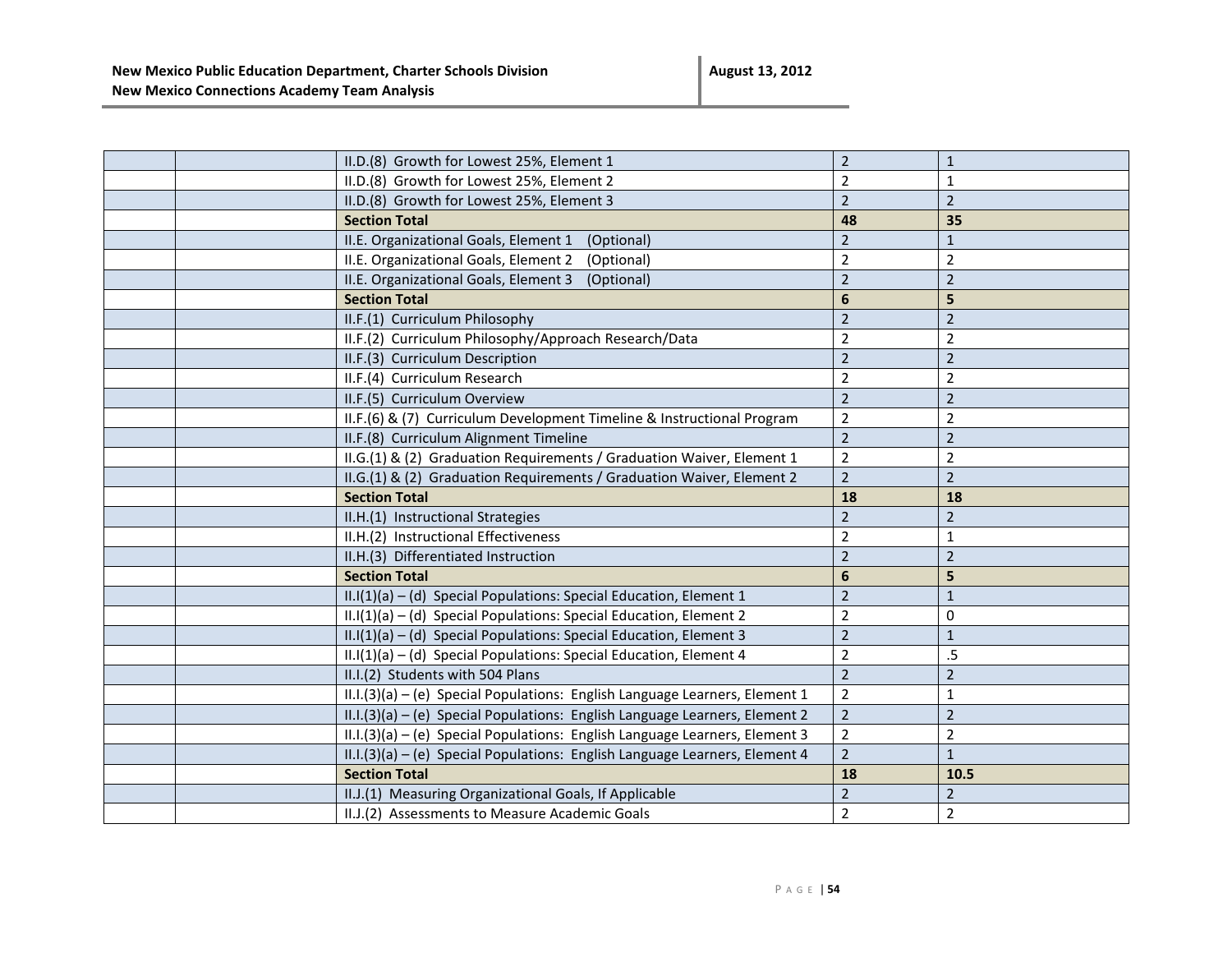|   |                   | II.J.(1)(3)(4) Use of Assessments / Self Monitoring                      | $\overline{2}$          | $\overline{2}$ |
|---|-------------------|--------------------------------------------------------------------------|-------------------------|----------------|
|   |                   | II.J.(1)(3)(4) Use of Assessments / Remediation & At-Risk Students       | $\overline{2}$          | 0              |
|   |                   | II.J.(1)(3)(4) Use of Assessments / School-Wide Practices                | $\overline{2}$          | $1\,$          |
|   |                   | II.J.(5) Reporting on Progress                                           | $\overline{2}$          | $\mathbf{1}$   |
|   |                   | <b>Section Total</b>                                                     | $12 - OR - 10$          | $\pmb{8}$      |
| Ш | ORGANIZATIONAL    | III.A.(1) Governance Description                                         | $\overline{2}$          | $\overline{2}$ |
|   | PLAN & GOVERNANCE |                                                                          |                         |                |
|   |                   | III.A.(2) Description of Founders' Expertise                             | $\overline{2}$          | $\overline{2}$ |
|   |                   | III.A.(3) Description of Prospective Governance Expertise                | $\overline{2}$          | $\overline{2}$ |
|   |                   | III.A.(4) GB Selection of Members                                        | $\overline{2}$          | $\overline{2}$ |
|   |                   | <b>Section Total</b>                                                     | 8                       | $\pmb{8}$      |
|   |                   | III.B.(1) Governing Body Training & Evaluation: Training                 | $\overline{2}$          | $\overline{2}$ |
|   |                   | III.B.(1) Governing Body Training & Evaluation: Evaluation               | $\overline{2}$          | $\overline{2}$ |
|   |                   | <b>Section Total</b>                                                     | $\overline{\mathbf{4}}$ | $\overline{4}$ |
|   |                   | III.C.(1) Leadership & Management: Monitoring                            | $\overline{2}$          | $\overline{2}$ |
|   |                   | III.C.(2)(3) Leadership & Management: Administrator Selection/Evaluation | $\overline{2}$          | $\overline{2}$ |
|   |                   | <b>Section Total</b>                                                     | $\overline{4}$          | $\overline{4}$ |
|   |                   | III.D.(1) Organizational Structure                                       | $\overline{2}$          | $\mathbf{1}$   |
|   |                   | III.D.(2) Job Descriptions                                               | $\overline{2}$          | $\overline{2}$ |
|   |                   | III.D.(3) Staff Evaluation                                               | $\overline{2}$          | $\overline{2}$ |
|   |                   | III.D.(4) Staffing Plan, Element 1                                       | $\overline{2}$          | $\mathbf{1}$   |
|   |                   | III.D.(4) Staffing Plan, Element 2                                       | $\overline{2}$          | $\overline{2}$ |
|   |                   | III.D.(5) School Day / Year                                              | $\overline{2}$          | $\overline{2}$ |
|   |                   | III.D.(6) Professional Development Plan                                  | $\overline{2}$          | $\overline{2}$ |
|   |                   | <b>Section Total</b>                                                     | 14                      | 12             |
|   |                   | III.E.(1) Employer/Employee Relationship                                 | $\overline{2}$          | $\overline{2}$ |
|   |                   | III.E.(2) Personnel Policies                                             | $\overline{2}$          | $\overline{2}$ |
|   |                   | III.E.(3) Staff Discipline Process                                       | $\overline{2}$          | $1\,$          |
|   |                   | III.E.(4) Grievance Process                                              | $\overline{2}$          | $\mathbf{1}$   |
|   |                   | <b>Section Total</b>                                                     | 8                       | $6\phantom{1}$ |
|   |                   | III.F.(1) Community Involvement                                          | $\overline{2}$          | $\overline{2}$ |
|   |                   | III.F.(2) Complaint Resolution                                           | $\overline{2}$          | $\overline{2}$ |
|   |                   | <b>Section Total</b>                                                     | 4                       | 4              |
|   |                   | III.G.(1) Student Discipline Policy                                      | $\overline{2}$          | $\overline{2}$ |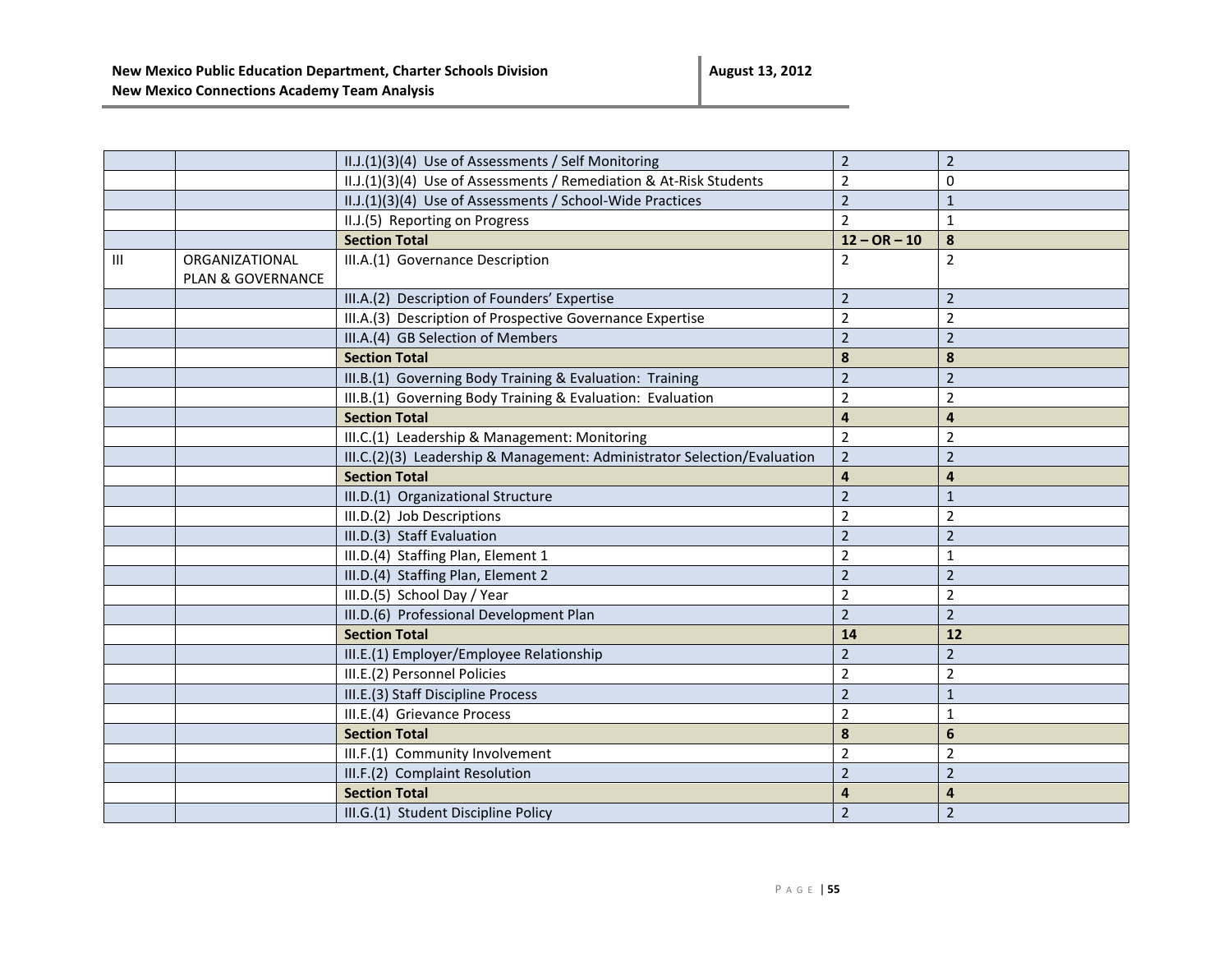|    |                      | III.G.(2) Alternative Placements                                             | $\overline{2}$          | $\Omega$                |
|----|----------------------|------------------------------------------------------------------------------|-------------------------|-------------------------|
|    |                      | <b>Section Total</b>                                                         | 4                       | $\overline{2}$          |
|    |                      | III.H.(1) Student Recruitment                                                | $\overline{2}$          | $\overline{2}$          |
|    |                      | III.H.(2) Lottery Process                                                    | $\overline{2}$          | $\mathbf{1}$            |
|    |                      | III.H.(3) Enrollment Process, Element 1                                      | $\overline{2}$          | $\overline{2}$          |
|    |                      | III.H.(3) Enrollment Process, Element 2                                      | $\overline{2}$          | $\mathbf{0}$            |
|    |                      | <b>Section Total</b>                                                         | 8                       | 5                       |
|    |                      | III.I.(1) Legal Compliance: Conflict of Interest                             | $\overline{2}$          | $\overline{2}$          |
|    |                      | III.I.(2) Legal Compliance: Transparency                                     | $\overline{2}$          | $\overline{2}$          |
|    |                      | <b>Section Total</b>                                                         | $\overline{\mathbf{4}}$ | $\overline{\mathbf{4}}$ |
|    |                      | III.J.(1) Evidence of Partnership: Third Party Relationships (If Applicable) | $\overline{2}$          | $\overline{2}$          |
|    |                      | III.J.(2) Evidence of Partnership: Proposed Agreement (If Applicable)        | $\overline{2}$          | $\overline{2}$          |
|    |                      | <b>Section Total</b>                                                         | 4                       | 4                       |
|    |                      | III.K.(1)(2)(3) Waivers, Element 1                                           | $\overline{2}$          | $\overline{2}$          |
|    |                      | III.K.(1)(2)(3) Waivers, Element 2 -- DISTRICT AUTHORIZATION ONLY)           | N/A                     |                         |
|    |                      | III.K.(1)(2)(3) Waivers, Element 3                                           | $\overline{2}$          | $\overline{2}$          |
|    |                      | <b>Section Total</b>                                                         | 4                       | 4                       |
|    |                      | III.L.(1) Transportation (If Applicable)                                     | $\overline{2}$          | $\mathbf{1}$            |
|    |                      | III.L.(1) Food Service (If Applicable)                                       | $\overline{2}$          | $\overline{2}$          |
|    |                      | <b>Section Total</b>                                                         | $\overline{\mathbf{4}}$ | 3                       |
|    |                      | III.M.(1) Projected Facility Needs                                           | $\overline{2}$          | $\overline{2}$          |
|    |                      | III.M.(2) Facility Plans                                                     | $\overline{2}$          | $\overline{2}$          |
|    |                      | III.M.(3) Projected Facility Costs                                           | 2                       | $\overline{2}$          |
|    |                      | <b>Section Total</b>                                                         | 6                       | 6                       |
| IV | <b>BUSINESS PLAN</b> | IV.A.(1) 910B5 Worksheets                                                    | $\overline{2}$          | $\overline{2}$          |
|    |                      | IV.A.(2) 5-Year Budget Plan                                                  | $\overline{2}$          | $\overline{2}$          |
|    |                      | IV.A.(3) Budget Narrative                                                    | $\overline{2}$          | $\overline{2}$          |
|    |                      | IV.A.(4) Strategies for Budget Control                                       | $\overline{2}$          | $\overline{2}$          |
|    |                      | IV.A.(5) Salary Schedule (Appendix)                                          | $\overline{2}$          | $\overline{2}$          |
|    |                      | <b>Section Total</b>                                                         | 10                      | 10                      |
|    |                      | IV.B.(1)(2) Financial Policies and Internal Controls                         | $\overline{2}$          | $\overline{2}$          |
|    |                      | IV.B.(3) Financial Personnel                                                 | $\overline{2}$          | $\overline{2}$          |
|    |                      | IV.B.(4) Financial Oversight                                                 | $\overline{2}$          | 2                       |
|    |                      | IV.B.(3) School Sustainability                                               | $\overline{2}$          | $\overline{2}$          |